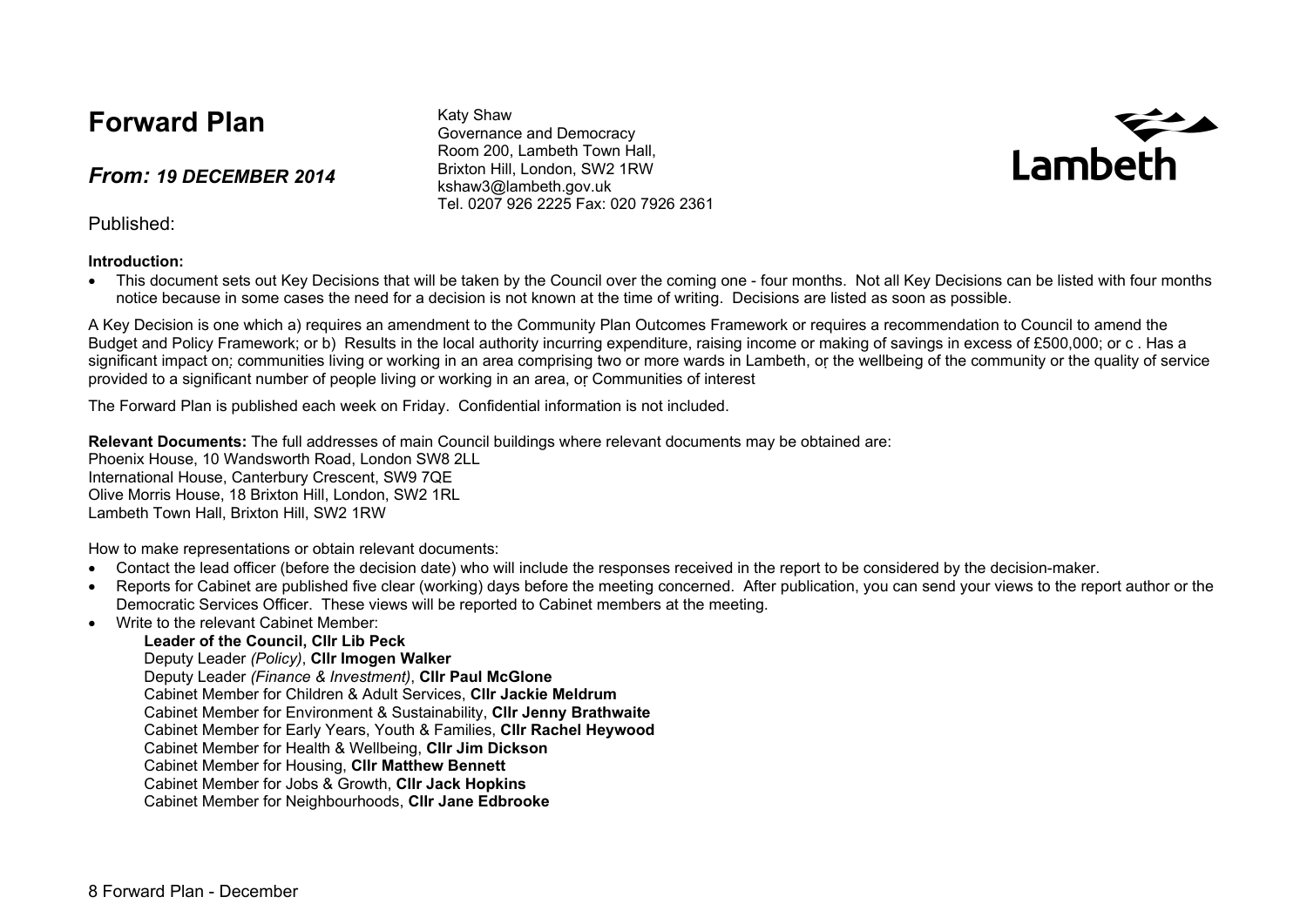6 Forward Plan - December 2014 - 2 -

.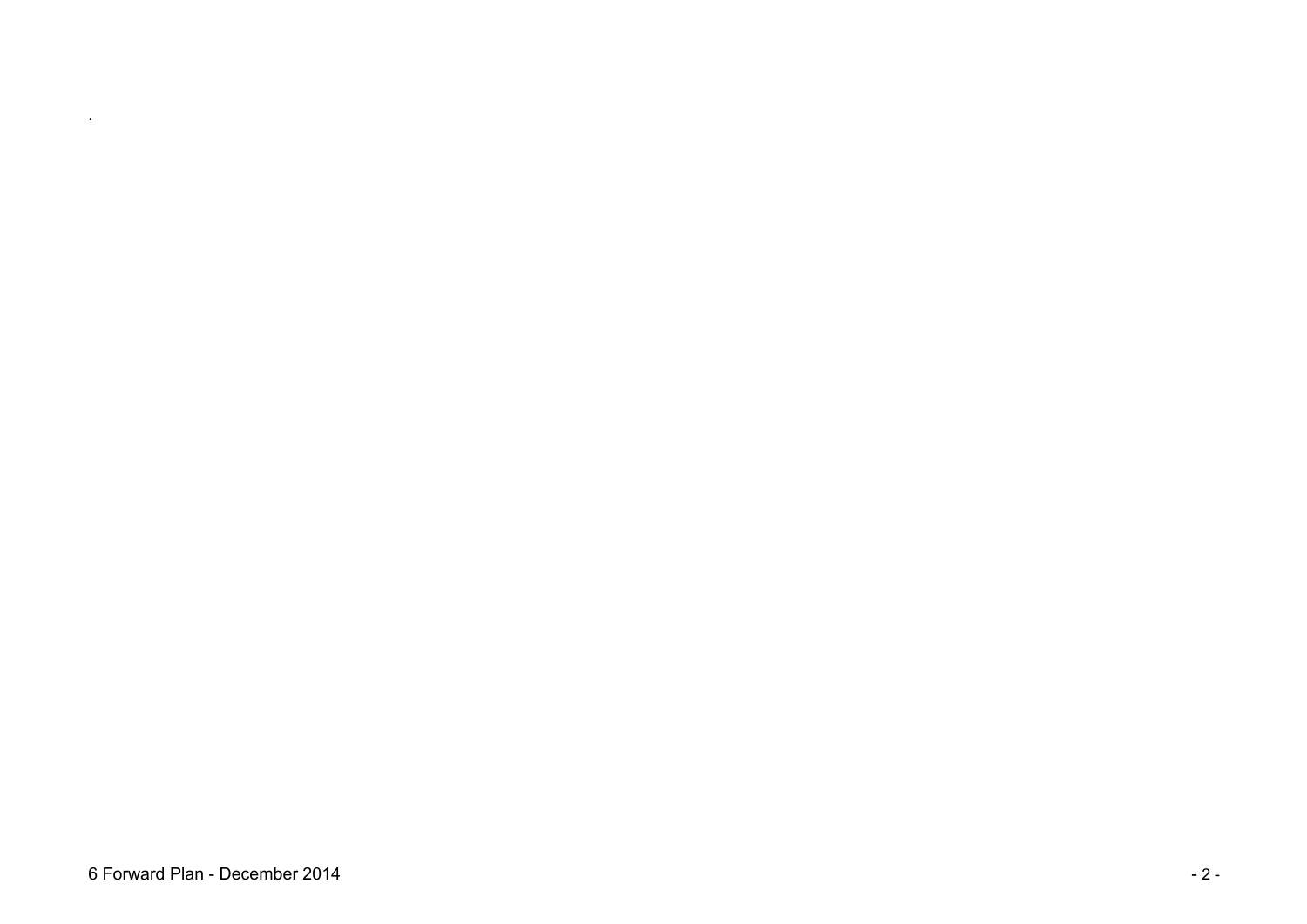| <b>Key Decision (Including Brief</b><br>Decision-maker,<br><b>Summary &amp; Expected</b><br><b>Edition of Forward Plan</b><br>when first appeared $\{2\}$<br>Outcome)<br>(including ward) $\{1\}$ | Date decision to be<br>taken $\{3\}$ | External<br><b>Consultation:</b><br>Who<br>How<br>Closing date $\{4\}$ | <b>Relevant documents</b><br>${5}$ | <b>Lead Officer (to whom</b><br>representations should be<br>made, and holder of<br>documents) ${6}$ |
|---------------------------------------------------------------------------------------------------------------------------------------------------------------------------------------------------|--------------------------------------|------------------------------------------------------------------------|------------------------------------|------------------------------------------------------------------------------------------------------|
|---------------------------------------------------------------------------------------------------------------------------------------------------------------------------------------------------|--------------------------------------|------------------------------------------------------------------------|------------------------------------|------------------------------------------------------------------------------------------------------|

# **Reports to be considered by Cabinet**

| <b>Flood Risk Management</b><br>Strategy<br>To approve the local flood risk<br>management strategy for<br>Lambeth<br>All Wards | Cabinet<br>21/11/14 | 12 Jan 2015 | Citizens were invited<br>to a workshop in<br>January 2014,<br>followed by a 2<br>month consultation,<br>which ended 31<br>August, with citizens<br>and risk management<br>agencies.<br>All ward councillors in<br>areas identified at<br>high risk of flooding<br>were consulted on<br>the draft strategy. | <b>Flood Risk</b><br><b>Management Strategy</b> | Andrew Round, Commercial<br>Services Development Officer<br>ARound@lambeth.gov.uk |
|--------------------------------------------------------------------------------------------------------------------------------|---------------------|-------------|------------------------------------------------------------------------------------------------------------------------------------------------------------------------------------------------------------------------------------------------------------------------------------------------------------|-------------------------------------------------|-----------------------------------------------------------------------------------|
|--------------------------------------------------------------------------------------------------------------------------------|---------------------|-------------|------------------------------------------------------------------------------------------------------------------------------------------------------------------------------------------------------------------------------------------------------------------------------------------------------------|-------------------------------------------------|-----------------------------------------------------------------------------------|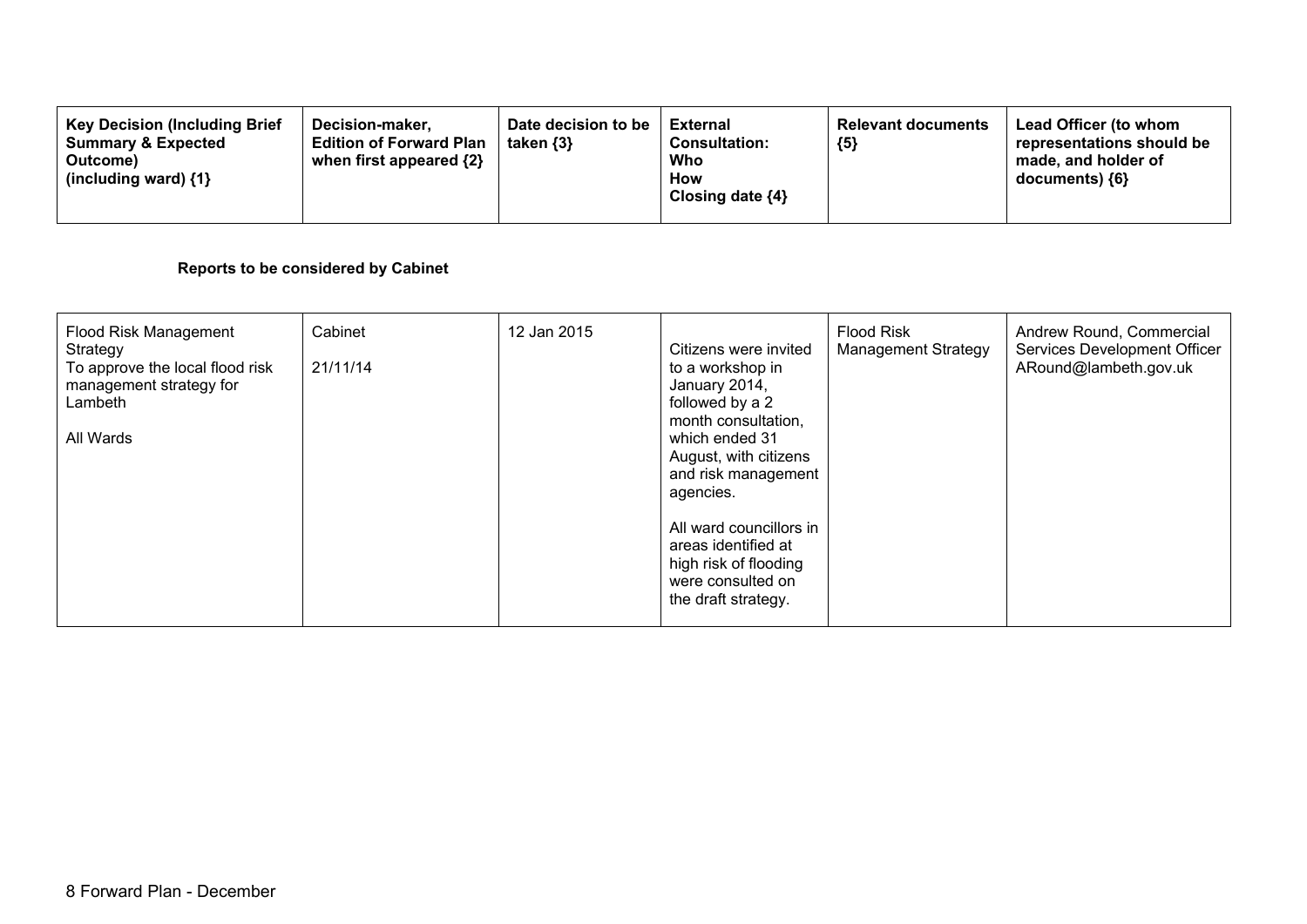| <b>Key Decision (Including Brief</b><br><b>Summary &amp; Expected</b><br>Outcome)<br>(including ward) $\{1\}$ | Date decision to be<br>Decision-maker.<br>taken $\{3\}$<br><b>Edition of Forward Plan</b><br>when first appeared {2} | External<br><b>Consultation:</b><br>Who<br><b>How</b><br>Closing date $\{4\}$ | <b>Relevant documents</b><br>${5}$ | <b>Lead Officer (to whom</b><br>representations should be<br>made, and holder of<br>documents) {6} |
|---------------------------------------------------------------------------------------------------------------|----------------------------------------------------------------------------------------------------------------------|-------------------------------------------------------------------------------|------------------------------------|----------------------------------------------------------------------------------------------------|
|---------------------------------------------------------------------------------------------------------------|----------------------------------------------------------------------------------------------------------------------|-------------------------------------------------------------------------------|------------------------------------|----------------------------------------------------------------------------------------------------|

| <b>Council Tax Support Scheme</b><br>To recommend the contiinuation<br>of Lambeth's Council Tax<br>Support (CTS) scheme<br>unchanged for 2015/16. The<br>council is obligated by law to<br>make CTS scheme each year<br>even if there are no changes<br>made.<br>All Wards | Cabinet<br>5 December 2014 | 12 Jan 2015 | The original CTS<br>scheme was the<br>result of extensive<br>consultation with<br>residents and<br>stakeholders as well<br>as the GLA. As no<br>changes to the<br>original scheme are<br>proposed no<br>consultation has<br>been undertaken.<br>The scheme will be<br>changed for 2016/17<br>to accommodate<br>Universal Credit. This<br>and any other<br>changes the council<br>chooses to make will<br>be the subject of<br>extensive<br>consultation in 2015. | <b>Council Tax Support</b><br>Scheme | Tim Hillman-Brown<br>THillman-<br>brown@lambeth.gov.uk |
|----------------------------------------------------------------------------------------------------------------------------------------------------------------------------------------------------------------------------------------------------------------------------|----------------------------|-------------|------------------------------------------------------------------------------------------------------------------------------------------------------------------------------------------------------------------------------------------------------------------------------------------------------------------------------------------------------------------------------------------------------------------------------------------------------------------|--------------------------------------|--------------------------------------------------------|
|----------------------------------------------------------------------------------------------------------------------------------------------------------------------------------------------------------------------------------------------------------------------------|----------------------------|-------------|------------------------------------------------------------------------------------------------------------------------------------------------------------------------------------------------------------------------------------------------------------------------------------------------------------------------------------------------------------------------------------------------------------------------------------------------------------------|--------------------------------------|--------------------------------------------------------|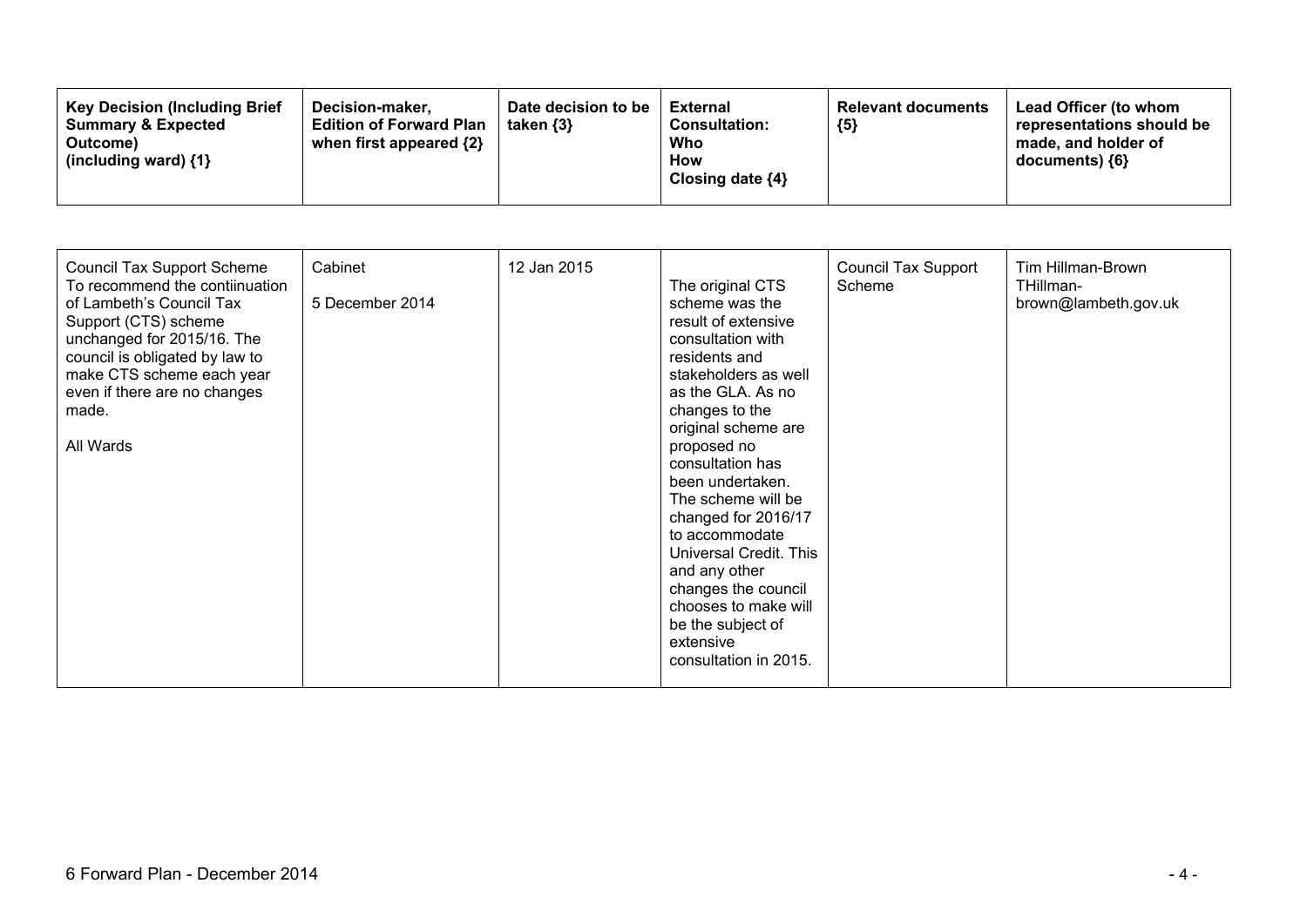| New Alterations and Extensions<br><b>Supplementary Planning</b><br>Document<br>To approve the content of the<br>guidance as a Supplemetary<br>Planning Document for public<br>consultation.<br>All Wards | Cabinet<br>5 December 2014 | 12 Jan 2015 | Specific<br>$\bullet$<br>individuals<br>with a stated<br>interest in the<br>subject, local<br>amenity<br>societys,<br>other<br>community<br>groups and<br>stakeholders<br>identified on<br>the planning<br>policy<br>consultation<br>database.<br>Publicity in<br>$\bullet$<br>Lambeth<br>Life, press<br>release and<br>Council<br>online<br>consultation<br>diary.<br>The 28 day process<br>will take place in<br>February/ March<br>2015. | New Alterations and<br>Extensions<br>Supplementary<br><b>Planning Document</b> | Doug Black, Team Leader<br>Conservation & Urban Design<br>DBlack1@lambeth.gov.uk<br>1st floor, Phoenix House<br>Tel: 020 7926 4065 |
|----------------------------------------------------------------------------------------------------------------------------------------------------------------------------------------------------------|----------------------------|-------------|---------------------------------------------------------------------------------------------------------------------------------------------------------------------------------------------------------------------------------------------------------------------------------------------------------------------------------------------------------------------------------------------------------------------------------------------|--------------------------------------------------------------------------------|------------------------------------------------------------------------------------------------------------------------------------|
|----------------------------------------------------------------------------------------------------------------------------------------------------------------------------------------------------------|----------------------------|-------------|---------------------------------------------------------------------------------------------------------------------------------------------------------------------------------------------------------------------------------------------------------------------------------------------------------------------------------------------------------------------------------------------------------------------------------------------|--------------------------------------------------------------------------------|------------------------------------------------------------------------------------------------------------------------------------|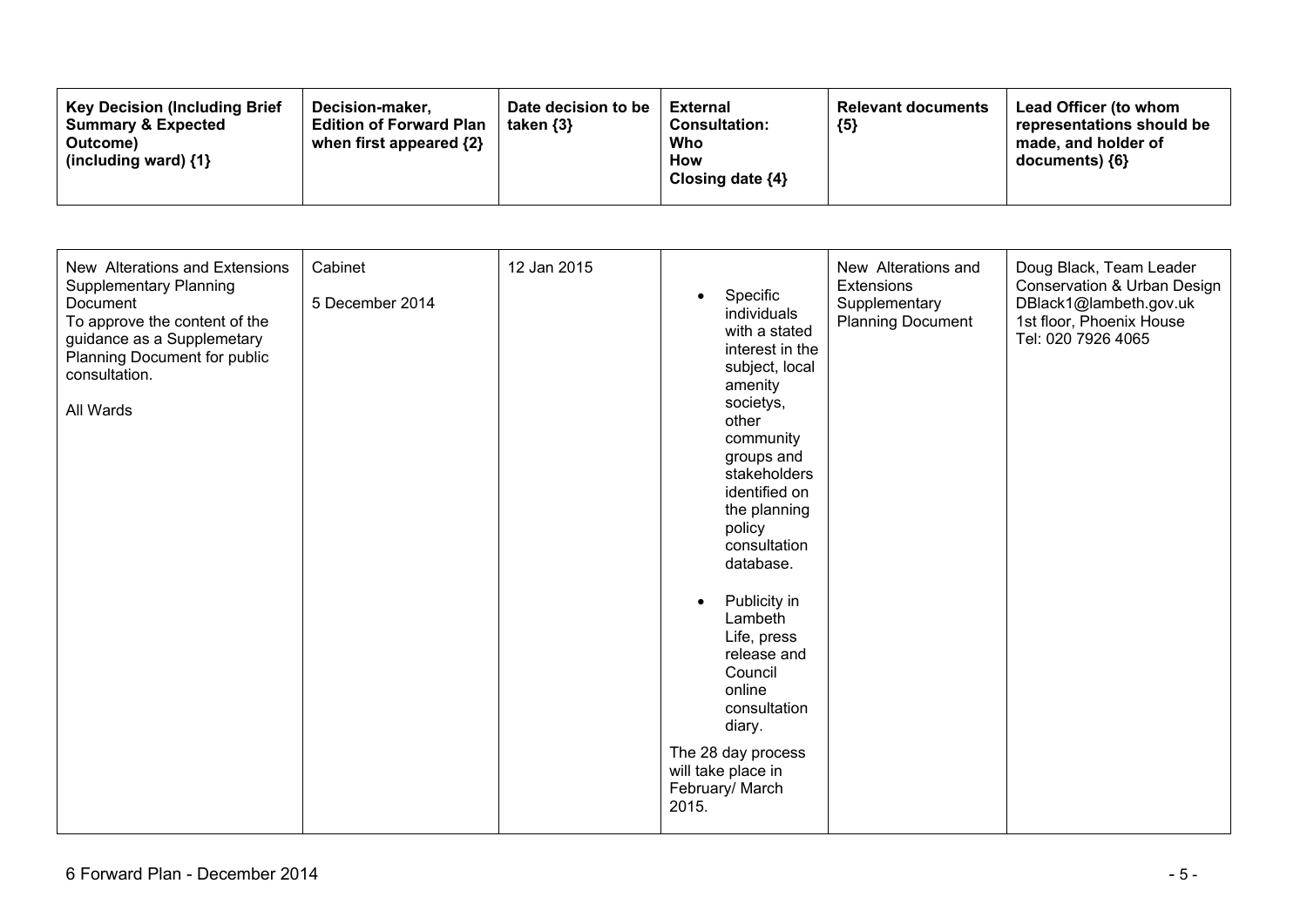| <b>Key Decision (Including Brief</b><br>Decision-maker.<br><b>Edition of Forward Plan</b><br><b>Summary &amp; Expected</b><br>when first appeared {2}<br>Outcome)<br>$(includingward)$ {1} | Date decision to be<br>taken $\{3\}$ | <b>External</b><br><b>Consultation:</b><br>Who<br><b>How</b><br>Closing date $\{4\}$ | <b>Relevant documents</b><br>${5}$ | Lead Officer (to whom<br>representations should be<br>made, and holder of<br>$documents)$ {6} |
|--------------------------------------------------------------------------------------------------------------------------------------------------------------------------------------------|--------------------------------------|--------------------------------------------------------------------------------------|------------------------------------|-----------------------------------------------------------------------------------------------|
|--------------------------------------------------------------------------------------------------------------------------------------------------------------------------------------------|--------------------------------------|--------------------------------------------------------------------------------------|------------------------------------|-----------------------------------------------------------------------------------------------|

| Parks and Open Spaces Capital<br>Investment Plan $2014/15 -$<br>2018/19<br>The Capital Investment Plan will<br>set out how Lambeth plans to<br>deliver a range of improvements<br>across the borough's parks and<br>open spaces that will ultimately<br>make Lambeth a better place to<br>live, work, and visit. Cabinet<br>approval is being sought to<br>release £9million from the capital<br>pipeline to help deliver<br>improvement priorities in this<br>plan. | Cabinet<br>28/11/2014 | 12 Jan 2015 | The draft Parks<br>Capital Investment<br>Plan underwent<br>borough-wide public<br>consultation from 15<br>September 2014 - 31<br>October 2014. This<br>included circulation to<br>all ward councillors<br>for comment as well<br>as promotion through<br>social media<br>channels, local<br>forums, and Council<br>webpage. | Parks and Open<br>Spaces Capital<br>Investment Plan<br>$2014/15 - 2018/19$ | Natalie Thomsen,<br>Programme Manager<br>nthomsen@lambeth.gov.uk |
|----------------------------------------------------------------------------------------------------------------------------------------------------------------------------------------------------------------------------------------------------------------------------------------------------------------------------------------------------------------------------------------------------------------------------------------------------------------------|-----------------------|-------------|-----------------------------------------------------------------------------------------------------------------------------------------------------------------------------------------------------------------------------------------------------------------------------------------------------------------------------|----------------------------------------------------------------------------|------------------------------------------------------------------|
|----------------------------------------------------------------------------------------------------------------------------------------------------------------------------------------------------------------------------------------------------------------------------------------------------------------------------------------------------------------------------------------------------------------------------------------------------------------------|-----------------------|-------------|-----------------------------------------------------------------------------------------------------------------------------------------------------------------------------------------------------------------------------------------------------------------------------------------------------------------------------|----------------------------------------------------------------------------|------------------------------------------------------------------|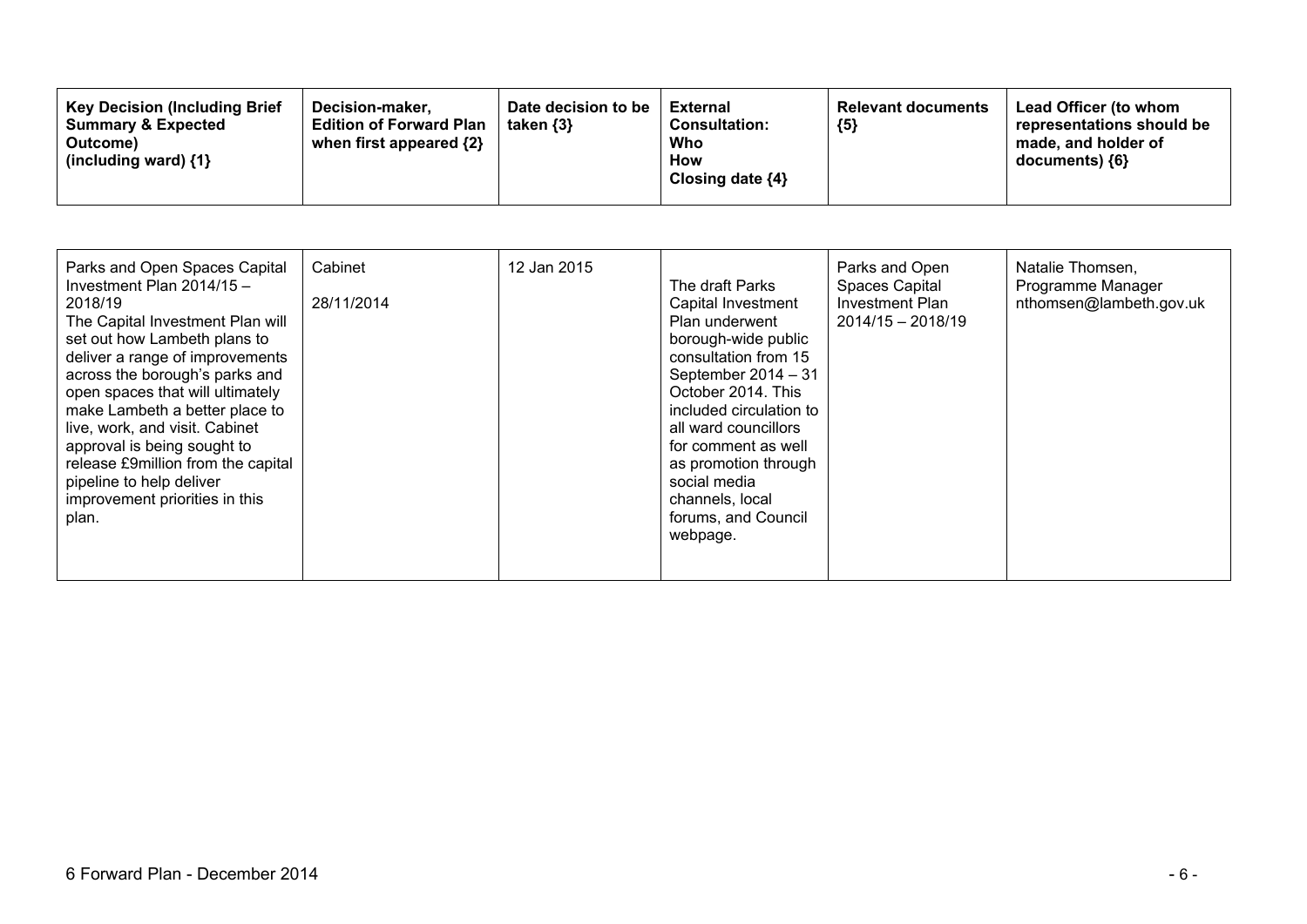| <b>Key Decision (Including Brief)</b><br>Decision-maker.<br><b>Edition of Forward Plan</b><br><b>Summary &amp; Expected</b><br>when first appeared {2}<br>Outcome)<br>(including ward) $\{1\}$ | Date decision to be<br>taken $\{3\}$ | <b>External</b><br><b>Consultation:</b><br>Who<br>How<br>Closing date $\{4\}$ | <b>Relevant documents</b><br>${5}$ | Lead Officer (to whom<br>representations should be<br>made, and holder of<br>$documents)$ {6} |
|------------------------------------------------------------------------------------------------------------------------------------------------------------------------------------------------|--------------------------------------|-------------------------------------------------------------------------------|------------------------------------|-----------------------------------------------------------------------------------------------|
|------------------------------------------------------------------------------------------------------------------------------------------------------------------------------------------------|--------------------------------------|-------------------------------------------------------------------------------|------------------------------------|-----------------------------------------------------------------------------------------------|

| Street Cleansing - Intelligence<br>lead deployment of resources.<br>The decision is based on moving<br>from a one size fits all service to<br>an intelligence and demand lead<br>service designed at a local level<br>with residents and BID's. | Cabinet<br>17 November 2014 | Consultation is<br>underway with<br>representatives from<br>each Business<br>Improvement District.<br>A borough wide<br>meeting was held<br>and subsequent                                                                                                                                                                                                                                                                                                                          | Michael C Clarke, Public<br><b>Environment Manager</b><br>mcclarke@lambeth.gov.uk<br>1st Floor, Service Team<br>House, 185-205<br>Shakespeare Road, London,<br><b>SE24 0PZ</b><br>Tel: 020 7926 0528 |
|-------------------------------------------------------------------------------------------------------------------------------------------------------------------------------------------------------------------------------------------------|-----------------------------|-------------------------------------------------------------------------------------------------------------------------------------------------------------------------------------------------------------------------------------------------------------------------------------------------------------------------------------------------------------------------------------------------------------------------------------------------------------------------------------|------------------------------------------------------------------------------------------------------------------------------------------------------------------------------------------------------|
| All Wards                                                                                                                                                                                                                                       |                             | consultation<br>meetings have taken<br>place with individual<br>Bids to determine the<br>needs and options for<br>service change at a<br>local level. The<br>consultation will<br>continue after the<br>report is forwarded<br>for decision. This will<br>allow BID's to voice<br>any concerns and<br>determine community<br>response when the<br>proposals have been<br>implemented.<br>Additionally the<br>council has<br>introduced a number<br>of citizen based<br>schemes that |                                                                                                                                                                                                      |
| 6 Forward Plan - December 2014                                                                                                                                                                                                                  |                             | promote greater<br>citizen involvement in<br>the design and<br>delivery of services<br>that impact<br>environmental                                                                                                                                                                                                                                                                                                                                                                 | $-7-$                                                                                                                                                                                                |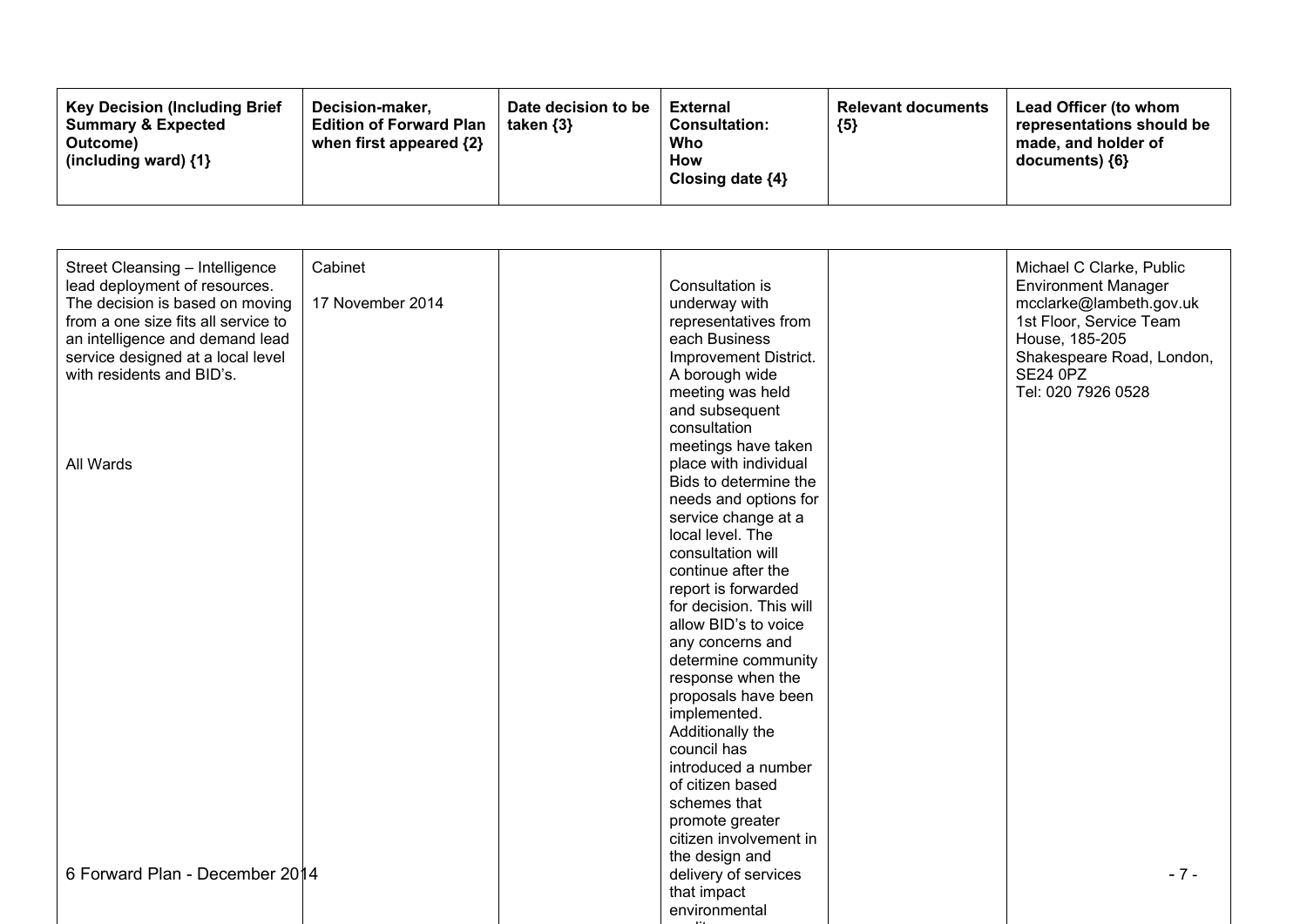| <b>Key Decision (Including Brief</b><br>Decision-maker.<br><b>Summary &amp; Expected</b><br><b>Edition of Forward Plan</b><br>when first appeared {2}<br>Outcome)<br>(including ward) $\{1\}$ | Date decision to be<br>taken $\{3\}$ | <b>External</b><br><b>Consultation:</b><br>Who<br>How<br>Closing date $\{4\}$ | <b>Relevant documents</b><br>${5}$ | <b>Lead Officer (to whom</b><br>representations should be<br>made, and holder of<br>documents) {6} |
|-----------------------------------------------------------------------------------------------------------------------------------------------------------------------------------------------|--------------------------------------|-------------------------------------------------------------------------------|------------------------------------|----------------------------------------------------------------------------------------------------|
|-----------------------------------------------------------------------------------------------------------------------------------------------------------------------------------------------|--------------------------------------|-------------------------------------------------------------------------------|------------------------------------|----------------------------------------------------------------------------------------------------|

| Revenue & Capital Budget<br>2015/16-2017/18<br>That Cabinet recommend<br>Council to note or adopt the<br>budget 2015/16 - 2017/18<br>recommendations<br>All Wards | Cabinet<br>3 October 2014 | 9 Feb 2015 | Revenue & Capital<br>Budget 2015/16-<br>2017/18 | Frank Higgins, Head of<br><b>Financial Strategy</b><br>Fhiggins@lambeth.gov.uk<br><b>Olive Morris House</b><br>Tel: 020 7926 9316      |
|-------------------------------------------------------------------------------------------------------------------------------------------------------------------|---------------------------|------------|-------------------------------------------------|----------------------------------------------------------------------------------------------------------------------------------------|
| Income and Debt Strategy<br>review<br>Cabinet will be asked to sign off<br>the new Income and Debt<br>Strategy                                                    | Cabinet                   | 9 Feb 2015 | Income and Debt<br>Strategy review              | Michelle Binfield, Strategic<br><b>Commissioning Manager</b><br>mbinfield@lambeth.gov.uk<br><b>Phoenix House</b><br>Tel: 020 7926 4610 |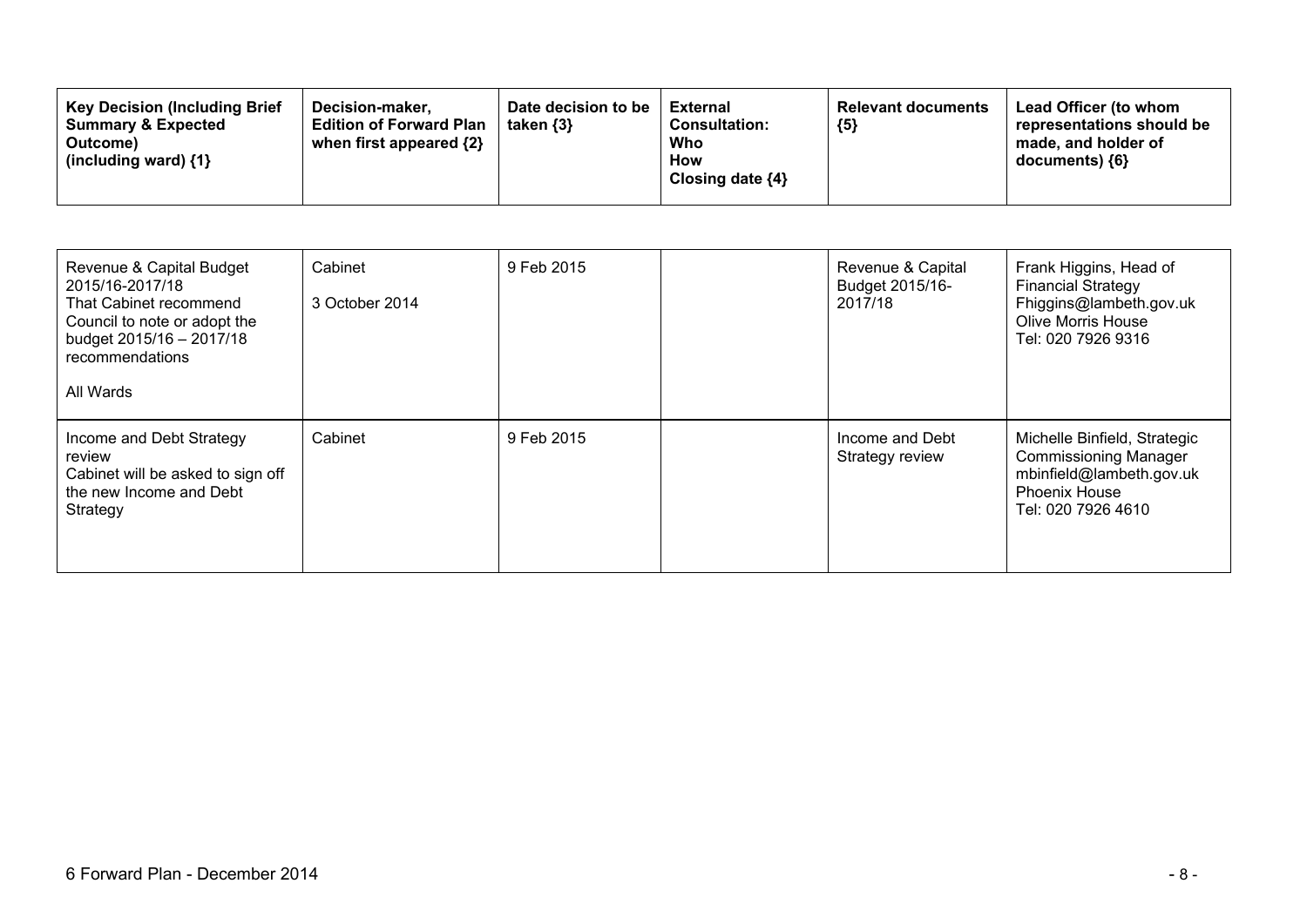| <b>Key Decision (Including Brief</b><br>Decision-maker.<br><b>Summary &amp; Expected</b><br><b>Edition of Forward Plan</b><br>when first appeared $\{2\}$<br>Outcome)<br>(including ward) $\{1\}$ | Date decision to be<br><b>External</b><br><b>Consultation:</b><br>taken {3}<br>Who<br><b>How</b><br>Closing date $\{4\}$ | <b>Relevant documents</b><br>${5}$ | Lead Officer (to whom<br>representations should be<br>made, and holder of<br>documents) {6} |
|---------------------------------------------------------------------------------------------------------------------------------------------------------------------------------------------------|--------------------------------------------------------------------------------------------------------------------------|------------------------------------|---------------------------------------------------------------------------------------------|
|---------------------------------------------------------------------------------------------------------------------------------------------------------------------------------------------------|--------------------------------------------------------------------------------------------------------------------------|------------------------------------|---------------------------------------------------------------------------------------------|

| Revised draft Statement of<br>Community Involvement<br>To agree the revised draft<br><b>Statement of Community</b><br>Involvement for public<br>consultation.<br>All Wards | Cabinet<br>12.12.2014 | 9 Feb 2015 | The revised SCI will<br>be available for<br>public comment for<br>six weeks during<br>February and March<br>2015. A number of<br>consultation methods<br>will be used<br>including: Council<br>website, including on<br>planning pages and<br>consultations diary;<br>letters all contacts on<br>the policy planning<br>database and the<br>planning applications<br>database; documents<br>available in all<br>borough libraries and<br>article in Lambeth<br>Weekender | New Alterations and<br><b>Extensions</b><br>Supplementary<br><b>Planning Document</b> | Alan Vinall<br>avinall@lambeth.gov.uk<br>1st Floor, Phoenix House<br>Tel: 020 7926 1212 |
|----------------------------------------------------------------------------------------------------------------------------------------------------------------------------|-----------------------|------------|--------------------------------------------------------------------------------------------------------------------------------------------------------------------------------------------------------------------------------------------------------------------------------------------------------------------------------------------------------------------------------------------------------------------------------------------------------------------------|---------------------------------------------------------------------------------------|-----------------------------------------------------------------------------------------|
|----------------------------------------------------------------------------------------------------------------------------------------------------------------------------|-----------------------|------------|--------------------------------------------------------------------------------------------------------------------------------------------------------------------------------------------------------------------------------------------------------------------------------------------------------------------------------------------------------------------------------------------------------------------------------------------------------------------------|---------------------------------------------------------------------------------------|-----------------------------------------------------------------------------------------|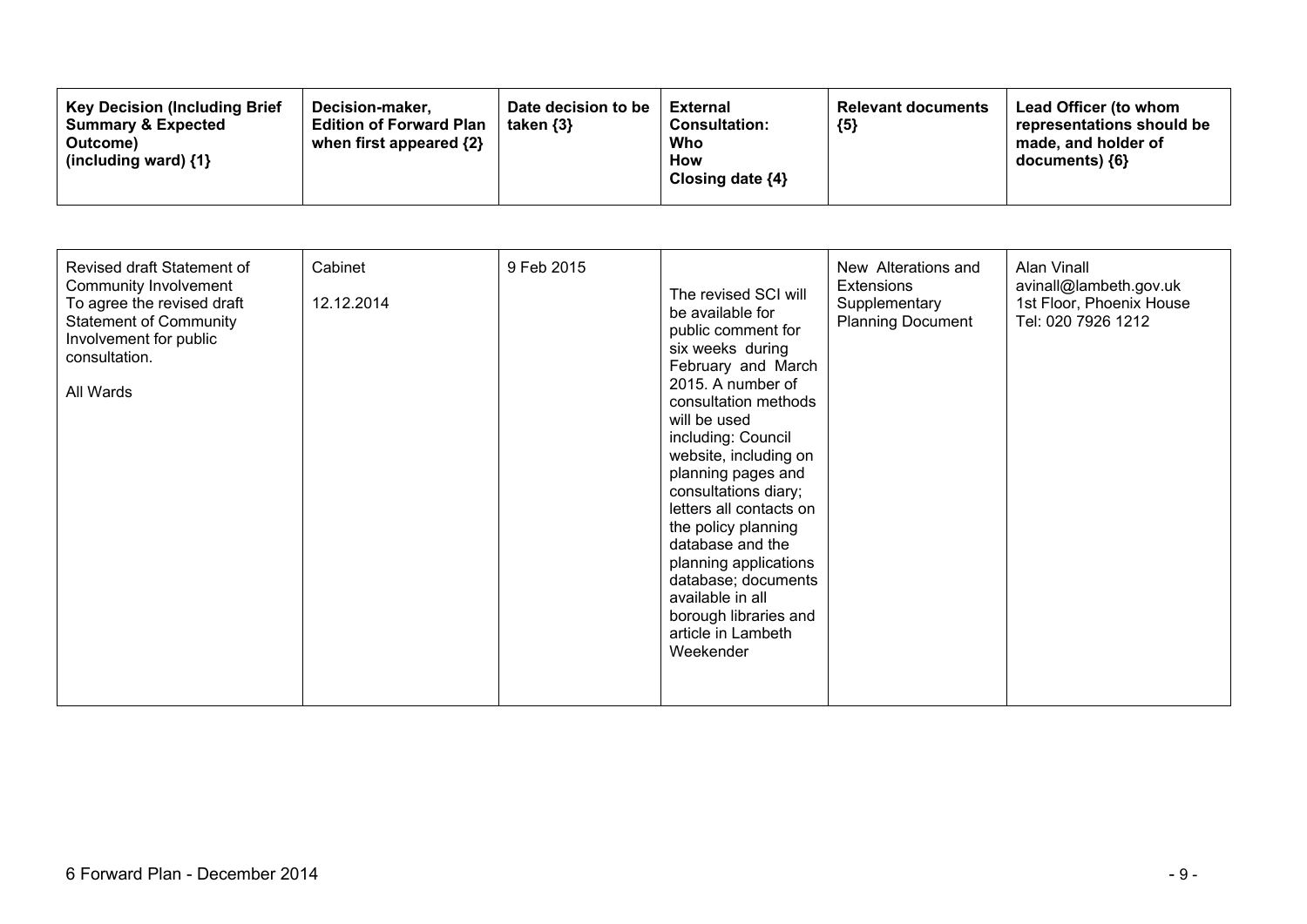| <b>Key Decision (Including Brief</b><br><b>Summary &amp; Expected</b><br>Outcome)<br>(including ward) $\{1\}$ | Decision-maker.<br><b>Edition of Forward Plan</b><br>when first appeared {2} | Date decision to be<br>taken $\{3\}$ | <b>External</b><br><b>Consultation:</b><br>Who<br>How<br>Closing date $\{4\}$ | <b>Relevant documents</b><br>${5}$ | Lead Officer (to whom<br>representations should be<br>made, and holder of<br>documents) {6} |
|---------------------------------------------------------------------------------------------------------------|------------------------------------------------------------------------------|--------------------------------------|-------------------------------------------------------------------------------|------------------------------------|---------------------------------------------------------------------------------------------|
|---------------------------------------------------------------------------------------------------------------|------------------------------------------------------------------------------|--------------------------------------|-------------------------------------------------------------------------------|------------------------------------|---------------------------------------------------------------------------------------------|

| <b>Transforming Adult Mental</b><br><b>Health Rehabilitation services</b><br>Development of an alliance<br>contracting "development" pilot<br>to support personalised<br>integrated care and support for<br>local citizens.<br>All Wards | Cabinet<br>14 February 2014 | 9 Feb 2015 | A communication and<br>stakeholder<br>engagement strategy<br>is being developed<br>which will consider<br>further actions<br>required to better<br>inform and engage<br>service users, carers,<br>senior managers and<br>stakeholders in this<br>proposal. |                                           | Denis O'Rourke, Assistant<br>Director Integrated<br>Commissioning - Adult<br>Mental Health<br>denisorourke@nhs.net                                     |
|------------------------------------------------------------------------------------------------------------------------------------------------------------------------------------------------------------------------------------------|-----------------------------|------------|------------------------------------------------------------------------------------------------------------------------------------------------------------------------------------------------------------------------------------------------------------|-------------------------------------------|--------------------------------------------------------------------------------------------------------------------------------------------------------|
| Response to Environmental<br>Crime Scrutiny Commission'<br>Response to the<br>recommendations in the<br><b>Environmental Crime Scrutiny</b><br>Commission report'<br>All Wards                                                           | Cabinet                     | 9 Mar 2015 | Consultation was<br>undertaken with<br>residents in the<br>course of the<br>Commission's<br>investigations                                                                                                                                                 | Report of the Enviro-<br>Crime Commission | Claire Butcher, Lead Scrutiny<br>Officer<br>cbutcher@lambeth.gov.uk<br>Room 200, Lambeth Town<br>Hall, INTERNAL<br>Tel: 020 7926 0024<br>020 7926 2361 |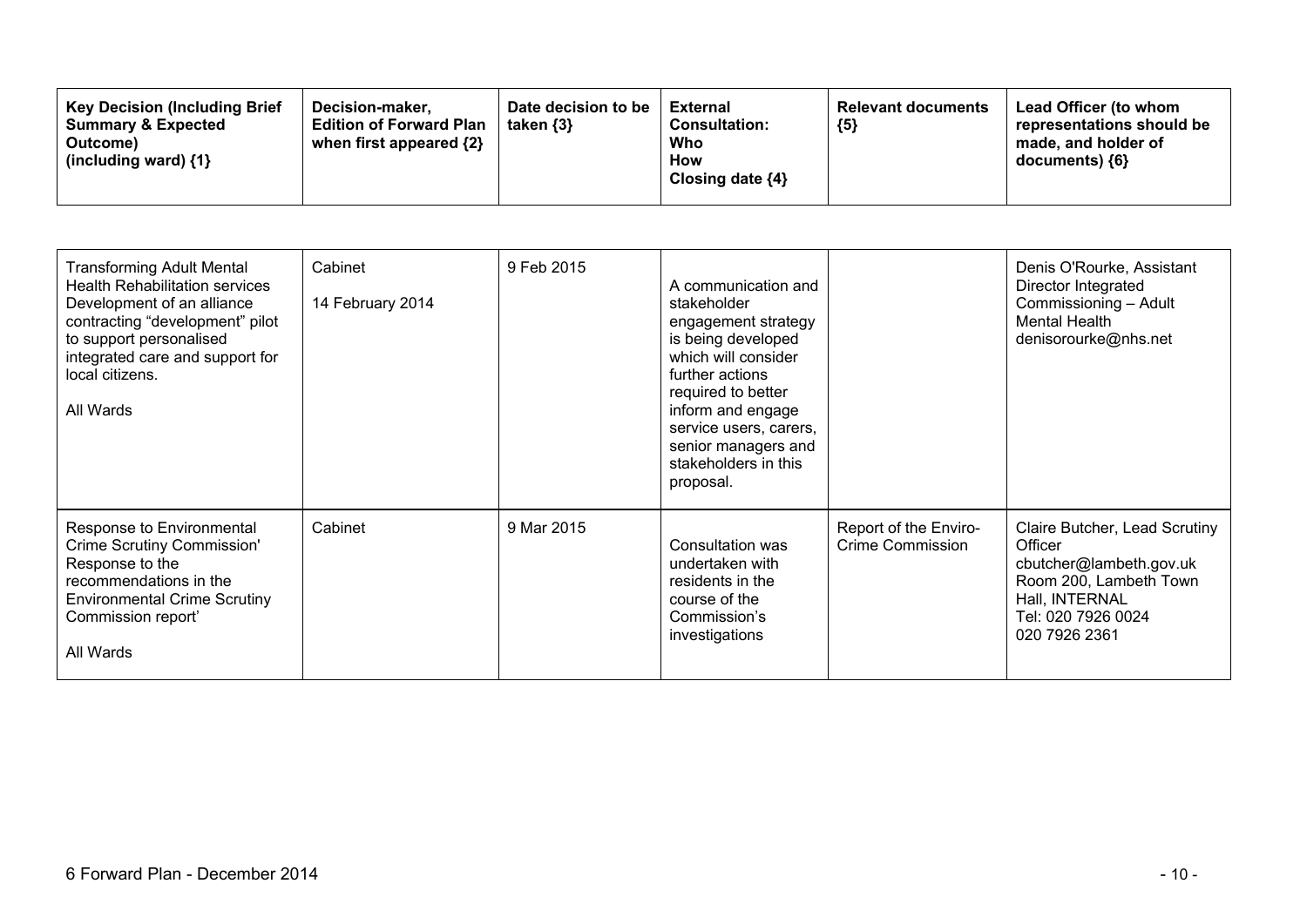| Lambeth Education & Learning<br>Strategy<br>To ratify the strategy which sets<br>out the Council's role as<br>champion of children, families<br>and schools, early years<br>providers and colleges within a<br>framework of democratic<br>accountability based upon<br>shared understanding and trust. | Cabinet<br>19/12/14 | 9 Mar 2015 | The strategy has<br>been developed in<br>consultation with<br>headteachers<br>working with the<br><b>Education Learning &amp;</b><br>Skills Cluster and<br>other colleagues. | Lambeth Education &<br>Learning Strategy | Colm Doyle<br>cdoyle@lambeth.gov.uk<br>6th Floor International House,<br>Canterbury Crescent,<br>London, SW9 7QE |
|--------------------------------------------------------------------------------------------------------------------------------------------------------------------------------------------------------------------------------------------------------------------------------------------------------|---------------------|------------|------------------------------------------------------------------------------------------------------------------------------------------------------------------------------|------------------------------------------|------------------------------------------------------------------------------------------------------------------|
| All Wards                                                                                                                                                                                                                                                                                              |                     |            |                                                                                                                                                                              |                                          |                                                                                                                  |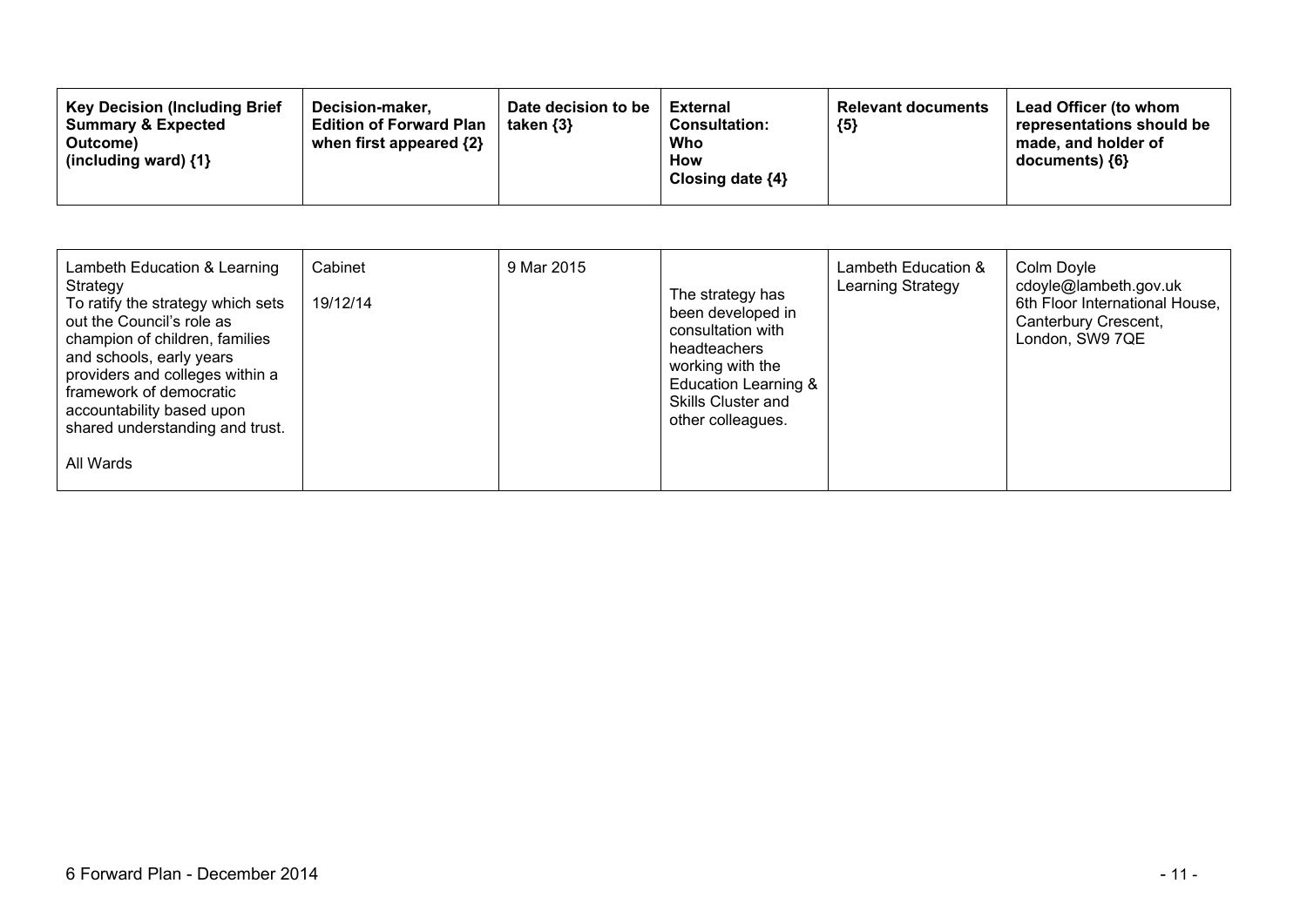| <b>Key Decision (Including Brief</b><br><b>Summary &amp; Expected</b><br>Outcome)<br>(including ward) $\{1\}$ | Date decision to be<br>Decision-maker.<br><b>Edition of Forward Plan</b><br>taken $\{3\}$<br>when first appeared {2} | External<br><b>Consultation:</b><br>Who<br>How<br>Closing date $\{4\}$ | <b>Relevant documents</b><br>${5}$ | Lead Officer (to whom<br>representations should be<br>made, and holder of<br>$documents)$ {6} |
|---------------------------------------------------------------------------------------------------------------|----------------------------------------------------------------------------------------------------------------------|------------------------------------------------------------------------|------------------------------------|-----------------------------------------------------------------------------------------------|
|---------------------------------------------------------------------------------------------------------------|----------------------------------------------------------------------------------------------------------------------|------------------------------------------------------------------------|------------------------------------|-----------------------------------------------------------------------------------------------|

| Future Brixton: Somerleyton<br>Road Project - Procuring a<br>Contractor and Agreeing the<br><b>Financial Model</b><br>This further report therefore<br>provides Cabinet with a detailed<br>update on the project including<br>the outline design, procurement<br>strategy, delivery strategy and<br>financial model. | Cabinet<br>29 August 2014 | 13 Apr 2015 | There will be<br>extensive<br>consultation and<br>coproduction. | Future Brixton:<br>Somerleyton Road<br>Project - Procuring a<br>Contractor and<br>Agreeing the Financial<br>Model | Neil Vokes, Regeneration<br>Project Manager (Housing)<br>nvokes@lambeth.gov.uk<br>1st floor, Phoenix House |
|----------------------------------------------------------------------------------------------------------------------------------------------------------------------------------------------------------------------------------------------------------------------------------------------------------------------|---------------------------|-------------|-----------------------------------------------------------------|-------------------------------------------------------------------------------------------------------------------|------------------------------------------------------------------------------------------------------------|
| Cabinet will be asked to approve<br>the financial package required to<br>deliver the project and to<br>authorise the procurement of a<br>contractor.<br>Coldharbour                                                                                                                                                  |                           |             |                                                                 |                                                                                                                   |                                                                                                            |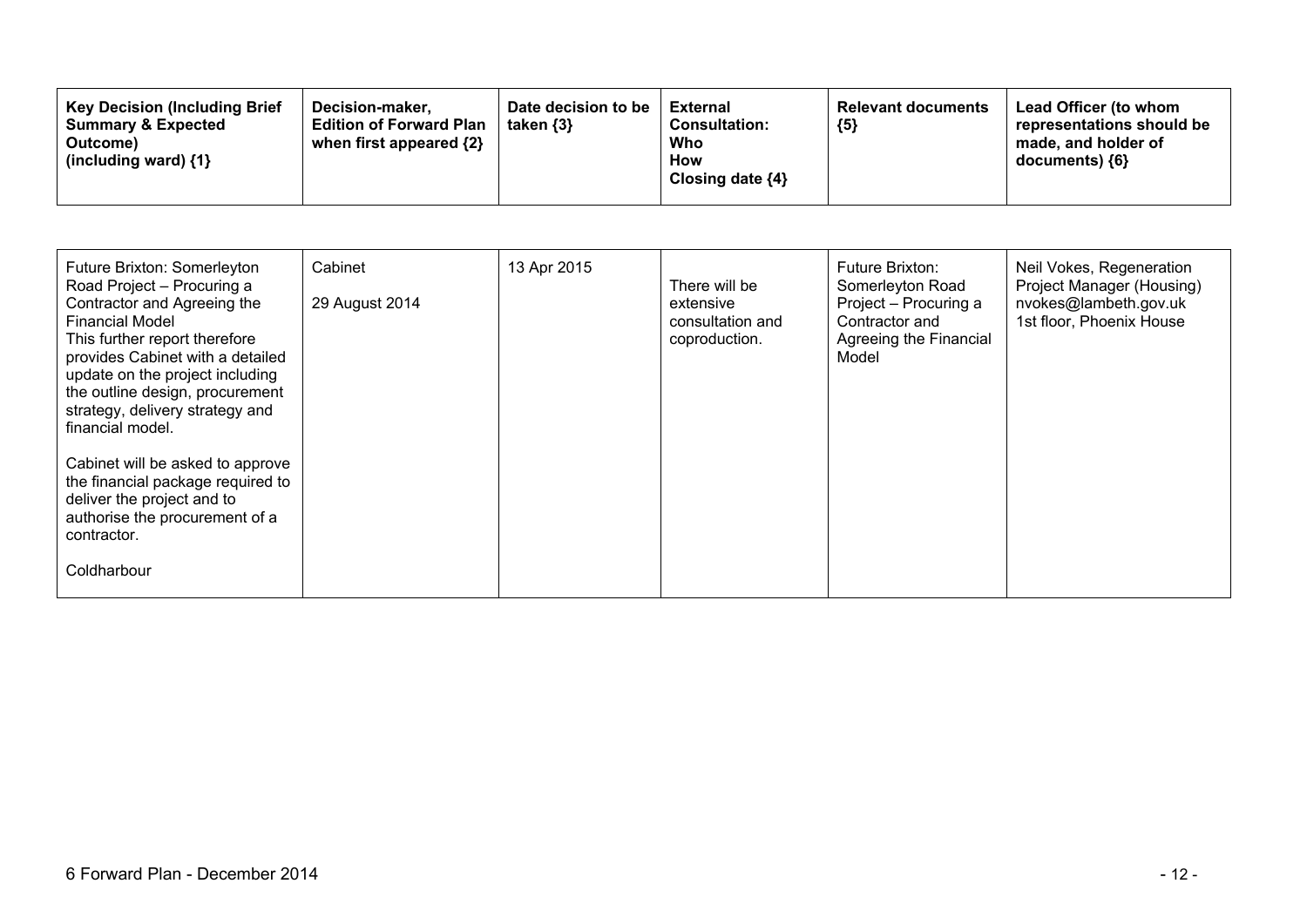| <b>Key Decision (Including Brief)</b><br>Decision-maker.<br><b>Summary &amp; Expected</b><br><b>Edition of Forward Plan</b><br>when first appeared {2}<br>Outcome)<br>(including ward) $\{1\}$ | Date decision to be<br>taken $\{3\}$ | External<br><b>Consultation:</b><br>Who<br>How<br>Closing date $\{4\}$ | <b>Relevant documents</b><br>${5}$ | Lead Officer (to whom<br>representations should be<br>made, and holder of<br>documents) ${6}$ |
|------------------------------------------------------------------------------------------------------------------------------------------------------------------------------------------------|--------------------------------------|------------------------------------------------------------------------|------------------------------------|-----------------------------------------------------------------------------------------------|
|------------------------------------------------------------------------------------------------------------------------------------------------------------------------------------------------|--------------------------------------|------------------------------------------------------------------------|------------------------------------|-----------------------------------------------------------------------------------------------|

**Reports to be approved by the Health and Wellbeing Board**

**None**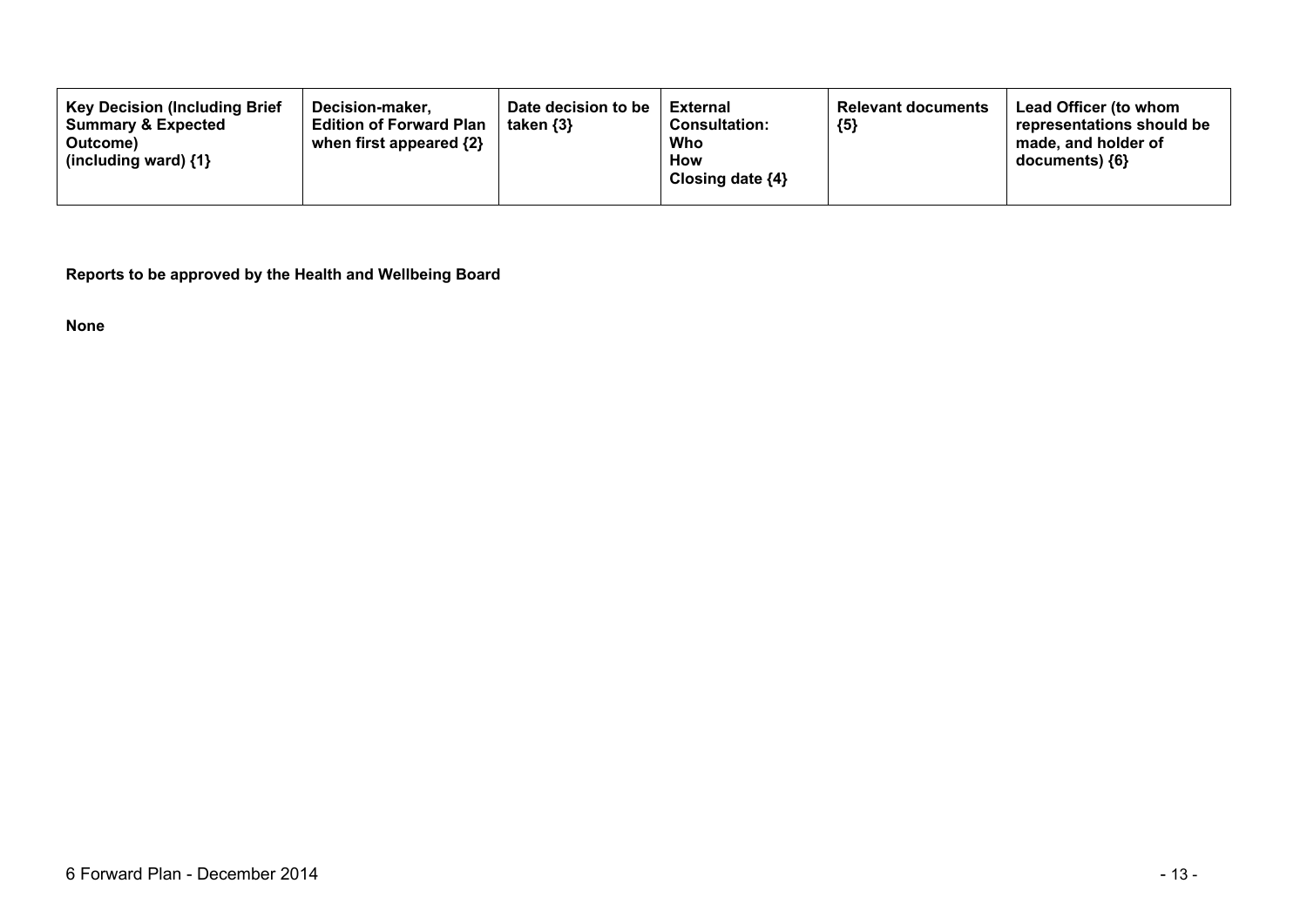| <b>Key Decision (Including Brief</b><br>Decision-maker.<br><b>Summary &amp; Expected</b><br><b>Edition of Forward Plan</b><br>when first appeared {2}<br>Outcome)<br>(including ward) $\{1\}$ | Date decision to be<br>taken $\{3\}$ | External<br><b>Consultation:</b><br>Who<br><b>How</b><br>Closing date $\{4\}$ | <b>Relevant documents</b><br>${5}$ | Lead Officer (to whom<br>representations should be<br>made, and holder of<br>documents) ${6}$ |
|-----------------------------------------------------------------------------------------------------------------------------------------------------------------------------------------------|--------------------------------------|-------------------------------------------------------------------------------|------------------------------------|-----------------------------------------------------------------------------------------------|
|-----------------------------------------------------------------------------------------------------------------------------------------------------------------------------------------------|--------------------------------------|-------------------------------------------------------------------------------|------------------------------------|-----------------------------------------------------------------------------------------------|

## **Reports to be approved by Cabinet Members**

# **Leader of the Council**

| <b>Extension of the Nine Elms</b><br>Enterprise Zone<br>In 2013 the Cabinet approved<br>the designation of the Enterprise<br>Zone to part fund through<br>business rates collected in the<br>zone the construction of the<br>Northern Line Extension, and<br>limited the zone to two sites. | Leader of the Council | 19 Jan 2015<br>Please select date of<br>when decision would<br>be taken. |  | lago Griffith, Project Officer<br>igriffith2@lambeth.gov.uk<br>Service Team House<br>Tel: 020 7926 8975 |
|---------------------------------------------------------------------------------------------------------------------------------------------------------------------------------------------------------------------------------------------------------------------------------------------|-----------------------|--------------------------------------------------------------------------|--|---------------------------------------------------------------------------------------------------------|
| This report proposes the<br>extension of the Enterprise Zone<br>to include site a third site which<br>may be developed in the future,<br>and thus contribute to the yield<br>of the zone.                                                                                                   |                       |                                                                          |  |                                                                                                         |
| Oval                                                                                                                                                                                                                                                                                        |                       |                                                                          |  |                                                                                                         |

# **Deputy Leader of the Council (Policy)**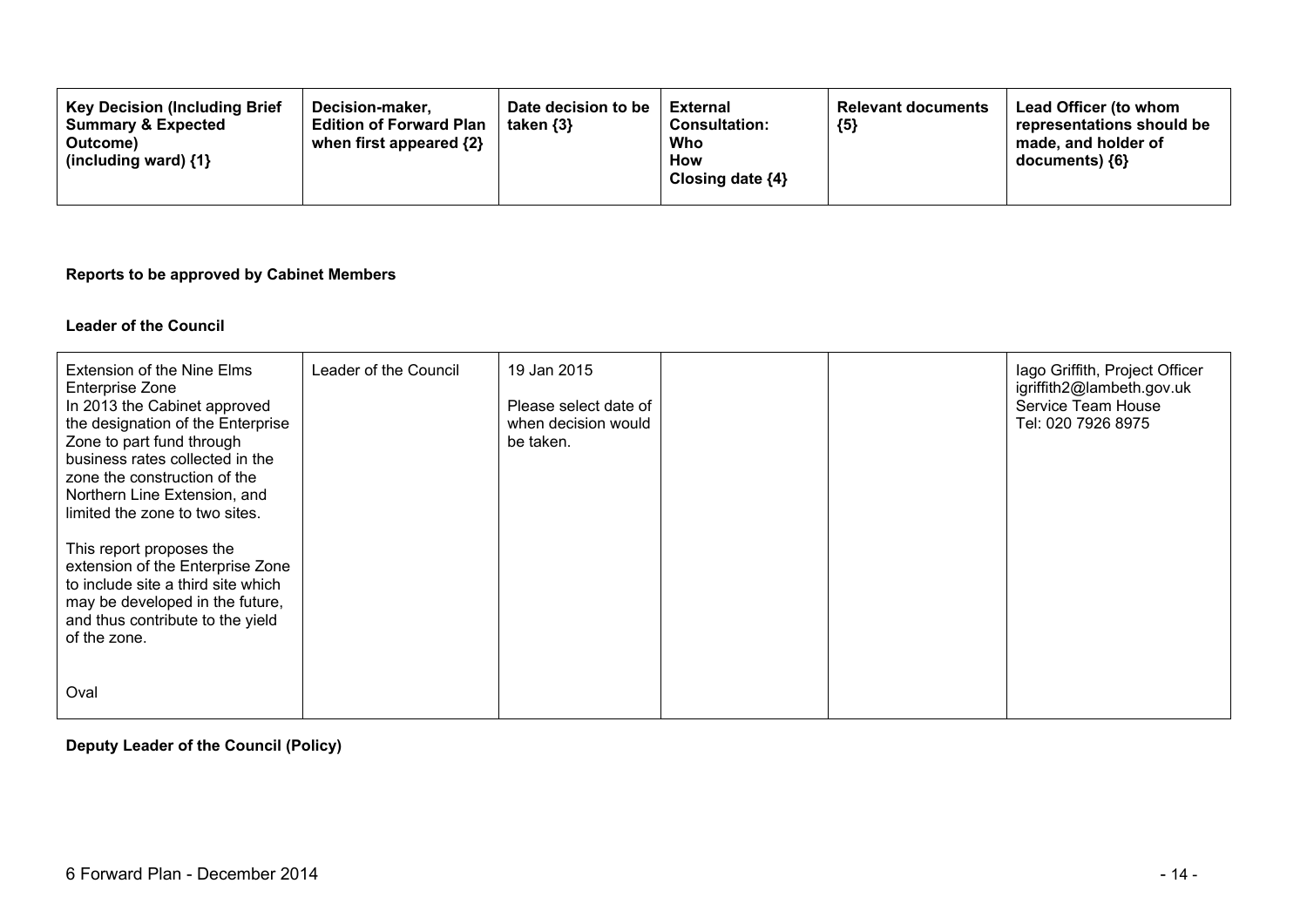| <b>Key Decision (Including Brief</b><br>Date decision to be<br>Decision-maker.<br><b>Edition of Forward Plan</b><br><b>Summary &amp; Expected</b><br>taken $\{3\}$<br>when first appeared {2}<br>Outcome)<br>(including ward) $\{1\}$ | <b>External</b><br>${5}$<br><b>Consultation:</b><br>Who<br><b>How</b><br>Closing date $\{4\}$ | Lead Officer (to whom<br><b>Relevant documents</b><br>representations should be<br>made, and holder of<br>$documents)$ {6} |
|---------------------------------------------------------------------------------------------------------------------------------------------------------------------------------------------------------------------------------------|-----------------------------------------------------------------------------------------------|----------------------------------------------------------------------------------------------------------------------------|
|---------------------------------------------------------------------------------------------------------------------------------------------------------------------------------------------------------------------------------------|-----------------------------------------------------------------------------------------------|----------------------------------------------------------------------------------------------------------------------------|

| Woodmansterne Primary School<br>Expansion<br>The decision will enable the<br>contract to be raised and the<br>works undertaken. The total<br>budget for the proposed works<br>will result in the spend of<br>£9,026,155 which is made up of<br><b>Targeted Basic Needs and Basic</b><br>Needs Funding. | Deputy Leader of the<br>Council - Policy<br>3 October 2014 | 23 Dec 2014 |  | Sylvester Eyong, Programme<br>Manager<br>seyong@lambeth.gov.uk<br><b>International House</b><br>Tel: 020 7926 3216 |
|--------------------------------------------------------------------------------------------------------------------------------------------------------------------------------------------------------------------------------------------------------------------------------------------------------|------------------------------------------------------------|-------------|--|--------------------------------------------------------------------------------------------------------------------|
| <b>Streatham South</b>                                                                                                                                                                                                                                                                                 |                                                            |             |  |                                                                                                                    |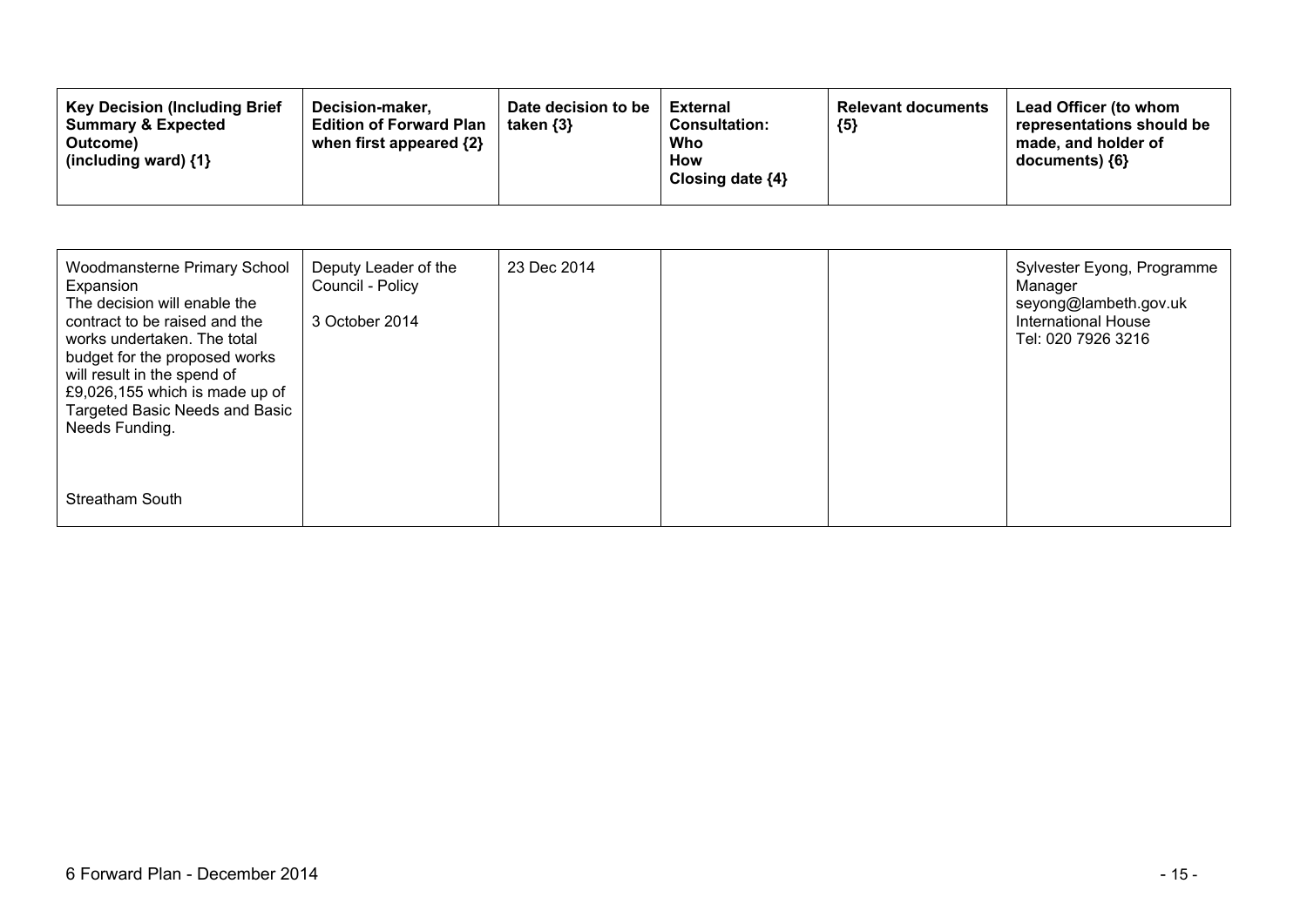| Date decision to be<br><b>Key Decision (Including Brief</b><br>Decision-maker,<br><b>Summary &amp; Expected</b><br><b>Edition of Forward Plan</b><br>taken $\{3\}$<br>when first appeared $\{2\}$<br>Outcome)<br>(including ward) $\{1\}$ | External<br>${5}$<br><b>Consultation:</b><br>Who<br>How<br>Closing date ${4}$ | Lead Officer (to whom<br><b>Relevant documents</b><br>representations should be<br>made, and holder of<br>documents) ${6}$ |
|-------------------------------------------------------------------------------------------------------------------------------------------------------------------------------------------------------------------------------------------|-------------------------------------------------------------------------------|----------------------------------------------------------------------------------------------------------------------------|
|-------------------------------------------------------------------------------------------------------------------------------------------------------------------------------------------------------------------------------------------|-------------------------------------------------------------------------------|----------------------------------------------------------------------------------------------------------------------------|

| Capital Maintenance Programme<br>The decision will enable a series<br>of essential works contracts<br>under the planned "Capital"<br>Maintenance Programme" to be<br>raised and the works<br>undertaken.<br>All Wards | Deputy Leader of the<br>Council - Policy<br>3 January 2014 | 5 Jan 2015 | Schools<br>Key stakeholders<br>Consultation with key<br>stakeholders /<br>schools etc. has<br>been on-going.<br>During a process of<br>feasibility and design<br>for specific works all<br>schools and<br>stakeholders have<br>been informed of the<br>nature of the works<br>required and updated<br>along the way. Once<br>contacts are awarded<br>to specific<br>contractors more<br>detailed information<br>will be issued to all<br>regarding programme<br>dates etc. This<br>process is on-going. |  | Steve Anstee, Business<br>Growth and Regeneration<br>sanstee@lambeth.gov.uk<br>6th floor, International House<br>Tel: 020 7926 3227 |
|-----------------------------------------------------------------------------------------------------------------------------------------------------------------------------------------------------------------------|------------------------------------------------------------|------------|---------------------------------------------------------------------------------------------------------------------------------------------------------------------------------------------------------------------------------------------------------------------------------------------------------------------------------------------------------------------------------------------------------------------------------------------------------------------------------------------------------|--|-------------------------------------------------------------------------------------------------------------------------------------|
|-----------------------------------------------------------------------------------------------------------------------------------------------------------------------------------------------------------------------|------------------------------------------------------------|------------|---------------------------------------------------------------------------------------------------------------------------------------------------------------------------------------------------------------------------------------------------------------------------------------------------------------------------------------------------------------------------------------------------------------------------------------------------------------------------------------------------------|--|-------------------------------------------------------------------------------------------------------------------------------------|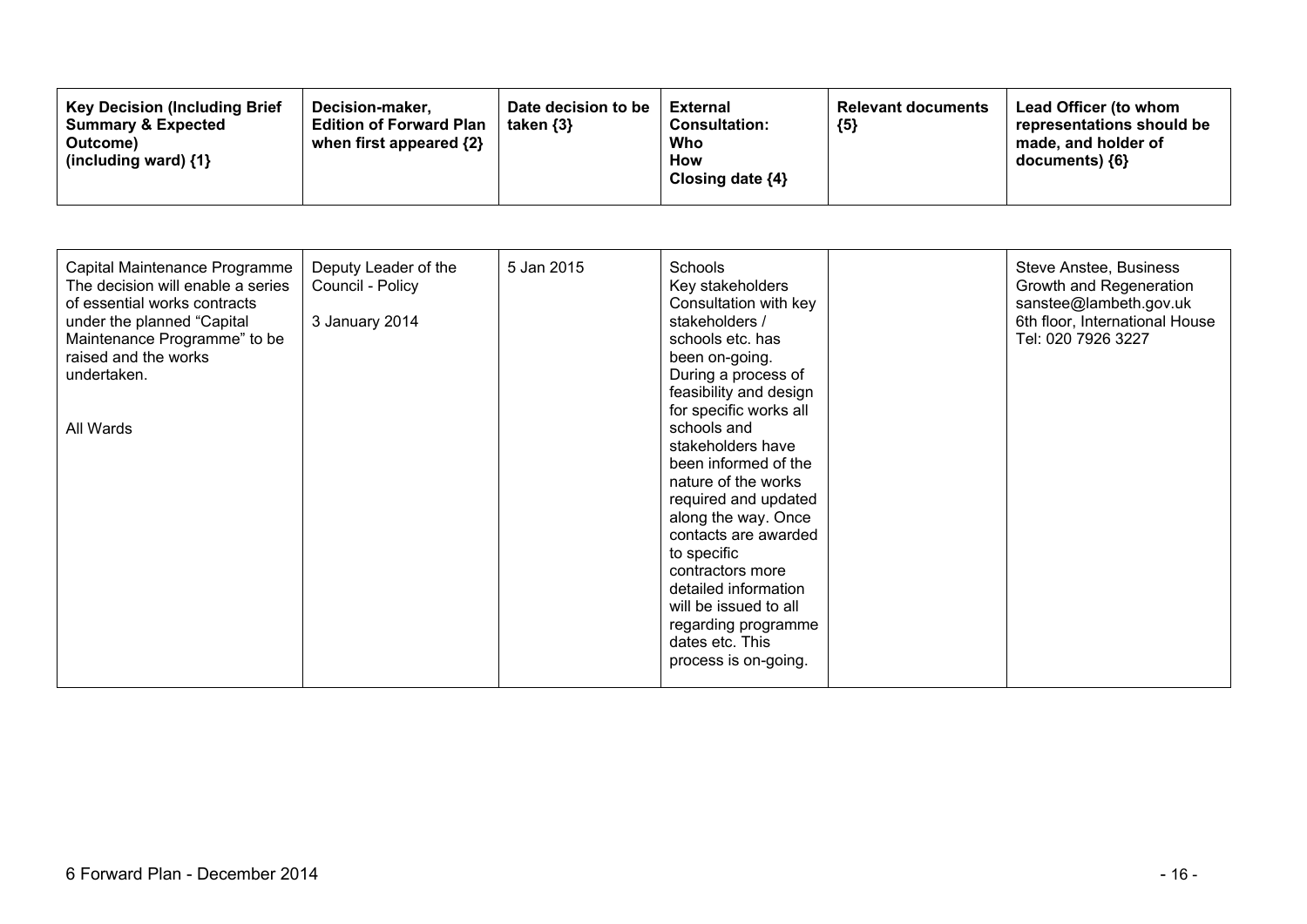| Sudbourne School Expansion<br>Project<br>A decision is requested for an<br>expansion project set to increase<br>by 1.5 Form Entry (FE) creating<br>3FE for the school. | Deputy Leader of the<br>Council - Policy<br>26 July 2013 | 5 Jan 2015 | School staff, parents,<br>children, local<br>residents, Governors,<br>council officers and<br>Cabinet Member.             | Sylvester Eyong, Programme<br>Manager<br>seyong@lambeth.gov.uk<br><b>International House</b><br>Tel: 020 7926 3216 |
|------------------------------------------------------------------------------------------------------------------------------------------------------------------------|----------------------------------------------------------|------------|---------------------------------------------------------------------------------------------------------------------------|--------------------------------------------------------------------------------------------------------------------|
| <b>Brixton Hill</b>                                                                                                                                                    |                                                          |            | Consultation with<br>school, service users<br>and stake holders.<br>Future statutory<br>notification process<br>with DfE. |                                                                                                                    |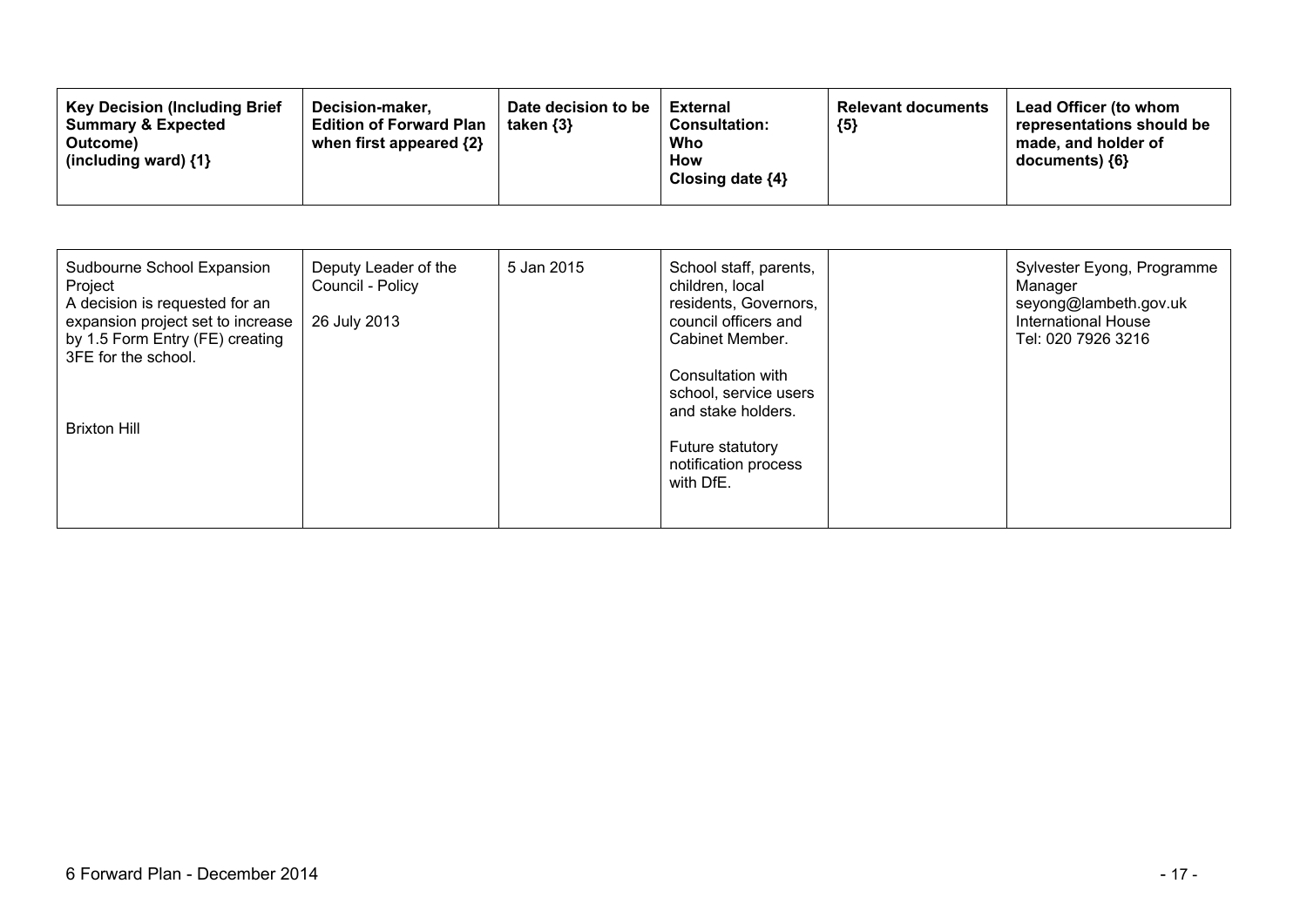| <b>Key Decision (Including Brief</b><br>Decision-maker.<br><b>Edition of Forward Plan</b><br><b>Summary &amp; Expected</b><br>when first appeared $\{2\}$<br>Outcome)<br>(including ward) $\{1\}$ | Date decision to be<br>taken $\{3\}$ | External<br><b>Consultation:</b><br>Who<br>How<br>Closing date ${4}$ | <b>Relevant documents</b><br>${5}$ | Lead Officer (to whom<br>representations should be<br>made, and holder of<br>documents) ${6}$ |
|---------------------------------------------------------------------------------------------------------------------------------------------------------------------------------------------------|--------------------------------------|----------------------------------------------------------------------|------------------------------------|-----------------------------------------------------------------------------------------------|
|---------------------------------------------------------------------------------------------------------------------------------------------------------------------------------------------------|--------------------------------------|----------------------------------------------------------------------|------------------------------------|-----------------------------------------------------------------------------------------------|

| Phase A: Eamonn Fottrell Centre<br>(Michael Tippett Annex) Phase<br><b>B: Michael Tippett School</b><br>Campus<br>Consultation and design work on<br>the annex (Eamonn Fottrell<br>Centre) started September 2013.<br>The SEN consultant identified a<br>change in the delivery of<br>teaching and learning to the<br>pupils. The recommendation was<br>that the buildings (the annex and<br>the main building) must be<br>modified to allow better<br>integration of support services.<br>A design team has been<br>appointed to produce a detailed<br>construction design. Once this is<br>approved it is the aim to appoint<br>a Contractor. The anticipated<br>project budget is likely to be in<br>the region of £1,160,000.00<br>(£500k for the annex and £660k<br>for the main campus) | Deputy Leader of the<br>Council - Policy<br>28.04.2014 | 5 Jan 2015 | <b>Ward Councillors</b><br>These consultations<br>are required and will<br>be planned in the<br>near future. | Sylvester Eyong, Programme<br>Manager<br>seyong@lambeth.gov.uk<br><b>International House</b><br>Tel: 020 7926 3216 |
|-----------------------------------------------------------------------------------------------------------------------------------------------------------------------------------------------------------------------------------------------------------------------------------------------------------------------------------------------------------------------------------------------------------------------------------------------------------------------------------------------------------------------------------------------------------------------------------------------------------------------------------------------------------------------------------------------------------------------------------------------------------------------------------------------|--------------------------------------------------------|------------|--------------------------------------------------------------------------------------------------------------|--------------------------------------------------------------------------------------------------------------------|
| Thornton                                                                                                                                                                                                                                                                                                                                                                                                                                                                                                                                                                                                                                                                                                                                                                                      |                                                        |            |                                                                                                              |                                                                                                                    |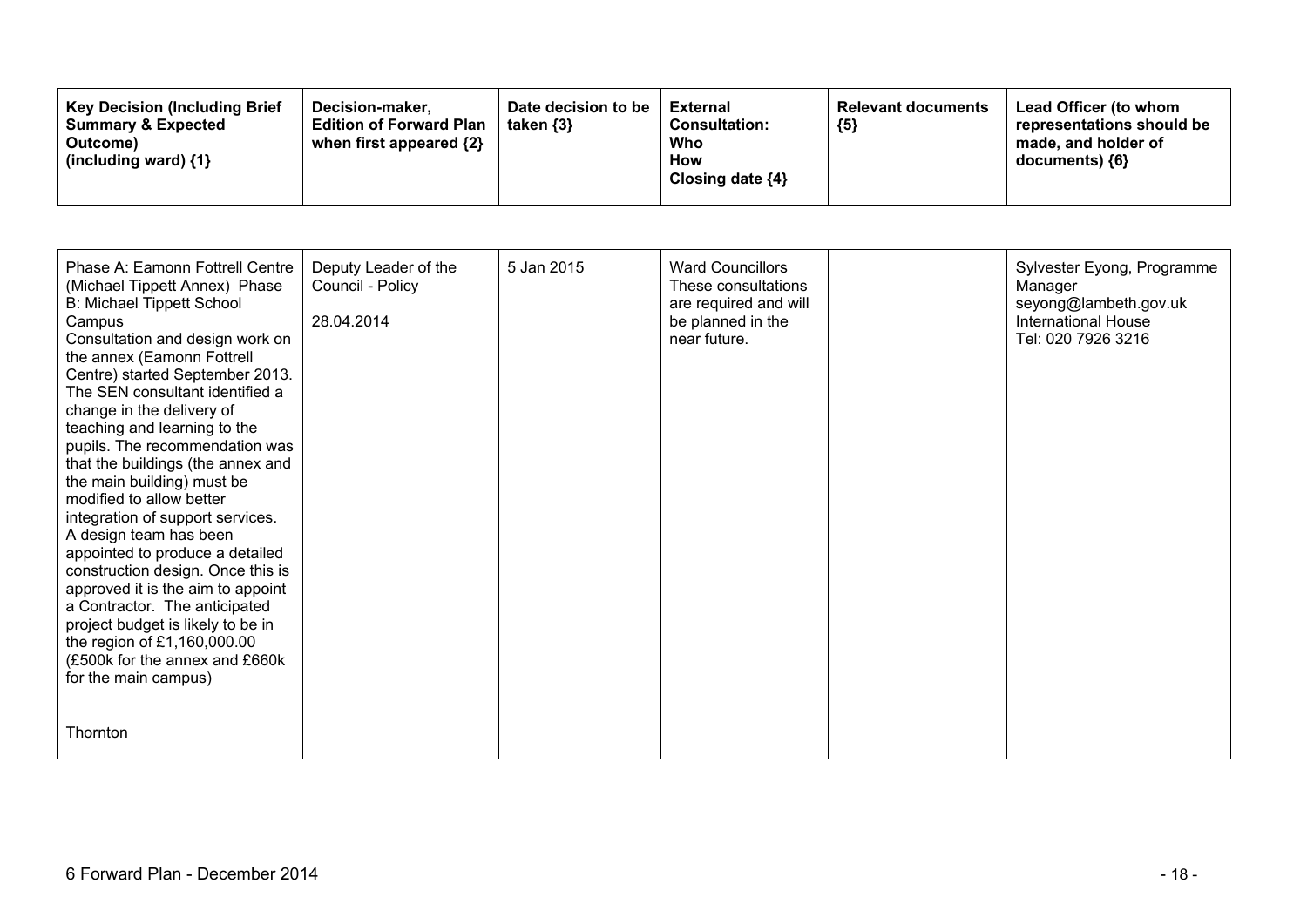| <b>Key Decision (Including Brief</b><br>Date decision to be<br>Decision-maker.<br><b>Edition of Forward Plan</b><br><b>Summary &amp; Expected</b><br>taken $\{3\}$<br>when first appeared {2}<br>Outcome)<br>(including ward) $\{1\}$ | <b>External</b><br>${5}$<br><b>Consultation:</b><br>Who<br><b>How</b><br>Closing date $\{4\}$ | Lead Officer (to whom<br><b>Relevant documents</b><br>representations should be<br>made, and holder of<br>$documents)$ {6} |
|---------------------------------------------------------------------------------------------------------------------------------------------------------------------------------------------------------------------------------------|-----------------------------------------------------------------------------------------------|----------------------------------------------------------------------------------------------------------------------------|
|---------------------------------------------------------------------------------------------------------------------------------------------------------------------------------------------------------------------------------------|-----------------------------------------------------------------------------------------------|----------------------------------------------------------------------------------------------------------------------------|

| Paxton Primary Schools<br>Expansion<br>The decision will enable the<br>contract to be raised and the<br>works undertaken. The total<br>budget for the proposed works<br>will result in the spend of circa<br>£18m which is made up of<br>Targeted Basic Needs and Basic<br>Needs Funding.<br>The request for approval to<br>appoint the successful tenderers<br>for the construction contract will<br>be presented in May 2014 | Deputy Leader of the<br>Council - Policy | 5 Jan 2015<br>Please select date of<br>when decision would<br>be taken. |  | Sylvester Eyong, Programme<br>Manager<br>seyong@lambeth.gov.uk<br><b>International House</b><br>Tel: 020 7926 3216 |
|--------------------------------------------------------------------------------------------------------------------------------------------------------------------------------------------------------------------------------------------------------------------------------------------------------------------------------------------------------------------------------------------------------------------------------|------------------------------------------|-------------------------------------------------------------------------|--|--------------------------------------------------------------------------------------------------------------------|
| <b>Gipsy Hill</b>                                                                                                                                                                                                                                                                                                                                                                                                              |                                          |                                                                         |  |                                                                                                                    |

**Deputy Leader of the Council - Finance and Investment**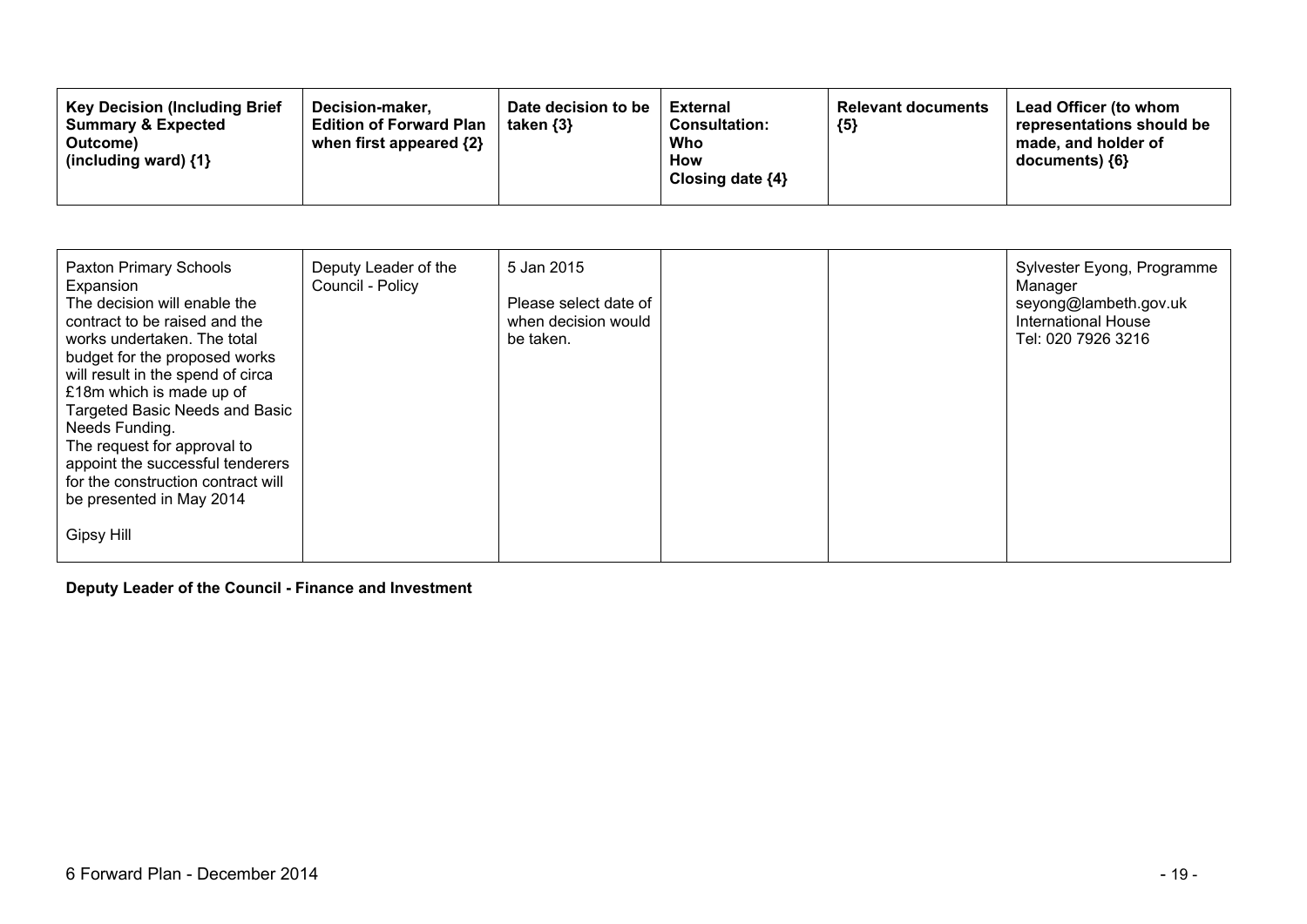| <b>Key Decision (Including Brief</b><br>Date decision to be<br>Decision-maker,<br><b>Summary &amp; Expected</b><br><b>Edition of Forward Plan</b><br>taken $\{3\}$<br>when first appeared {2}<br>Outcome)<br>(including ward) $\{1\}$ | <b>Relevant documents</b><br>External<br><b>Consultation:</b><br>${5}$<br>Who<br>How<br>Closing date $\{4\}$ | Lead Officer (to whom<br>representations should be<br>made, and holder of<br>documents) ${6}$ |
|---------------------------------------------------------------------------------------------------------------------------------------------------------------------------------------------------------------------------------------|--------------------------------------------------------------------------------------------------------------|-----------------------------------------------------------------------------------------------|
|---------------------------------------------------------------------------------------------------------------------------------------------------------------------------------------------------------------------------------------|--------------------------------------------------------------------------------------------------------------|-----------------------------------------------------------------------------------------------|

| Disposal of land to Pocket to<br>develop low cost housing<br>The GLA has agreed to fund a<br>low cost home ownership<br>programme to be delivered by<br>Pocket in Lambeth. The initial<br>sites and terms for disposal are<br>proposed for approval, subject to<br>consultation and planning<br>permission.<br>Bishops, Streatham Wells and<br>Vassall | Deputy Leader of the<br>Council - Finance and<br>Investment<br>26 April 2013 | 5 Jan 2015 | We will consult with<br>local ward members,<br>resident groups and<br>stakeholders for each<br>site proposed for<br>development. We will<br>do this at throughout<br>the design<br>development<br>process, prior to<br>making planning<br>applications. | Mayor's Covenant<br>Prospectus<br>Mayor's Covenant<br>Prospectus<br>Disposal of land to<br>Pocket to develop low<br>cost housing | Lesley Johnson, Interim<br><b>Housing Regeneration</b><br>Manager<br>Ljohnson3@lambeth.gov.uk<br>Hambrook House<br>Tel: 020 7926 3765   |
|--------------------------------------------------------------------------------------------------------------------------------------------------------------------------------------------------------------------------------------------------------------------------------------------------------------------------------------------------------|------------------------------------------------------------------------------|------------|---------------------------------------------------------------------------------------------------------------------------------------------------------------------------------------------------------------------------------------------------------|----------------------------------------------------------------------------------------------------------------------------------|-----------------------------------------------------------------------------------------------------------------------------------------|
| Bishop's; Ferndale; Streatham<br>Wells                                                                                                                                                                                                                                                                                                                 |                                                                              |            |                                                                                                                                                                                                                                                         |                                                                                                                                  |                                                                                                                                         |
| Unified Telecommunications<br>Service Procurement Award<br>Approval to award contract for<br>Unified Telecommunications<br>Services.<br>All Wards                                                                                                                                                                                                      | Deputy Leader of the<br>Council - Finance and<br>Investment                  | 5 Jan 2015 |                                                                                                                                                                                                                                                         |                                                                                                                                  | Ian Wathen, Technical<br>Project Manager<br>IWathen@lambeth.gov.uk<br>Ivor House, 1 Acre Lane,<br>LONDON, SW2 5BF<br>Tel: 020 7926 6422 |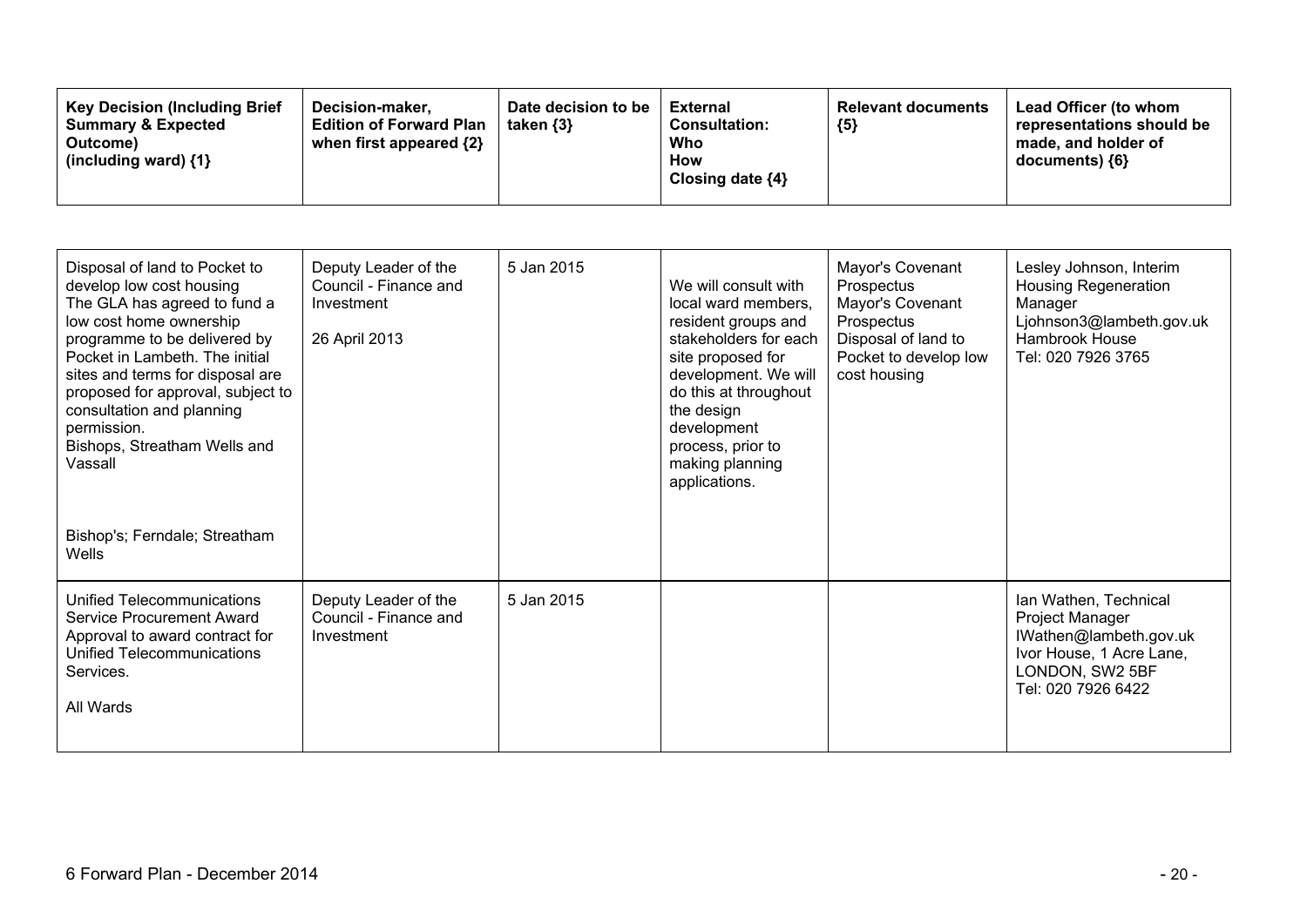| <b>Key Decision (Including Brief)</b><br>Decision-maker.<br><b>Edition of Forward Plan</b><br><b>Summary &amp; Expected</b><br>when first appeared {2}<br>Outcome)<br>(including ward) {1} | Date decision to be<br>taken $\{3\}$ | <b>External</b><br><b>Consultation:</b><br>Who<br>How<br>Closing date $\{4\}$ | <b>Relevant documents</b><br>${5}$ | Lead Officer (to whom<br>representations should be<br>made, and holder of<br>$documents)$ {6} |
|--------------------------------------------------------------------------------------------------------------------------------------------------------------------------------------------|--------------------------------------|-------------------------------------------------------------------------------|------------------------------------|-----------------------------------------------------------------------------------------------|
|--------------------------------------------------------------------------------------------------------------------------------------------------------------------------------------------|--------------------------------------|-------------------------------------------------------------------------------|------------------------------------|-----------------------------------------------------------------------------------------------|

| Community Insurance trading<br>company<br>This proposal is seeking to<br>procure a framework panel of<br>law firms to provide legal advice<br>and defend litigated insurance<br>claims that the council receives.<br>All Wards                         | Deputy Leader of the<br>Council - Finance and<br>Investment<br>29 August 2014 | 19 Jan 2015 |                                                                                                                                                                                                                                                                | Mark Nicolson, Head of<br>Improvement, Risk and<br>Insurance<br>mnicolson@lambeth.gov.uk<br><b>Olive Morris House</b><br>Tel: 020 7926 9305 |
|--------------------------------------------------------------------------------------------------------------------------------------------------------------------------------------------------------------------------------------------------------|-------------------------------------------------------------------------------|-------------|----------------------------------------------------------------------------------------------------------------------------------------------------------------------------------------------------------------------------------------------------------------|---------------------------------------------------------------------------------------------------------------------------------------------|
| <b>Insurance Legal Services</b><br>This proposal is seeking to<br>procure a panel of insurance<br>loss adjusters to provide loss<br>adjusting services in relation to a<br>wide range of insurance claims<br>that the council deals with.<br>All Wards | Deputy Leader of the<br>Council - Finance and<br>Investment<br>29 August 2014 | 19 Jan 2015 | As this is an area of<br>professional<br>expertise we have<br>consulted with some<br>schools who provided<br>independent<br>feedback on the loss<br>adjusting services<br>received in the last<br>year. No further<br>consultation will take<br>place on this. | Maureen Dennie, Insurance<br>Manager<br>mdennie@lambeth.gov.uk<br>Room 213, Lambeth Town<br>Hall<br>Tel: 020 7926 9846                      |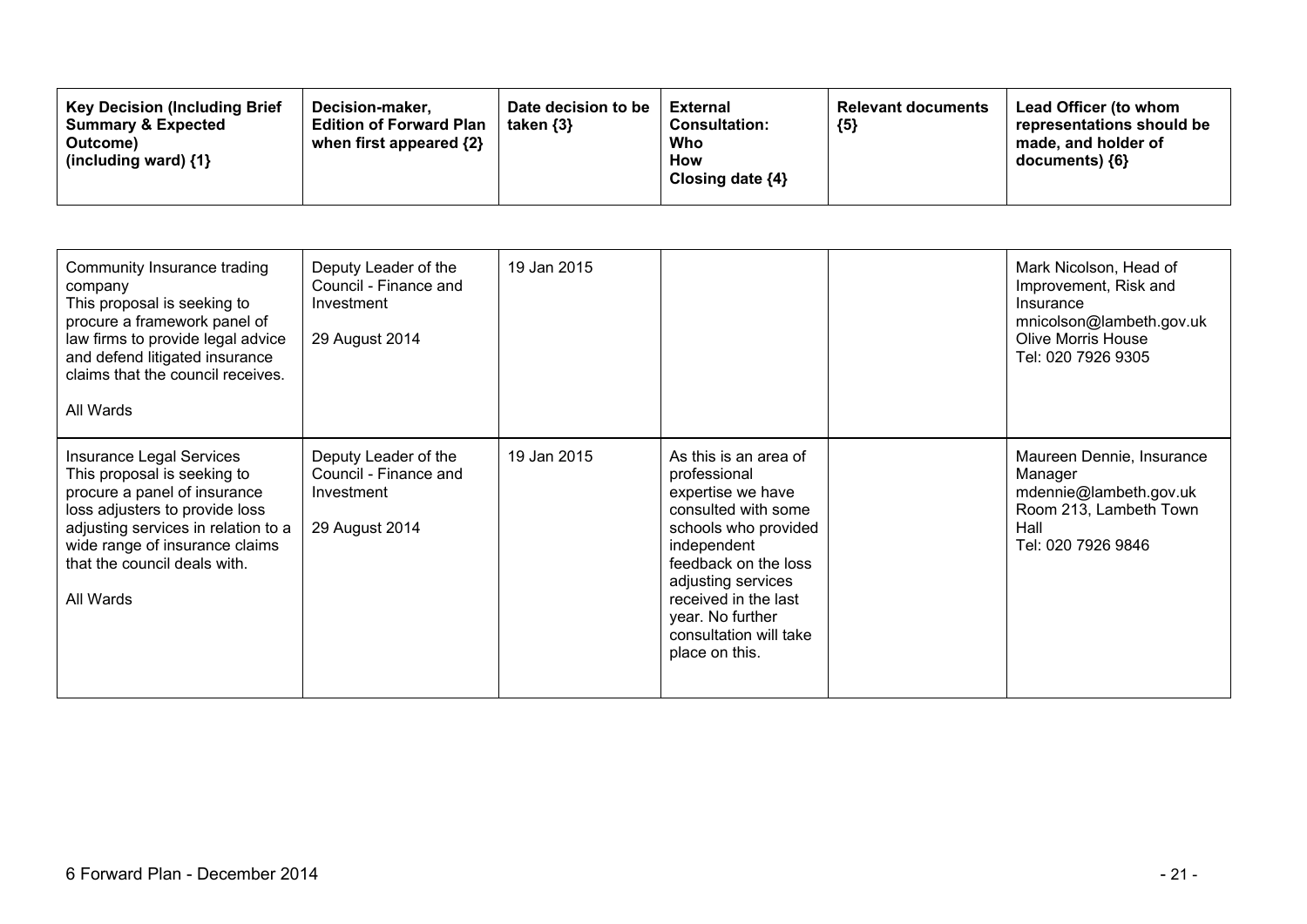| Procurement of contracts for<br>servers, storage & associated<br>services and software and<br>associated services<br>Procurement of the or the<br>servers, storage and associated<br>services contract and the ICT<br>software and associated<br>services contract. | Deputy Leader of the<br>Council - Finance and<br>Investment<br>12 September 2014 | 19 Jan 2015 | Procurement board                                                                                                                                                                                    | Dhiraj Shah<br>dshah@lambeth.gov.uk<br>Tel: 020 7926 5742                                                             |
|---------------------------------------------------------------------------------------------------------------------------------------------------------------------------------------------------------------------------------------------------------------------|----------------------------------------------------------------------------------|-------------|------------------------------------------------------------------------------------------------------------------------------------------------------------------------------------------------------|-----------------------------------------------------------------------------------------------------------------------|
| <b>Office Stationery</b><br>Supply of office stationery<br>including general office<br>stationery, office paper and a<br>limited range of educational<br>stationery<br>All Wards                                                                                    | Deputy Leader of the<br>Council - Finance and<br>Investment<br>14 November 2014  | 4 Feb 2015  | Consultation with all<br>Lambeth officers with<br>Office Depot user<br>survey based on<br>existing contract and<br>suggestions for the<br>new contract to be<br>procured closing date<br>is 14/11/14 | Helen Lee<br>hlee@lambeth.gov.uk<br>3rd Floor Olive Morris House,<br>Brixton Hill, London, SW2<br>1RL<br>Tel: 0207 92 |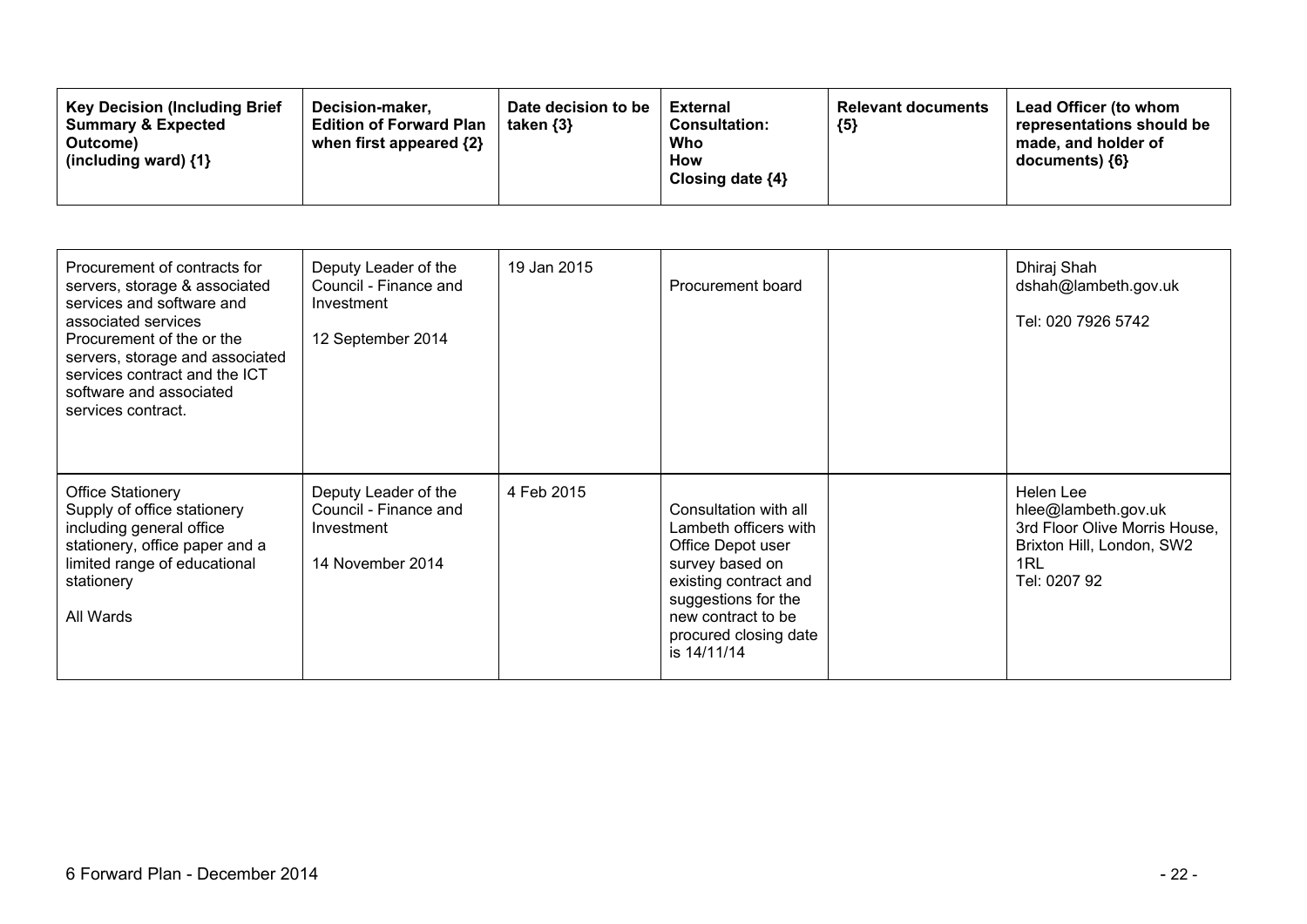| Vehicle Maintenance Contract<br>(Managed Service Provision)<br>The maintenance contract will<br>ensure the council's vehicles are<br>fully operational, safe and<br>comply with the Road Traffic Act<br>as well as supporting the<br>delivery of council services. | Deputy Leader of the<br>Council - Finance and<br>Investment<br>28 November 2014 | 5 Mar 2015 |  | Christian Bray, Finance<br>Services Manager<br>cbray@lambeth.gov.uk<br><b>Olive Morris House</b><br>Tel: 020 7926 2693 |
|--------------------------------------------------------------------------------------------------------------------------------------------------------------------------------------------------------------------------------------------------------------------|---------------------------------------------------------------------------------|------------|--|------------------------------------------------------------------------------------------------------------------------|
| All Wards                                                                                                                                                                                                                                                          |                                                                                 |            |  |                                                                                                                        |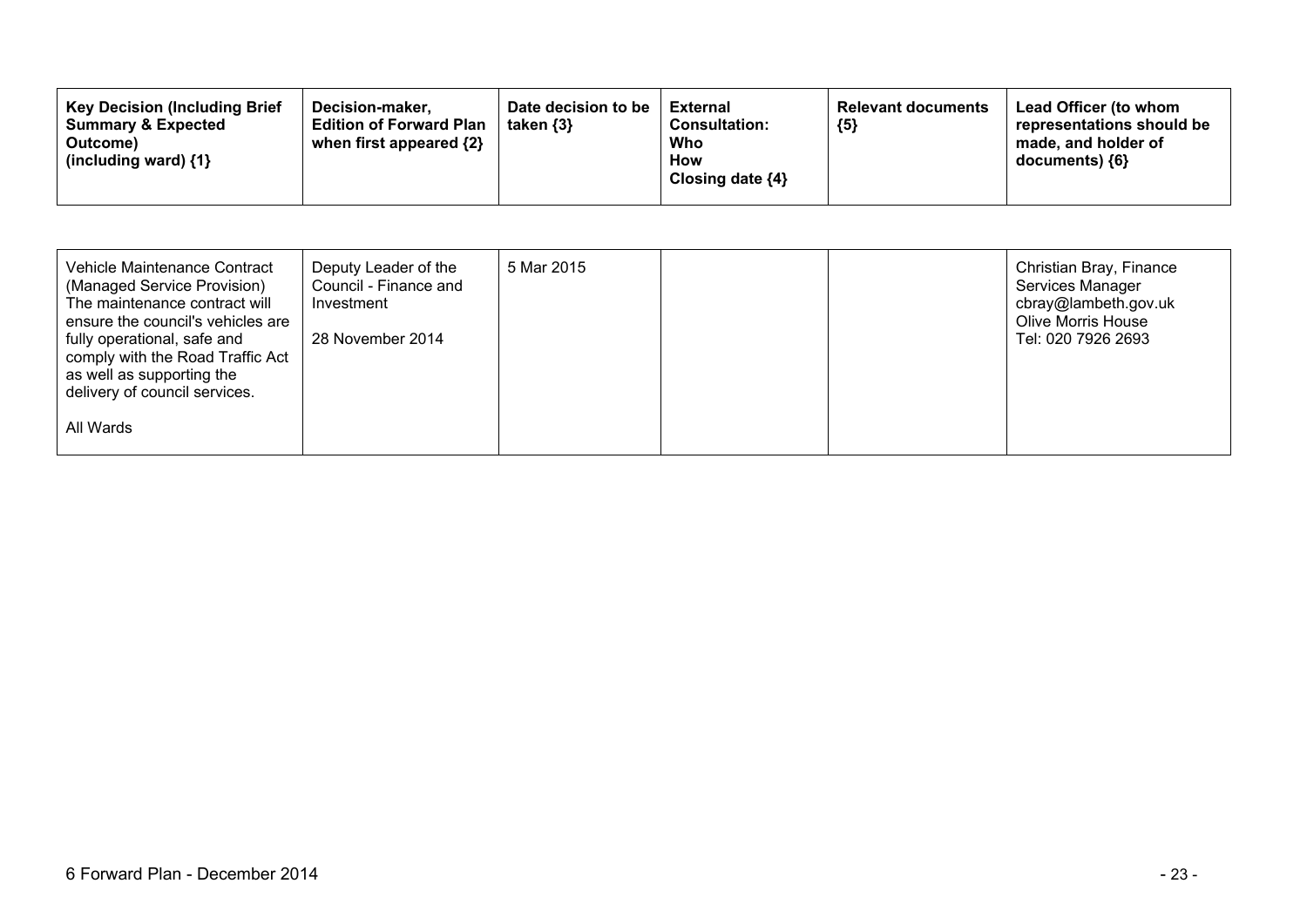**Children and Adult Services**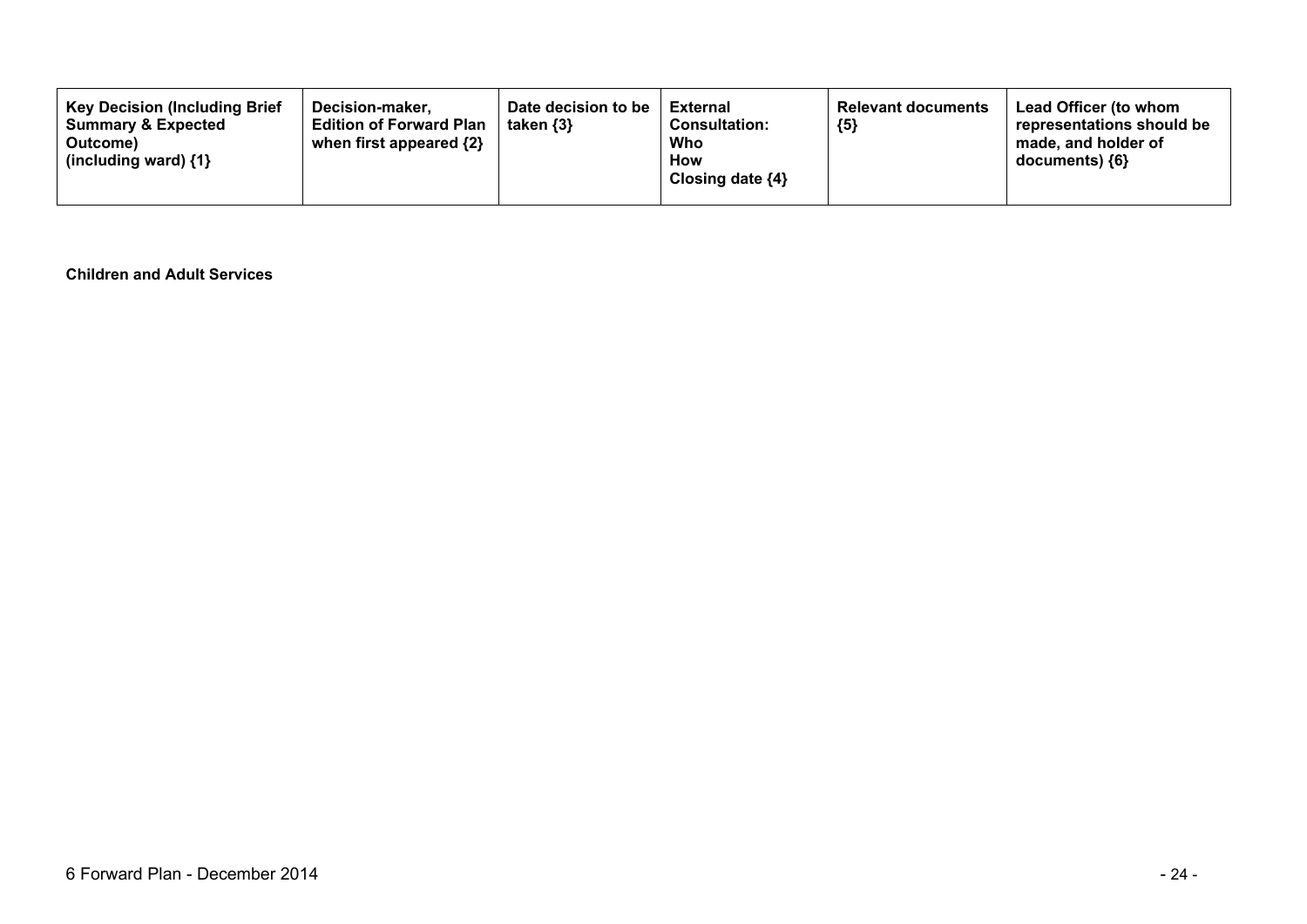| <b>Key Decision (Including Brief</b><br>Decision-maker.<br><b>Summary &amp; Expected</b><br>Outcome)<br>(including ward) $\{1\}$ | Date decision to be<br><b>Edition of Forward Plan</b><br>taken $\{3\}$<br>when first appeared {2} | <b>External</b><br><b>Consultation:</b><br>Who<br>How<br>Closing date $\{4\}$ | <b>Relevant documents</b><br>${5}$ | <b>Lead Officer (to whom</b><br>representations should be<br>made, and holder of<br>documents) ${6}$ |
|----------------------------------------------------------------------------------------------------------------------------------|---------------------------------------------------------------------------------------------------|-------------------------------------------------------------------------------|------------------------------------|------------------------------------------------------------------------------------------------------|
|----------------------------------------------------------------------------------------------------------------------------------|---------------------------------------------------------------------------------------------------|-------------------------------------------------------------------------------|------------------------------------|------------------------------------------------------------------------------------------------------|

| Shared Lives scheme<br>In December 2013, approval was<br>given to the waiver of section 8.0<br>(Purchasing Rules) of the<br>Contract Standing Orders in<br>order to extend the Shared Lives<br>scheme with Lambeth Mencap<br>for a further period of 12 months<br>for the period 1 January 2014 to<br>31 December 2014.<br>During the extension period it<br>was proposed to:<br>a) Expand the Shared Lives<br>Scheme to all client groups by<br>participating in the Cabinet<br>Office Trailblazer Scheme, for<br>the use of Social Impact Bond.<br>b) Enter into direct negotiation<br>with Social Finance to develop a<br>social investment mechanism to<br>expand the Shared Lives<br>scheme through a competitive<br>selection process. | <b>Cabinet Member for</b><br><b>Children and Adult</b><br>Services<br>4 July 2014 | 24 Dec 2014 |  | Laval Lebon, Senior Strategic<br><b>Commissioning Manager</b><br>LLebon2@lambeth.gov.uk<br>Phoenix House<br>Tel: 020 7926 4654 |
|----------------------------------------------------------------------------------------------------------------------------------------------------------------------------------------------------------------------------------------------------------------------------------------------------------------------------------------------------------------------------------------------------------------------------------------------------------------------------------------------------------------------------------------------------------------------------------------------------------------------------------------------------------------------------------------------------------------------------------------------|-----------------------------------------------------------------------------------|-------------|--|--------------------------------------------------------------------------------------------------------------------------------|
| Lambeth appointed Social<br>Finance to support the<br>development of this contract<br>model in Lambeth and to identify<br>a viable Shared Lives provider<br>for the delivery of Shared Lives<br>care in Lambeth, to be supported<br>with social investment. In<br>selecting the Shared Lives<br>provider, Social Finance has<br>6ndertaked Polaum-aDeicemmiber 2014<br>transparent selection process                                                                                                                                                                                                                                                                                                                                         |                                                                                   |             |  | $-25-$                                                                                                                         |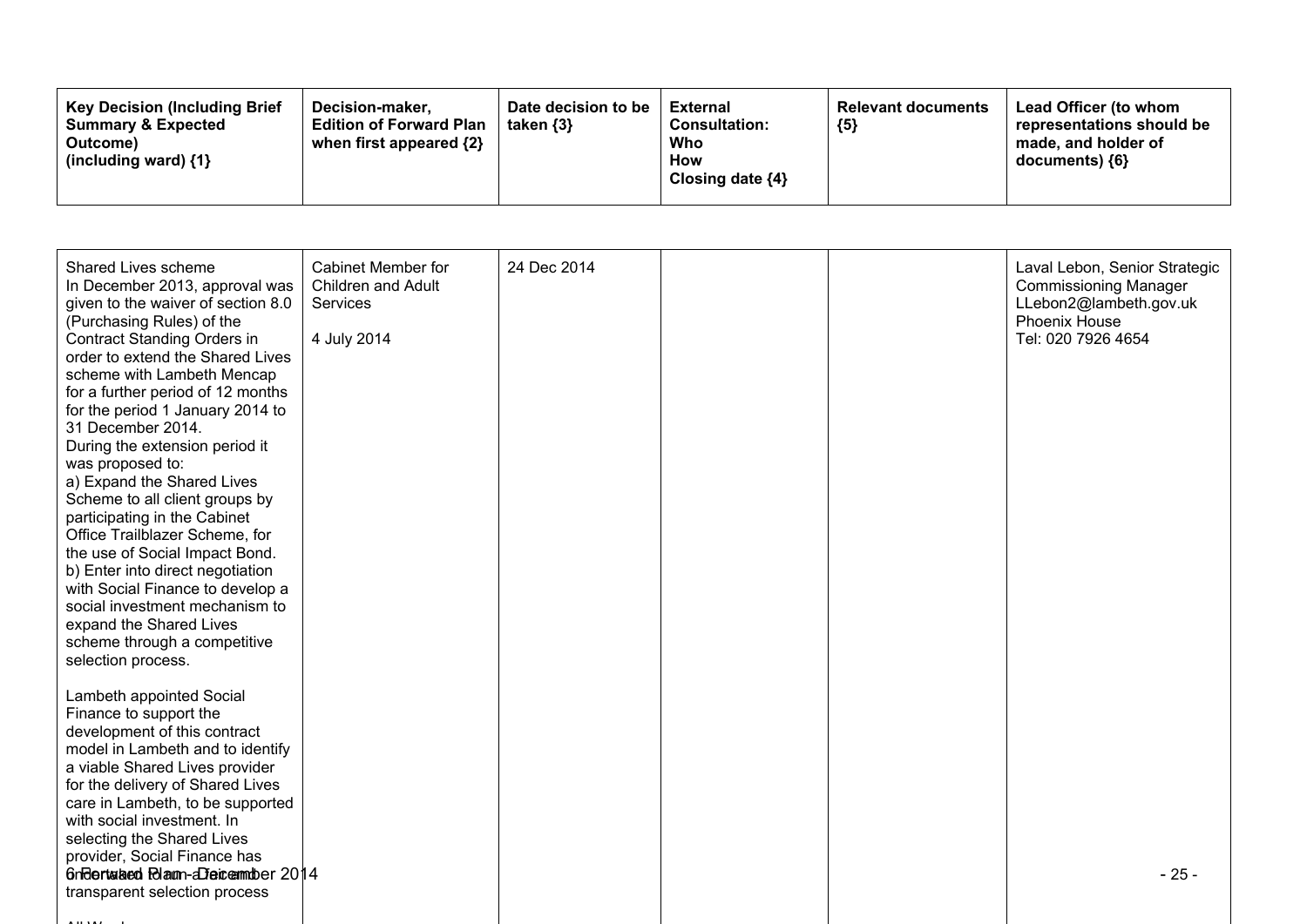| <b>Contract Extension for Short</b><br><b>Breaks Services for Children</b><br>with Disabilities<br>All Wards                                                                                                                          | Cabinet Member for<br>Children and Adult<br><b>Services</b><br>March, 2012 | 5 Jan 2015 | n/a                                                                            | <b>Officer Delegated</b><br><b>Decision Report</b> | Angella Daley, Strategic<br><b>Commissioning Specialist</b><br>Services<br>adaley@lambeth.gov.uk<br><b>International House</b><br>Tel: 020 7926 5213                                       |
|---------------------------------------------------------------------------------------------------------------------------------------------------------------------------------------------------------------------------------------|----------------------------------------------------------------------------|------------|--------------------------------------------------------------------------------|----------------------------------------------------|--------------------------------------------------------------------------------------------------------------------------------------------------------------------------------------------|
| Provision of Community<br>Equipment for Health & Social<br>Care<br>To vary the current contract for<br>the provison of community<br>equipment<br>All Wards                                                                            | Cabinet Member for<br>Children and Adult<br><b>Services</b><br>9 May 2014  | 5 Jan 2015 |                                                                                |                                                    | David Worrall, Senior<br>Commissioning Manager,<br><b>Health and Wellbeing</b><br>dworrall@lambeth.gov.uk<br><b>Phoenix House</b><br>Tel: 020 7926 9978                                    |
| Semi Independent Living for 16+<br>Provision<br>The contract is to be extended to<br>enable one single tender of<br>adults and childrens' services.<br>The extension will allow time to<br>prepare for a single pathway.<br>All Wards | Cabinet Member for<br>Children and Adult<br>Services<br>13 June 2014       | 5 Jan 2015 | A full consultation<br>process was<br>undertaken for the<br>original contract. |                                                    | Linnette Taylor, Strategiv<br><b>Commissioning Officer</b><br>LTaylor5@lambeth.gov.uk<br>Children & Young People<br>Services, 205 Stockwell<br>Road,, London,, SW9 9SL<br>Tel: 02079265214 |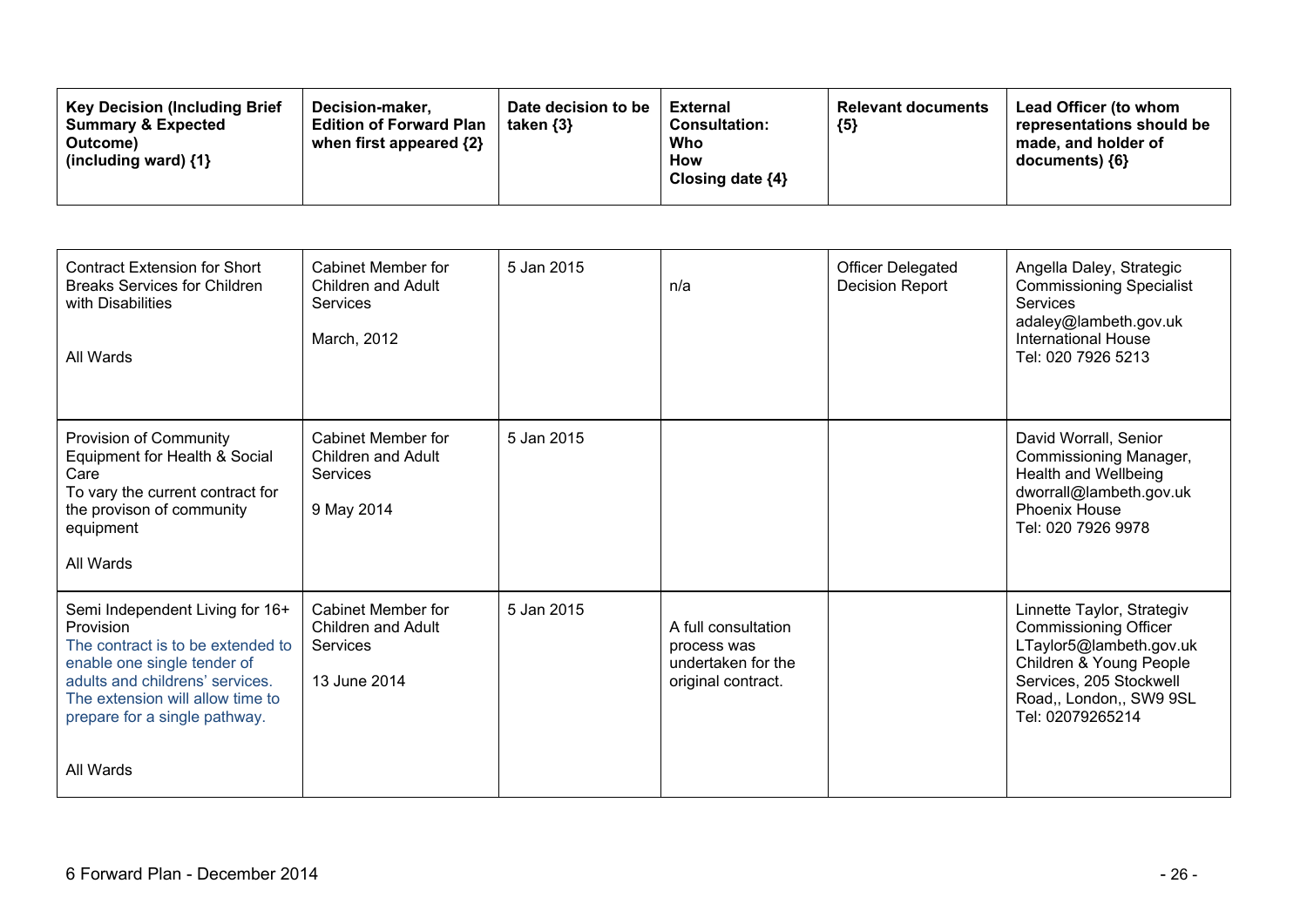| Passenger Transport Services<br>contract extension<br>A waiver to procurement<br>regulation, to allow the current<br>providers of passenger transport<br>services to continue to provide<br>the service, whilst a tender<br>process is carried out. | Cabinet Member for<br>Children and Adult<br><b>Services</b><br>12 September 2014 | 5 Jan 2015 | Consultation with<br>providers and users<br>since March 2014 | Georgie Jones-Conaghan,<br><b>Strategic Commissioning</b><br>Manager<br>gjonesconaghan@lambeth.g<br>ov.uk<br>Phoenix House, London,<br>SW8 2LL<br>Tel: 020 7926 4684 |
|-----------------------------------------------------------------------------------------------------------------------------------------------------------------------------------------------------------------------------------------------------|----------------------------------------------------------------------------------|------------|--------------------------------------------------------------|----------------------------------------------------------------------------------------------------------------------------------------------------------------------|
| <b>Short Breaks Service</b><br><b>Contract Extension for Short</b><br><b>Breaks Services for Children</b><br>with Disabilities<br>All Wards                                                                                                         | Cabinet Member for<br>Children and Adult<br><b>Services</b><br>12 September 2014 | 5 Jan 2015 |                                                              | Angella Daley, Strategic<br><b>Commissioning Specialist</b><br><b>Services</b><br>adaley@lambeth.gov.uk<br><b>International House</b><br>Tel: 020 7926 5213          |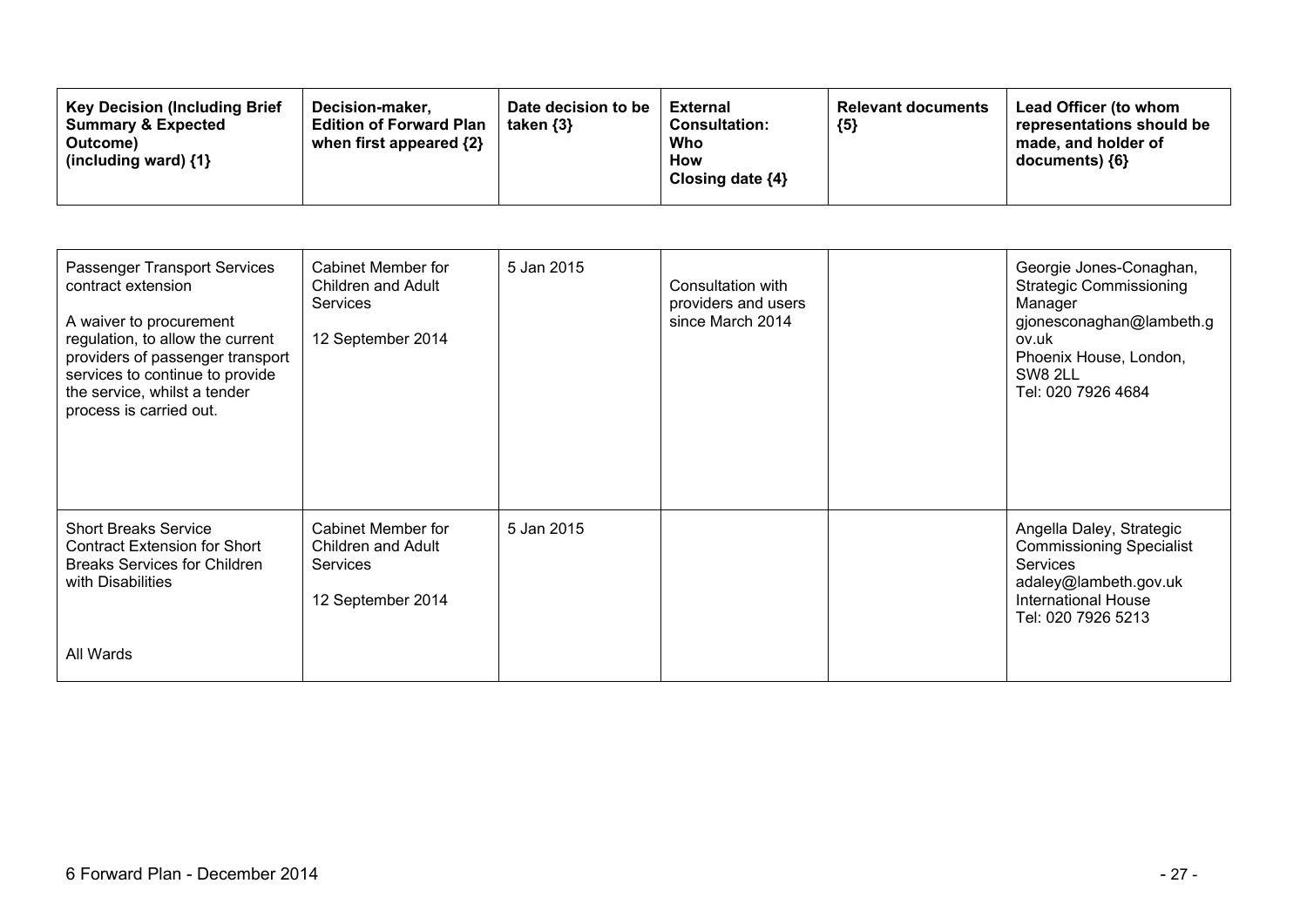| Children with Disabilities Home<br>support services<br>Contract Extension for<br>Home Support Services for<br>Children with disabilities<br>All Wards                                                                   | Cabinet Member for<br>Children and Adult<br><b>Services</b><br>12 September 2014 | 5 Jan 2015 |                                                                                | Angella Daley, Strategic<br><b>Commissioning Specialist</b><br><b>Services</b><br>adaley@lambeth.gov.uk<br>International House<br>Tel: 020 7926 5213                                       |
|-------------------------------------------------------------------------------------------------------------------------------------------------------------------------------------------------------------------------|----------------------------------------------------------------------------------|------------|--------------------------------------------------------------------------------|--------------------------------------------------------------------------------------------------------------------------------------------------------------------------------------------|
| Semi Independent Living for 16+<br>The contract is to be extended to<br>enable one single tender of<br>adults and childrens' services.<br>The extension will allow time to<br>prepare for a single pathway<br>All Wards | Cabinet Member for<br>Children and Adult<br><b>Services</b><br>12 September 2014 | 5 Jan 2015 | A full consultation<br>process was<br>undertaken for the<br>original contract. | Linnette Taylor, Strategiv<br><b>Commissioning Officer</b><br>LTaylor5@lambeth.gov.uk<br>Children & Young People<br>Services, 205 Stockwell<br>Road,, London,, SW9 9SL<br>Tel: 02079265214 |

**Environment and Sustainability**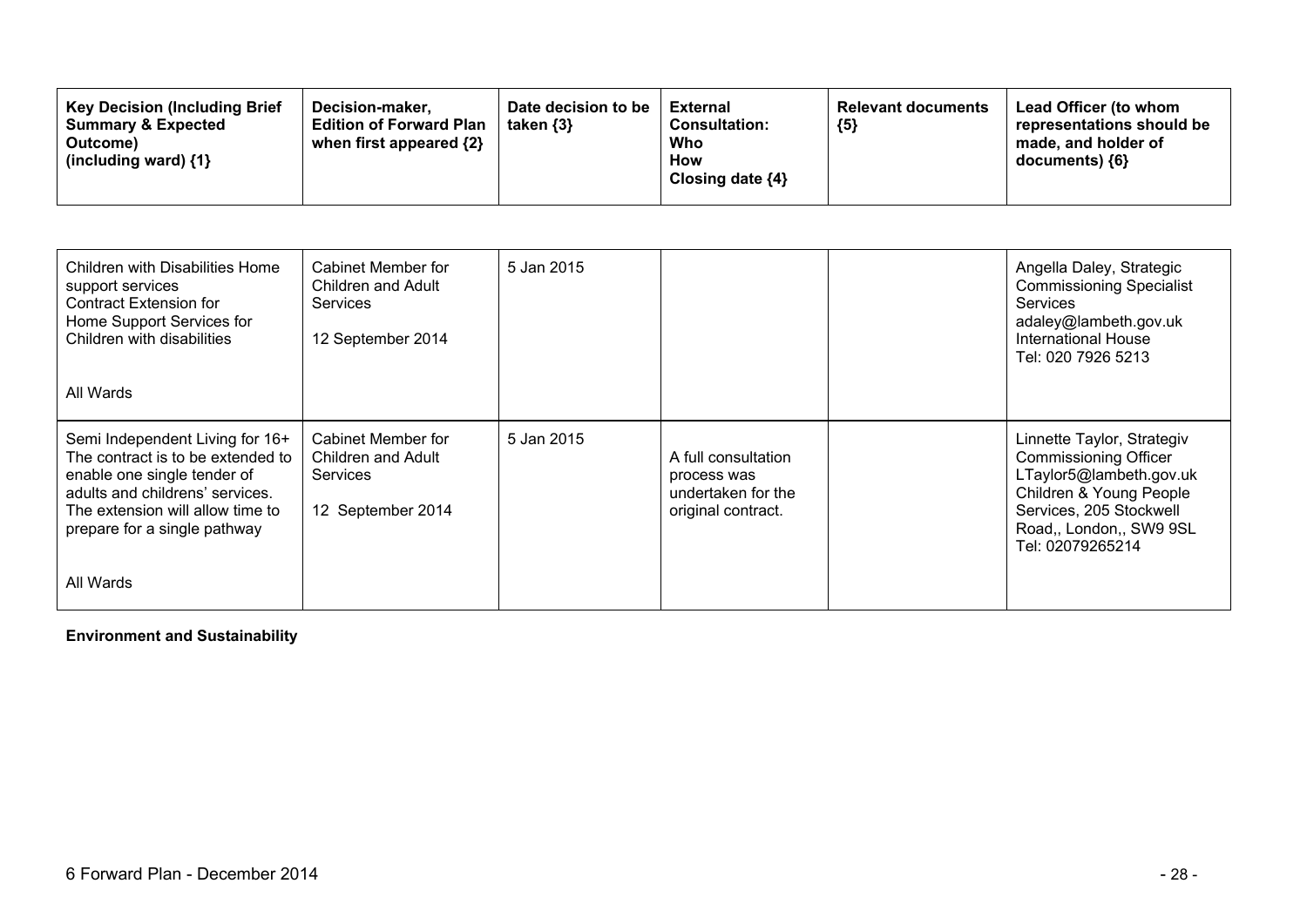| <b>Key Decision (Including Brief)</b><br>Decision-maker.<br><b>Summary &amp; Expected</b><br><b>Edition of Forward Plan</b><br>when first appeared $\{2\}$<br>Outcome)<br>(including ward) $\{1\}$ | Date decision to be<br><b>External</b><br><b>Consultation:</b><br>Who<br>How<br>Closing date $\{4\}$ | taken {3} | <b>Relevant documents</b><br>${5}$ | Lead Officer (to whom<br>representations should be<br>made, and holder of<br>$documents)$ {6} |
|----------------------------------------------------------------------------------------------------------------------------------------------------------------------------------------------------|------------------------------------------------------------------------------------------------------|-----------|------------------------------------|-----------------------------------------------------------------------------------------------|
|----------------------------------------------------------------------------------------------------------------------------------------------------------------------------------------------------|------------------------------------------------------------------------------------------------------|-----------|------------------------------------|-----------------------------------------------------------------------------------------------|

| Excess waste on estates -<br>Responsibility transfer<br>The report sets out a case for<br>the transfer of waste<br>management responsibility to the<br>local estate management teams<br>to encourage the reduction in<br>excess waste being generated<br>through enforcement and<br>financial levers. | Cabinet Member for<br>Environment and<br>Sustainability<br>17 October 2014 | 5 Jan 2015 | Discussion with<br>reprsentatives from<br>Housing<br>management | Michael C Clarke, Public<br><b>Environment Manager</b><br>mcclarke@lambeth.gov.uk<br>1st Floor, Service Team<br>House, 185-205<br>Shakespeare Road, London,<br><b>SE24 0PZ</b><br>Tel: 020 7926 0528 |
|-------------------------------------------------------------------------------------------------------------------------------------------------------------------------------------------------------------------------------------------------------------------------------------------------------|----------------------------------------------------------------------------|------------|-----------------------------------------------------------------|------------------------------------------------------------------------------------------------------------------------------------------------------------------------------------------------------|
| All Wards                                                                                                                                                                                                                                                                                             |                                                                            |            |                                                                 |                                                                                                                                                                                                      |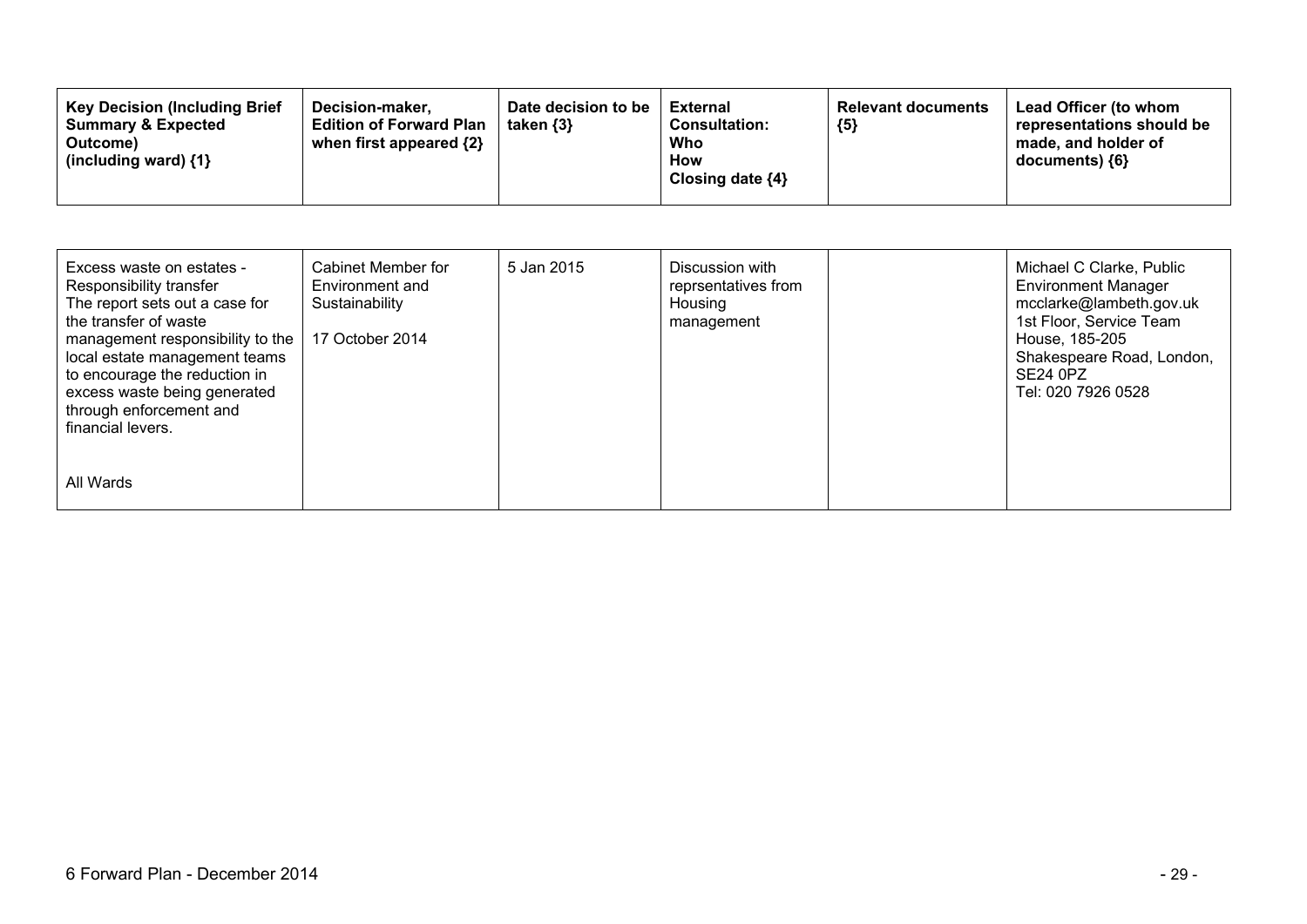| <b>Key Decision (Including Brief)</b><br>Decision-maker.<br><b>Summary &amp; Expected</b><br><b>Edition of Forward Plan</b><br>when first appeared {2}<br>Outcome)<br>(including ward) $\{1\}$ | Date decision to be<br>taken $\{3\}$ | External<br><b>Consultation:</b><br>Who<br>How<br>Closing date ${4}$ | <b>Relevant documents</b><br>${5}$ | Lead Officer (to whom<br>representations should be<br>made, and holder of<br>documents) ${6}$ |
|------------------------------------------------------------------------------------------------------------------------------------------------------------------------------------------------|--------------------------------------|----------------------------------------------------------------------|------------------------------------|-----------------------------------------------------------------------------------------------|
|------------------------------------------------------------------------------------------------------------------------------------------------------------------------------------------------|--------------------------------------|----------------------------------------------------------------------|------------------------------------|-----------------------------------------------------------------------------------------------|

| <b>Brixton Depots Rationalisation -</b><br><b>Procurement of Construction</b><br><b>Works</b><br>This report aims for the<br>procurement board to grant<br>approval for the Somerleyton<br>Road project team to undertake<br>a competitive tender, with the<br>assistance of Veolia, for a<br>contractor to undertake the<br>construction works of the<br>rationalisation of the Brixton<br>depots which involves the<br>reconfiguration of Shakespeare<br>Road depot and Mahatma<br>Ghandi depot in order to<br>accommodate the facilities being<br>relocated from the Angela Davis<br>and (potentially) Wanless Road<br>depots. Approval is also being<br>requested to procure a<br>contractor for the demolition<br>works of Angela Davis depot<br>once its facilities have been<br>relocated.<br>Coldharbour; Herne Hill | Cabinet Member for<br>Environment and<br>Sustainability | 5 Jan 2015<br>Please select date of<br>when decision would<br>be taken. | During the planning<br>application process<br>consultations will be<br>undertaken with the<br>public and<br>surrounding<br>communities.<br>Consultation with<br>ward councillors<br>ongoing. | Neil Vokes, Regeneration<br>Project Manager (Housing)<br>nvokes@lambeth.gov.uk<br>1st floor, Phoenix House |
|------------------------------------------------------------------------------------------------------------------------------------------------------------------------------------------------------------------------------------------------------------------------------------------------------------------------------------------------------------------------------------------------------------------------------------------------------------------------------------------------------------------------------------------------------------------------------------------------------------------------------------------------------------------------------------------------------------------------------------------------------------------------------------------------------------------------------|---------------------------------------------------------|-------------------------------------------------------------------------|----------------------------------------------------------------------------------------------------------------------------------------------------------------------------------------------|------------------------------------------------------------------------------------------------------------|
|                                                                                                                                                                                                                                                                                                                                                                                                                                                                                                                                                                                                                                                                                                                                                                                                                              |                                                         |                                                                         |                                                                                                                                                                                              |                                                                                                            |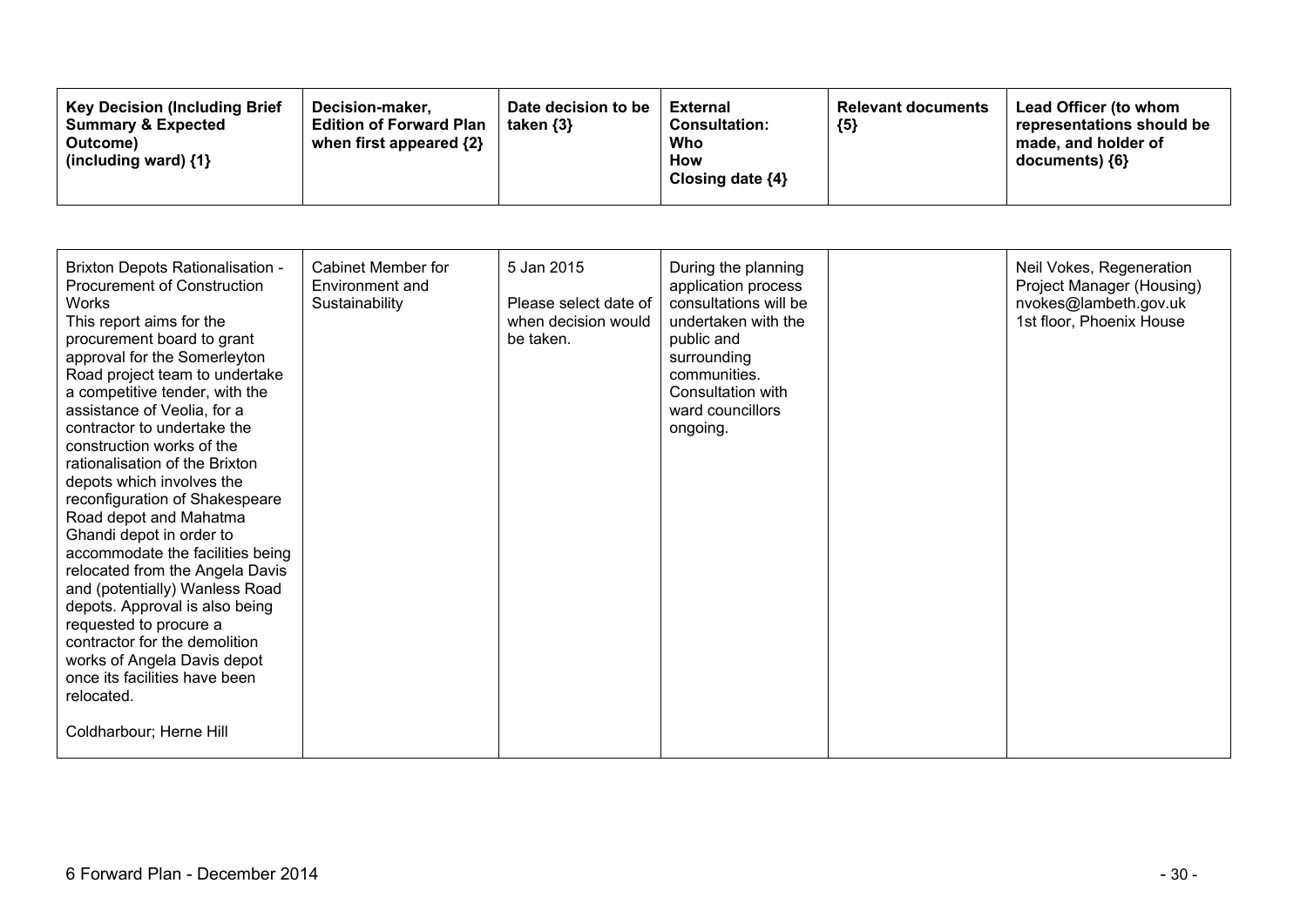| Date decision to be<br><b>Key Decision (Including Brief)</b><br>Decision-maker.<br><b>Summary &amp; Expected</b><br><b>Edition of Forward Plan</b><br>taken $\{3\}$<br>when first appeared {2}<br>Outcome)<br>(including ward) $\{1\}$ | <b>External</b><br><b>Consultation:</b><br>Who<br><b>How</b><br>Closing date $\{4\}$ | <b>Relevant documents</b><br>${5}$ | Lead Officer (to whom<br>representations should be<br>made, and holder of<br>documents) {6} |
|----------------------------------------------------------------------------------------------------------------------------------------------------------------------------------------------------------------------------------------|--------------------------------------------------------------------------------------|------------------------------------|---------------------------------------------------------------------------------------------|
|----------------------------------------------------------------------------------------------------------------------------------------------------------------------------------------------------------------------------------------|--------------------------------------------------------------------------------------|------------------------------------|---------------------------------------------------------------------------------------------|

| Waste Services - Client and<br><b>Support Services Options Paper</b><br>The decision will determine the<br>way support and client functions<br>are provided in conjunction with<br>the existing waste and cleansing<br>services are delivered.<br>The appraisal will asses<br>feasibility of a number of<br>provider models in delivering the<br>councils stated cooperative<br>aspirations and in particular<br>empowering the citizens to take<br>a central role in the governance<br>of the new model. | Cabinet Member for<br>Environment and<br>Sustainability<br>12 December 2014 | 12 Jan 2015 |  | Michael C Clarke, Public<br><b>Environment Manager</b><br>mcclarke@lambeth.gov.uk<br>1st Floor, Service Team<br>House, 185-205<br>Shakespeare Road, London,<br>SE24 0PZ<br>Tel: 020 7926 0528 |
|-----------------------------------------------------------------------------------------------------------------------------------------------------------------------------------------------------------------------------------------------------------------------------------------------------------------------------------------------------------------------------------------------------------------------------------------------------------------------------------------------------------|-----------------------------------------------------------------------------|-------------|--|-----------------------------------------------------------------------------------------------------------------------------------------------------------------------------------------------|
| All Wards                                                                                                                                                                                                                                                                                                                                                                                                                                                                                                 |                                                                             |             |  |                                                                                                                                                                                               |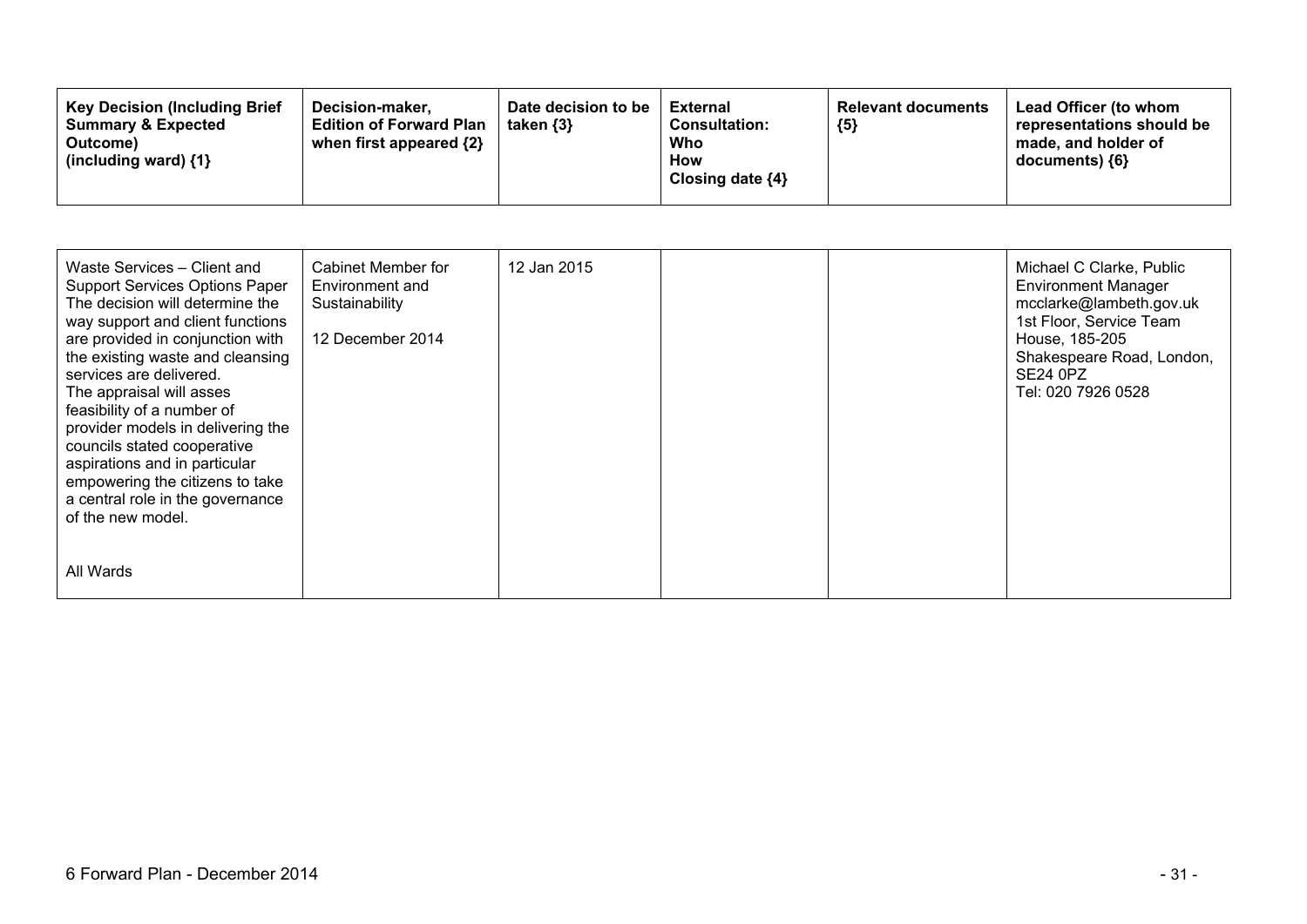| <b>Key Decision (Including Brief</b><br>Decision-maker.<br><b>Summary &amp; Expected</b><br><b>Edition of Forward Plan</b><br>when first appeared $\{2\}$<br>Outcome)<br>(including ward) $\{1\}$ | Date decision to be<br>taken $\{3\}$ | External<br><b>Consultation:</b><br>Who<br>How<br>Closing date $\{4\}$ | <b>Relevant documents</b><br>${5}$ | Lead Officer (to whom<br>representations should be<br>made, and holder of<br>$documents)$ {6} |
|---------------------------------------------------------------------------------------------------------------------------------------------------------------------------------------------------|--------------------------------------|------------------------------------------------------------------------|------------------------------------|-----------------------------------------------------------------------------------------------|
|---------------------------------------------------------------------------------------------------------------------------------------------------------------------------------------------------|--------------------------------------|------------------------------------------------------------------------|------------------------------------|-----------------------------------------------------------------------------------------------|

#### **Health and Wellbeing**

| Transfer of 2013/14 funding from<br>NHS to Lambeth<br>Transfer of funding via s256 for<br>2013/14 from NHS England to<br>London Borough of Lambeth<br>All Wards      | <b>Cabinet Member for</b><br>Health and Wellbeing<br>7 February 2014 | 5 Jan 2015 | Engagement with<br>LINk/ HealthWatch<br>roundtables, CCG<br>engagement on<br>planning and the BIG<br>Lambeth Health<br>Debate, SLIC<br>Citizens' panel work<br>and Lambeth Living<br>Well Collaborative<br>co-productive work<br>on mental health.<br>This work is ongoing<br>and developing. |                                                                                                                           |
|----------------------------------------------------------------------------------------------------------------------------------------------------------------------|----------------------------------------------------------------------|------------|-----------------------------------------------------------------------------------------------------------------------------------------------------------------------------------------------------------------------------------------------------------------------------------------------|---------------------------------------------------------------------------------------------------------------------------|
| Mental Health Accommodation<br>and Community Support<br>contract.<br>Extension of the Mental Health<br>Accommodation and Community<br>Support contract.<br>All Wards | <b>Cabinet Member for</b><br>Health and Wellbeing<br>16.05.14        | 5 Jan 2015 |                                                                                                                                                                                                                                                                                               | Denis O'Rourke, Assistant<br>Director Integrated<br>Commissioning - Adult<br><b>Mental Health</b><br>denisorourke@nhs.net |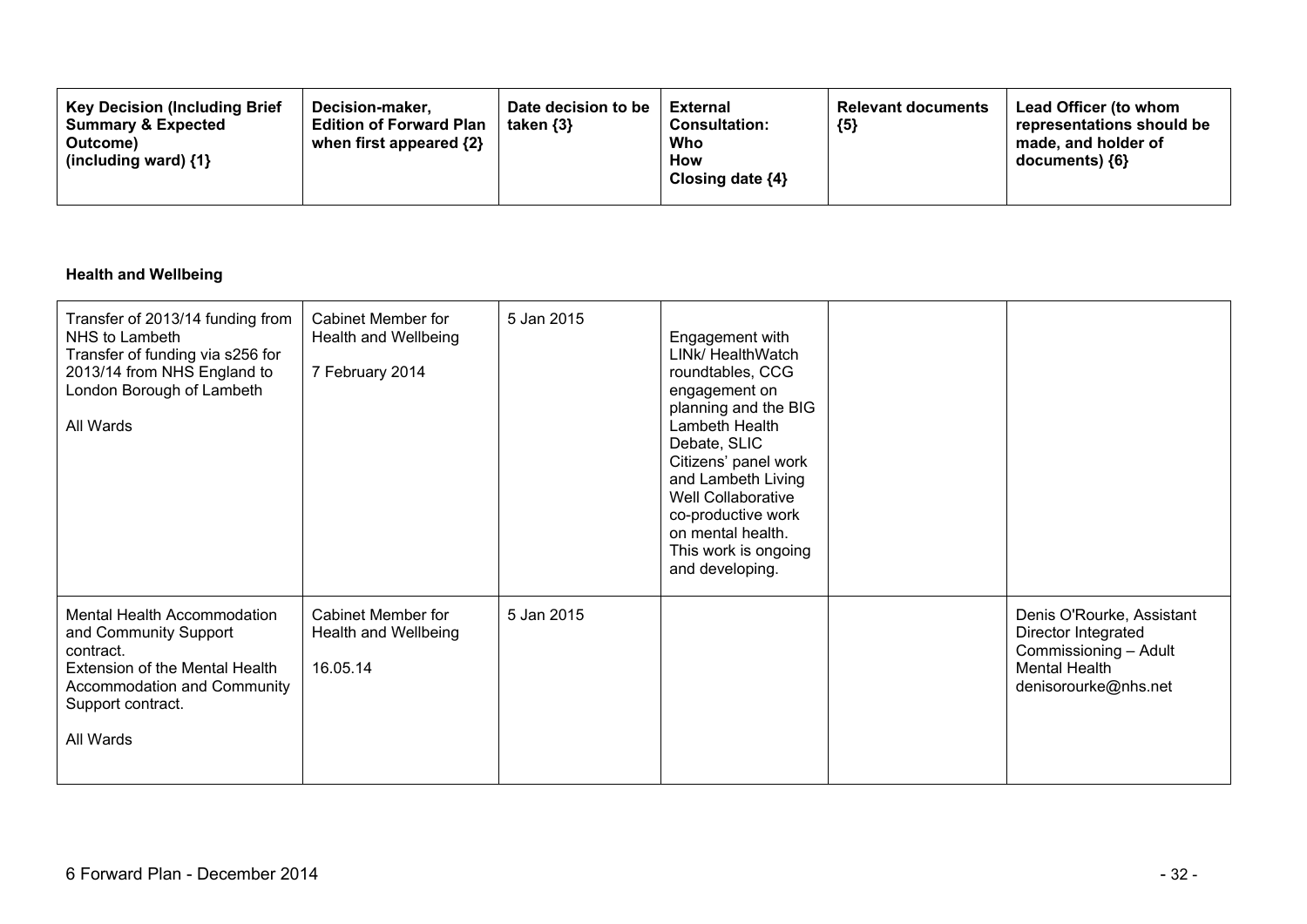| <b>Key Decision (Including Brief)</b><br>Decision-maker.<br><b>Summary &amp; Expected</b><br><b>Edition of Forward Plan</b><br>when first appeared $\{2\}$<br>Outcome)<br>(including ward) $\{1\}$ | Date decision to be<br><b>External</b><br><b>Consultation:</b><br>Who<br>How<br>Closing date $\{4\}$ | taken {3} | <b>Relevant documents</b><br>${5}$ | Lead Officer (to whom<br>representations should be<br>made, and holder of<br>$documents)$ {6} |
|----------------------------------------------------------------------------------------------------------------------------------------------------------------------------------------------------|------------------------------------------------------------------------------------------------------|-----------|------------------------------------|-----------------------------------------------------------------------------------------------|
|----------------------------------------------------------------------------------------------------------------------------------------------------------------------------------------------------|------------------------------------------------------------------------------------------------------|-----------|------------------------------------|-----------------------------------------------------------------------------------------------|

| <b>Better Care Fund</b><br>To finalise and agree the<br>approach to developing the<br>Better Care Fund for Lambeth<br>for 2014-16<br>All Wards | Cabinet Member for<br>Health and Wellbeing<br>7 February 2014 | 5 Jan 2015 | Engagement with<br>LINK/ HealthWatch<br>roundtables, CCG<br>engagement on<br>planning and the BIG<br>Lambeth Health<br>Debate, SLIC<br>Citizens' panel work<br>and Lambeth Living<br>Well Collaborative<br>co-productive work<br>on mental health.<br>This work is ongoing<br>and developing. |  | Moira McGrath, Director of<br>Integrated Commissioning<br>moira.mcgrath@nhs.net |
|------------------------------------------------------------------------------------------------------------------------------------------------|---------------------------------------------------------------|------------|-----------------------------------------------------------------------------------------------------------------------------------------------------------------------------------------------------------------------------------------------------------------------------------------------|--|---------------------------------------------------------------------------------|
|------------------------------------------------------------------------------------------------------------------------------------------------|---------------------------------------------------------------|------------|-----------------------------------------------------------------------------------------------------------------------------------------------------------------------------------------------------------------------------------------------------------------------------------------------|--|---------------------------------------------------------------------------------|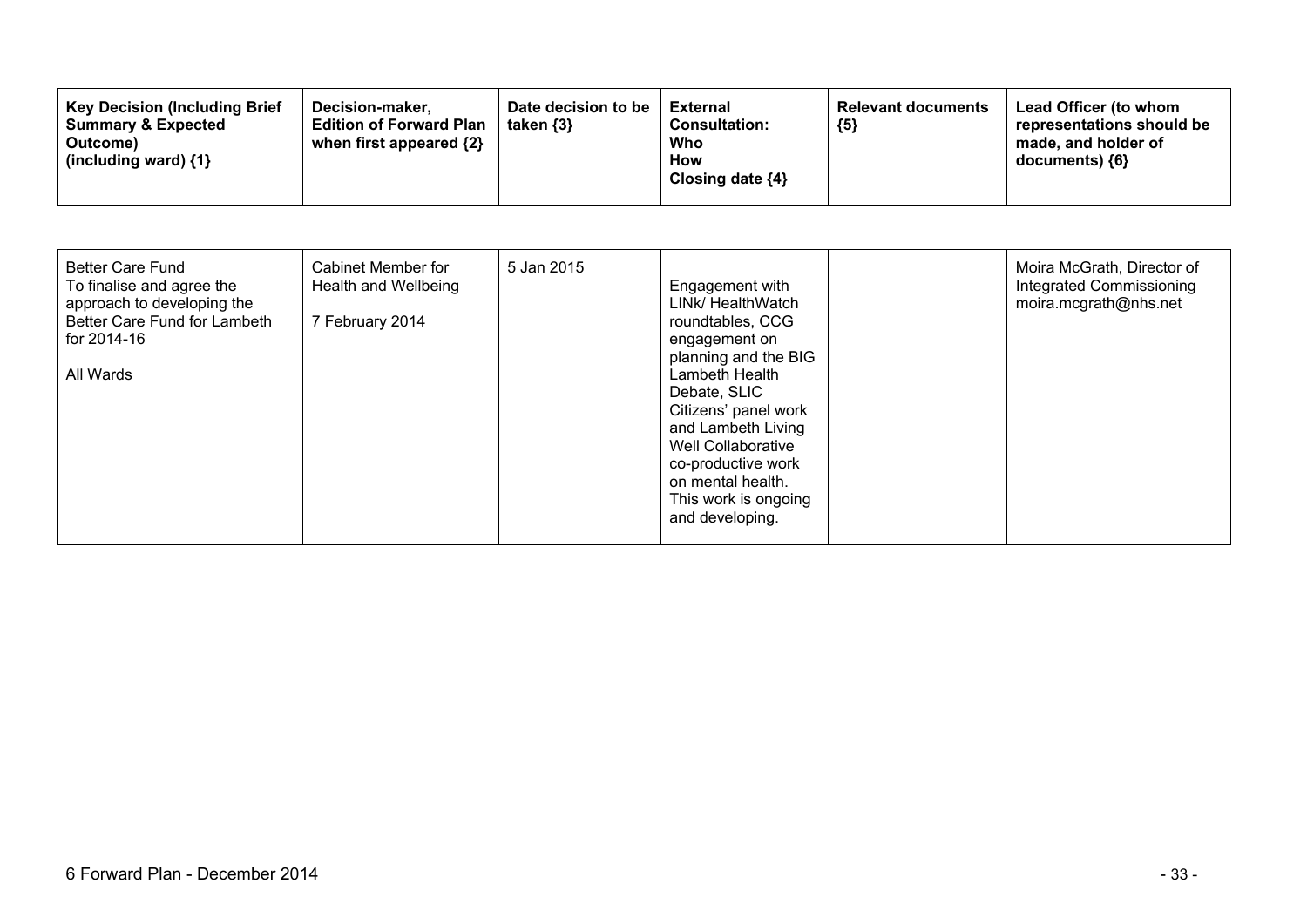| <b>Key Decision (Including Brief</b><br>Decision-maker,<br><b>Summary &amp; Expected</b><br><b>Edition of Forward Plan</b><br>when first appeared {2}<br>Outcome)<br>(including ward) $\{1\}$ | Date decision to be<br>taken $\{3\}$ | External<br><b>Consultation:</b><br>Who<br>How<br>Closing date $\{4\}$ | <b>Relevant documents</b><br>${5}$ | Lead Officer (to whom<br>representations should be<br>made, and holder of<br>documents) {6} |
|-----------------------------------------------------------------------------------------------------------------------------------------------------------------------------------------------|--------------------------------------|------------------------------------------------------------------------|------------------------------------|---------------------------------------------------------------------------------------------|
|-----------------------------------------------------------------------------------------------------------------------------------------------------------------------------------------------|--------------------------------------|------------------------------------------------------------------------|------------------------------------|---------------------------------------------------------------------------------------------|

| Extension to pilot level 3<br>specialist weight management<br>service for children<br>Decision to extend the above<br>contract for 2 years. This<br>contract is part of a healthy<br>weight programme that was set<br>up as a pilot following a tender<br>that was carried out in 2011. The<br>pilot will be evaluated over the<br>next year and a tender will be<br>carried out again in 2016 (for the<br>full healthy weight programme)<br>following analysis of the findings<br>from the evaluation.<br>All Wards | Cabinet Member for<br>Health and Wellbeing<br>13 June 2014 | 5 Jan 2015 | Qualitative data is<br>being captured<br>through the<br>evaluation.<br>Programme<br>participants provide<br>feedback following<br>their involvement.<br>Relevant<br>professionals and<br>stakeholders will be<br>consulted during the<br>evaluation and during<br>the tender process<br>which will be carried<br>out in 2016. |  | <b>Candice Clark</b><br>candiceclark@nhs.net |
|----------------------------------------------------------------------------------------------------------------------------------------------------------------------------------------------------------------------------------------------------------------------------------------------------------------------------------------------------------------------------------------------------------------------------------------------------------------------------------------------------------------------|------------------------------------------------------------|------------|-------------------------------------------------------------------------------------------------------------------------------------------------------------------------------------------------------------------------------------------------------------------------------------------------------------------------------|--|----------------------------------------------|
|----------------------------------------------------------------------------------------------------------------------------------------------------------------------------------------------------------------------------------------------------------------------------------------------------------------------------------------------------------------------------------------------------------------------------------------------------------------------------------------------------------------------|------------------------------------------------------------|------------|-------------------------------------------------------------------------------------------------------------------------------------------------------------------------------------------------------------------------------------------------------------------------------------------------------------------------------|--|----------------------------------------------|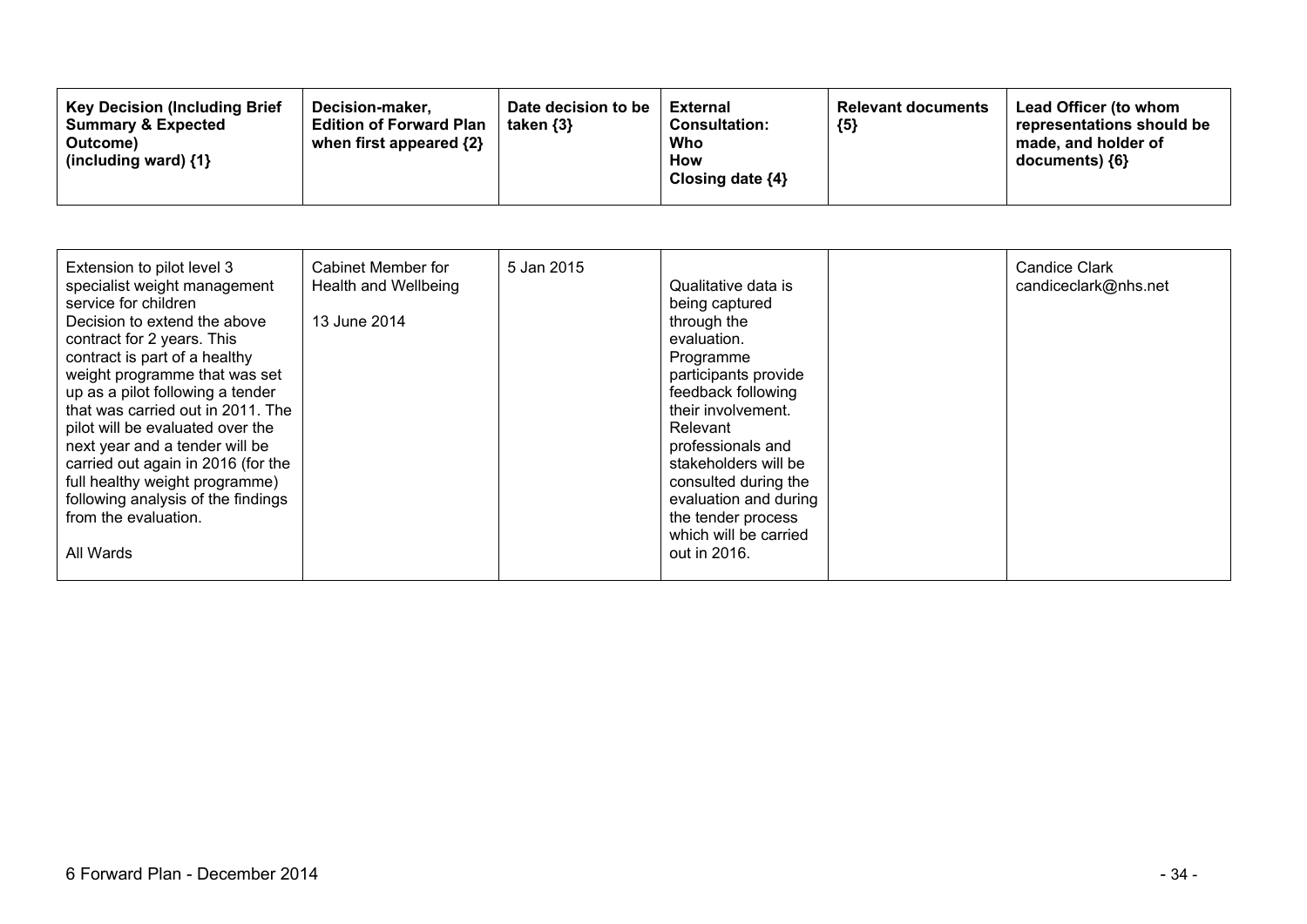| London HIV Prevention<br>Programme<br>The tendering and award of<br>contracts for this London-wide<br>programme (hosted,<br>commissioned and managed by<br>Lambeth) for HIV prevention.<br>The services comprise outreach,<br>condom distribution and media<br>campaigns.<br>All Wards | <b>Cabinet Member for</b><br>Health and Wellbeing<br>4 July 2014 | 5 Jan 2015 | Engagement with<br>London Directors of<br>Public Health via the<br><b>LHPP Steering</b><br>Group, London<br>Sexual Health Group<br>and London Councils'<br>Leaders Committee.<br>Planning and<br>development of this<br>work is ongoing as<br>the tender process<br>proceeds. | Paul Steinberg, Senior<br><b>Strategic Commissioning</b><br>Manager<br>PSteinberg@lambeth.gov.uk<br>Tel: 020 7926 0480                                                                     |
|----------------------------------------------------------------------------------------------------------------------------------------------------------------------------------------------------------------------------------------------------------------------------------------|------------------------------------------------------------------|------------|-------------------------------------------------------------------------------------------------------------------------------------------------------------------------------------------------------------------------------------------------------------------------------|--------------------------------------------------------------------------------------------------------------------------------------------------------------------------------------------|
| Social Care Hub<br>Provision of a hub service<br>offering information, advice and<br>advocacy to older people, people<br>with disabilities and carers.<br>All Wards                                                                                                                    | <b>Cabinet Member for</b><br>Health and Wellbeing<br>13/08/2014  | 5 Jan 2015 | Co-Production<br>sessions with service<br>users, staff and<br>providers between<br>April & July 2014                                                                                                                                                                          | Paul Davis, Commissioning<br><b>Manager Supporting People</b><br>pdavis2@lambeth.gov.uk<br>Phoenix House, 10<br>Wandsworth Road, London,<br>SW8 2LL<br>Tel: 020 7926 7538<br>020 7926 7526 |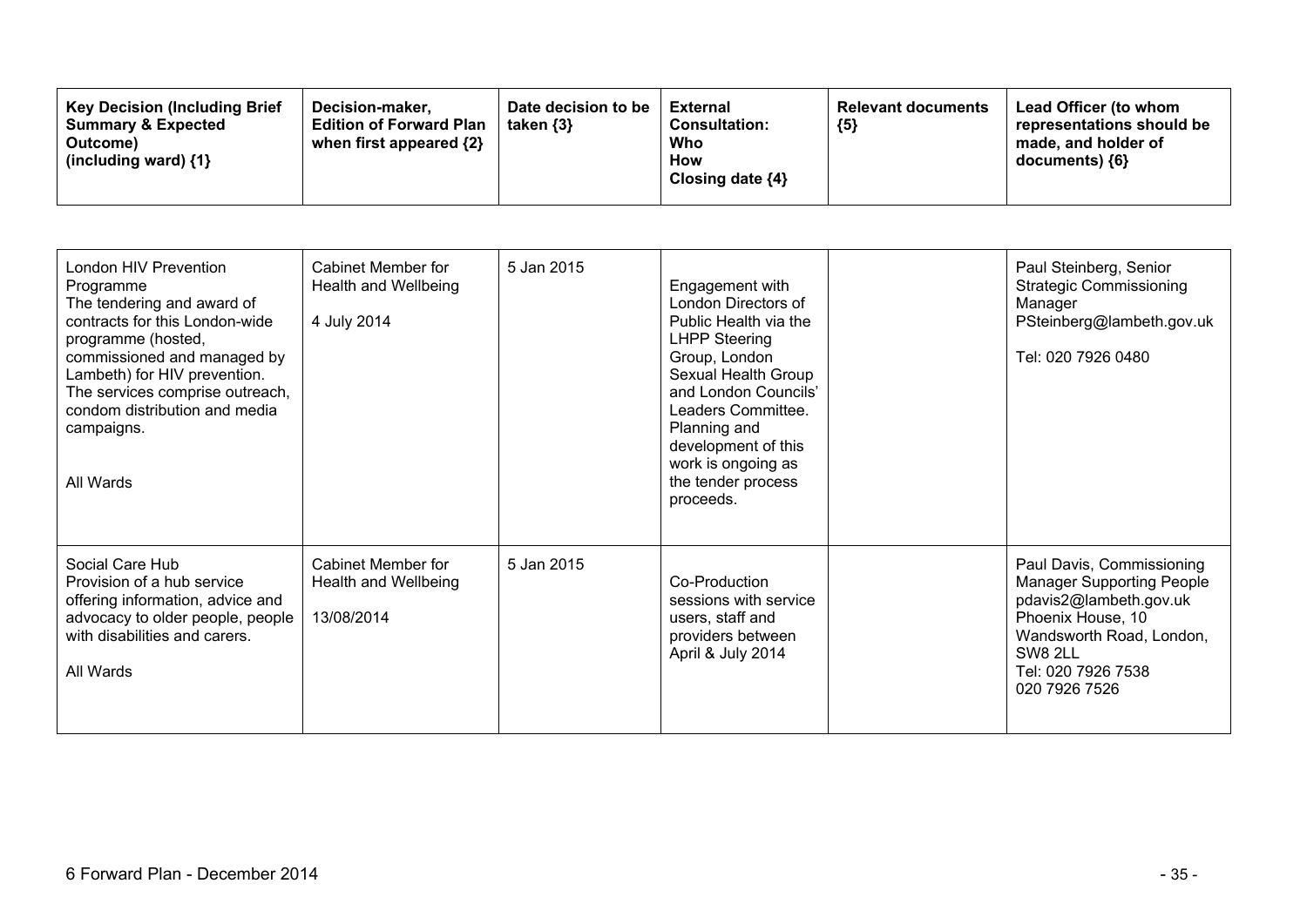| <b>Key Decision (Including Brief)</b><br><b>Summary &amp; Expected</b><br>Outcome)<br>(including ward) {1} | Decision-maker.<br><b>Edition of Forward Plan</b><br>when first appeared {2} | Date decision to be<br>taken $\{3\}$ | <b>External</b><br><b>Consultation:</b><br>Who<br><b>How</b><br>Closing date $\{4\}$ | <b>Relevant documents</b><br>${5}$ | Lead Officer (to whom<br>representations should be<br>made, and holder of<br>$documents)$ {6} |
|------------------------------------------------------------------------------------------------------------|------------------------------------------------------------------------------|--------------------------------------|--------------------------------------------------------------------------------------|------------------------------------|-----------------------------------------------------------------------------------------------|
|------------------------------------------------------------------------------------------------------------|------------------------------------------------------------------------------|--------------------------------------|--------------------------------------------------------------------------------------|------------------------------------|-----------------------------------------------------------------------------------------------|

#### **Housing**

| Northgate Support and<br>Maintenance contract<br>To agree the continued provision<br>of support and maintance for the<br>Northgate Housing system                                            | Cabinet Member for<br>Housing<br>28 November 2014 | 2 Jan 2015 |                                     |                                                                                      | Mandy Green (Associate<br>Director Commissioning),<br><b>Assistant Director</b><br><b>Accommodation &amp; Property</b><br>mgreen3@lambeth.gov.uk<br>Tel: 02079267020 |
|----------------------------------------------------------------------------------------------------------------------------------------------------------------------------------------------|---------------------------------------------------|------------|-------------------------------------|--------------------------------------------------------------------------------------|----------------------------------------------------------------------------------------------------------------------------------------------------------------------|
| Approval of Lollard Street<br>Development Agreement for<br>provision of new homes and<br>nursery school<br>The General Exception<br>procedure is likely to be followed<br>Bishop's; Prince's | Cabinet Member for<br>Housing<br>11 October 2013  | 5 Jan 2015 | Princes and Bishops<br>Ward Members | Resolution to grant<br>planning permission for<br><b>Shell Centre</b><br>development | Lesley Johnson, Interim<br><b>Housing Regeneration</b><br>Manager<br>Ljohnson3@lambeth.gov.uk<br><b>Hambrook House</b><br>Tel: 020 7926 3765                         |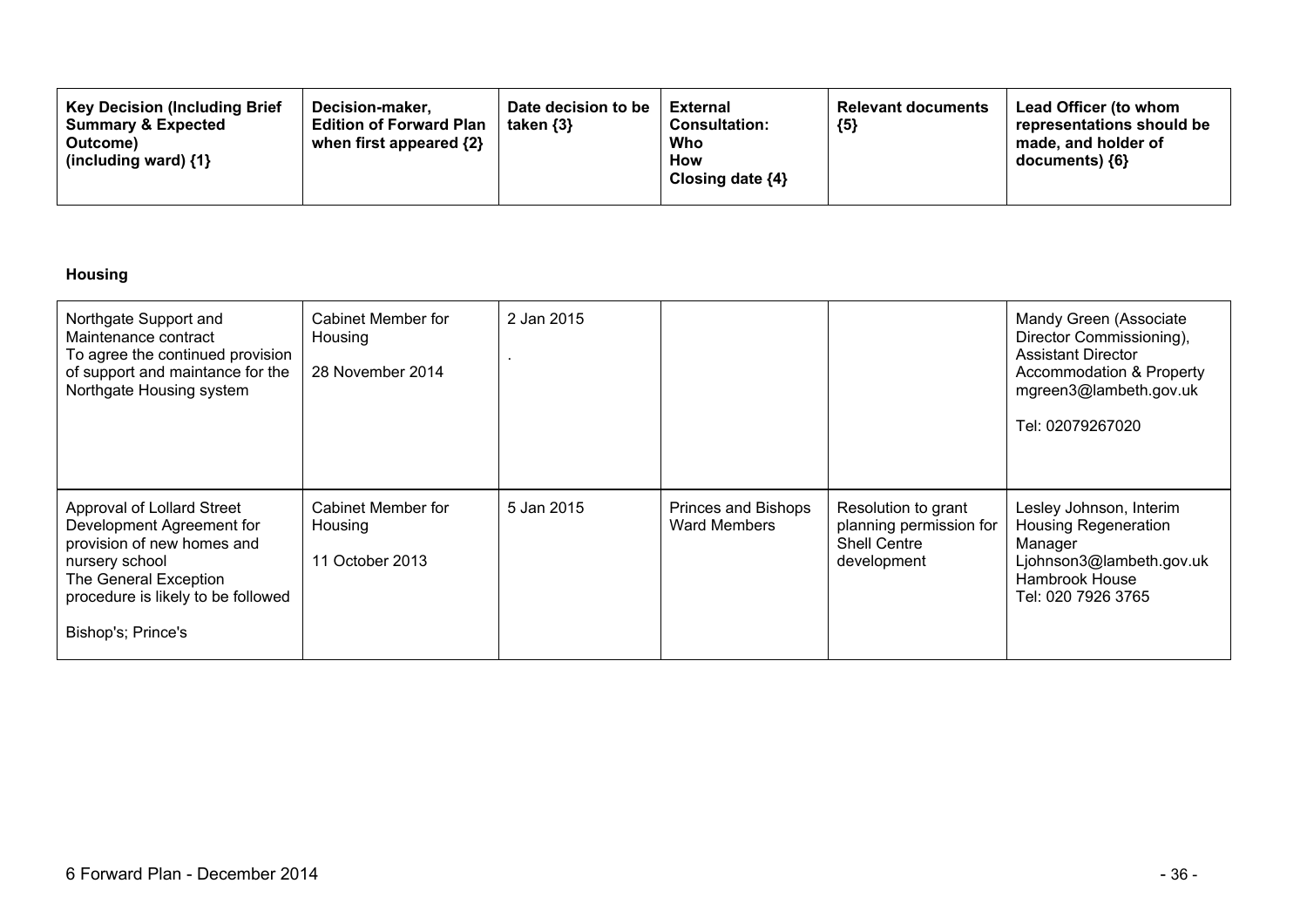| <b>Key Decision (Including Brief)</b><br>Decision-maker,<br><b>Summary &amp; Expected</b><br><b>Edition of Forward Plan</b><br>when first appeared $\{2\}$<br>Outcome)<br>(including ward) $\{1\}$ | External<br><b>Consultation:</b><br>Who<br>How<br>Closing date ${4}$ | Date decision to be<br>taken $\{3\}$ | <b>Relevant documents</b><br>${5}$ | Lead Officer (to whom<br>representations should be<br>made, and holder of<br>$documents)$ {6} |
|----------------------------------------------------------------------------------------------------------------------------------------------------------------------------------------------------|----------------------------------------------------------------------|--------------------------------------|------------------------------------|-----------------------------------------------------------------------------------------------|
|----------------------------------------------------------------------------------------------------------------------------------------------------------------------------------------------------|----------------------------------------------------------------------|--------------------------------------|------------------------------------|-----------------------------------------------------------------------------------------------|

| Development Options Appraisal -<br><b>Fenwick Estate</b><br>To approve the opportunity sites<br>in Fenwick estate as the location<br>for offsite affordable housing<br>provision by Sainsbury/TfL<br>Larkhall                                                                              | <b>Cabinet Member for</b><br>Housing<br>2 May 2014   | 5 Jan 2015 | Local residents and<br>ward councillors<br>Resident participation<br>in the project will be<br>designed in close<br>liaison with the TRA.<br>A communications<br>plan will be<br>developed by the<br>project team<br>involving drop in,<br>newsletters, events<br>etc to engage with<br>residents and<br>coproduce a project<br>plan. | Lesley Johnson, Interim<br><b>Housing Regeneration</b><br>Manager<br>Ljohnson3@lambeth.gov.uk<br>Hambrook House<br>Tel: 020 7926 3765         |
|--------------------------------------------------------------------------------------------------------------------------------------------------------------------------------------------------------------------------------------------------------------------------------------------|------------------------------------------------------|------------|---------------------------------------------------------------------------------------------------------------------------------------------------------------------------------------------------------------------------------------------------------------------------------------------------------------------------------------|-----------------------------------------------------------------------------------------------------------------------------------------------|
| Proposal to Appoint Mears Ltd<br>(Interim) for South Area - Waiver<br>An urgent waiver report has<br>been prepared recommending<br>Mears Ltd to take over delivery<br>of repairs and voids works in the<br>south as an interim arrangement<br>only for a period of 18 months.<br>All Wards | <b>Cabinet Member for</b><br>Housing<br>20 June 2014 | 5 Jan 2015 | High-level meetings<br>with Cabinet<br>Member/ LL Board/<br>Contractor                                                                                                                                                                                                                                                                | Ola Akinfe, Director of<br><b>Property Services</b><br>OAkinfe@lambethliving.org.u<br>Lambeth Living, Hambrook<br>House<br>Tel: 0207 926 3427 |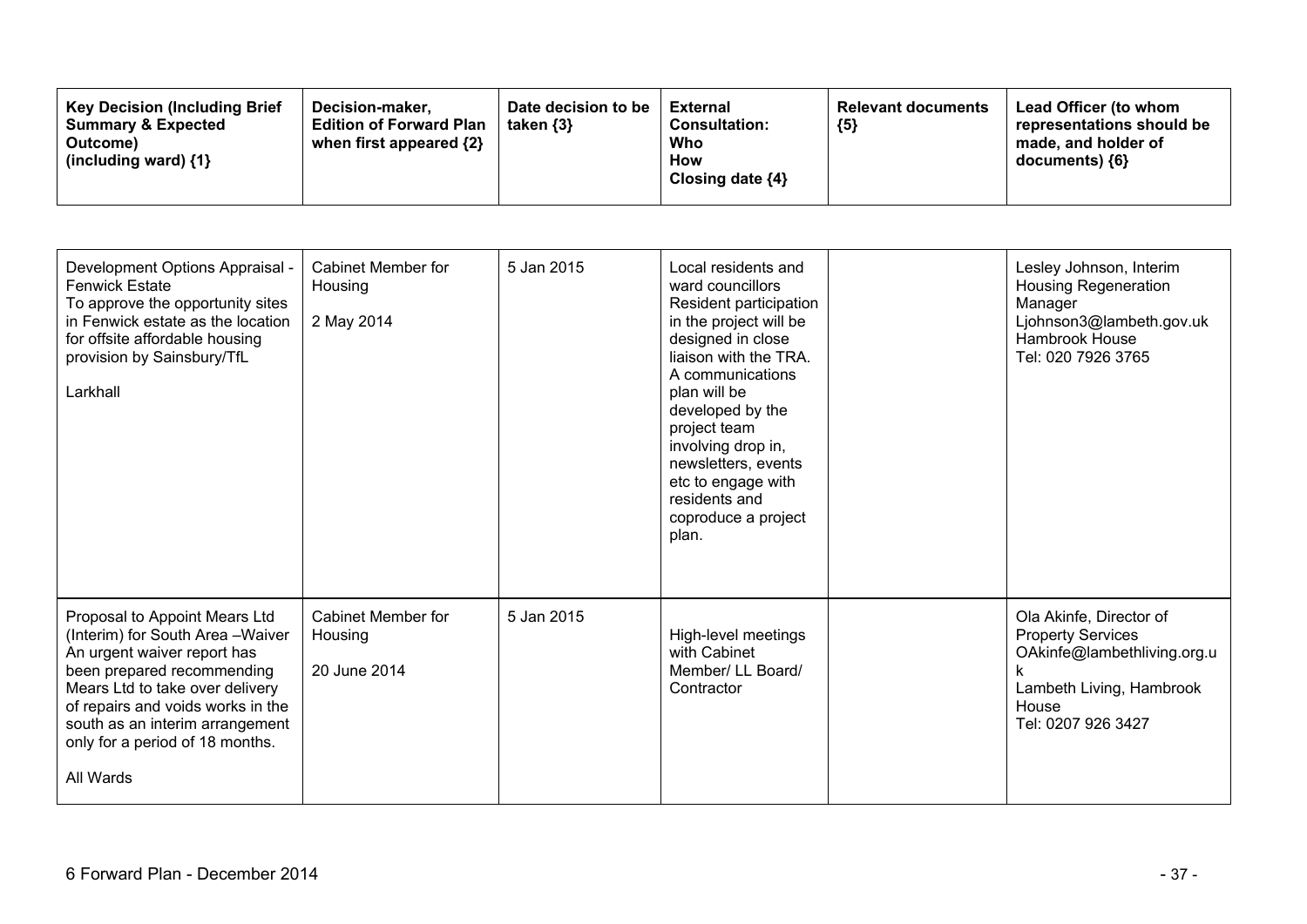| <b>Key Decision (Including Brief</b><br>Decision-maker.<br><b>Edition of Forward Plan</b><br><b>Summary &amp; Expected</b><br>when first appeared $\{2\}$<br>Outcome)<br>(including ward) $\{1\}$ | Date decision to be<br>taken $\{3\}$ | <b>External</b><br><b>Consultation:</b><br>Who<br>How<br>Closing date $\{4\}$ | <b>Relevant documents</b><br>${5}$ | Lead Officer (to whom<br>representations should be<br>made, and holder of<br>$documents)$ {6} |
|---------------------------------------------------------------------------------------------------------------------------------------------------------------------------------------------------|--------------------------------------|-------------------------------------------------------------------------------|------------------------------------|-----------------------------------------------------------------------------------------------|
|---------------------------------------------------------------------------------------------------------------------------------------------------------------------------------------------------|--------------------------------------|-------------------------------------------------------------------------------|------------------------------------|-----------------------------------------------------------------------------------------------|

| <b>Rushcroft Road Refurbishment</b><br>Project - Contract Increase<br>Requirement<br>This report seeks to obtain<br>authority for the increase of the<br>contract sum of the Rushcroft<br>Road Refurbishment (RR)<br>scheme. | Cabinet Member for<br>Housing<br>12 December 2014 | 12 Jan 2015 | The increase is a key<br>decision and internal<br>stakeholders of<br>Lambeth Living and<br>the Client are<br>included in the<br>report's circulation.<br>The success of RR<br>rests collectively<br>upon the support of<br>stakeholders and the<br>requested increase<br>for all of the works to<br>be completed. |  | Joseph Ajala, Senior<br>Programme Manager<br>jajala@lambethliving.org.uk<br>20 Cottage Grove, LONDON,<br>SW9 9NQ<br>Tel: 0207 926 6362 |
|------------------------------------------------------------------------------------------------------------------------------------------------------------------------------------------------------------------------------|---------------------------------------------------|-------------|-------------------------------------------------------------------------------------------------------------------------------------------------------------------------------------------------------------------------------------------------------------------------------------------------------------------|--|----------------------------------------------------------------------------------------------------------------------------------------|
|------------------------------------------------------------------------------------------------------------------------------------------------------------------------------------------------------------------------------|---------------------------------------------------|-------------|-------------------------------------------------------------------------------------------------------------------------------------------------------------------------------------------------------------------------------------------------------------------------------------------------------------------|--|----------------------------------------------------------------------------------------------------------------------------------------|

### **Jobs and Growth**

| Dangerous Structures Provision<br>Cabinet Member for Jobs<br>To award the contract for<br>and Growth<br>dangerous stuctures under the<br>Framework Agreement drawn up<br>by the Dangerous Structures<br>(Consortium) London (DSCL) for<br>the period April 2014 for 5 years<br>All Wards | 5 Jan 2015<br>Please select date of<br>when decision would<br>be taken. | No consultation – the<br>aim will be to align<br>with the DSCL tender<br>in order to secure the<br>dangerous structures<br>provision. |  | <b>Catherine Neal</b><br>cneal@lambeth.gov.uk |
|------------------------------------------------------------------------------------------------------------------------------------------------------------------------------------------------------------------------------------------------------------------------------------------|-------------------------------------------------------------------------|---------------------------------------------------------------------------------------------------------------------------------------|--|-----------------------------------------------|
|------------------------------------------------------------------------------------------------------------------------------------------------------------------------------------------------------------------------------------------------------------------------------------------|-------------------------------------------------------------------------|---------------------------------------------------------------------------------------------------------------------------------------|--|-----------------------------------------------|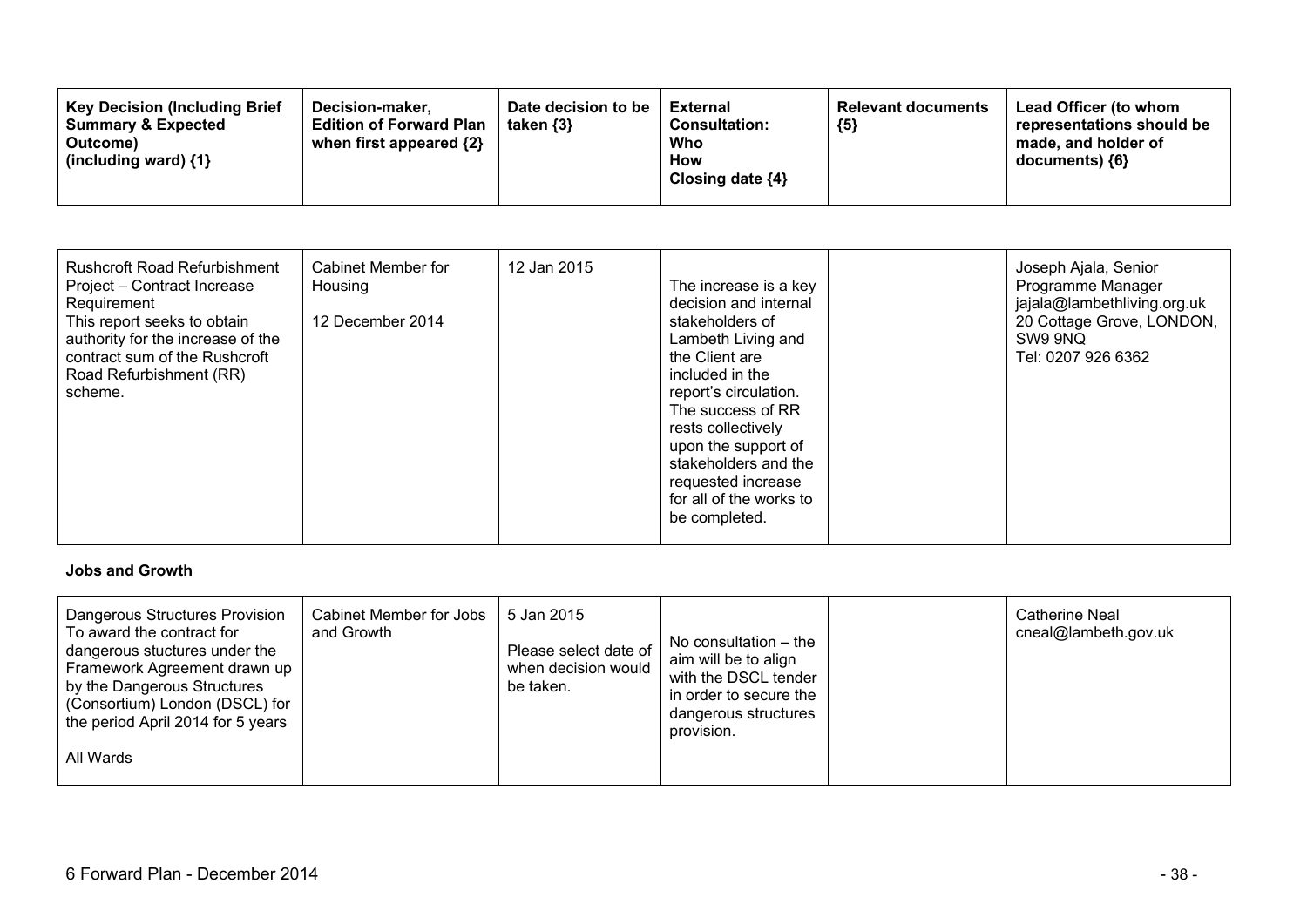| <b>Key Decision (Including Brief</b><br>Decision-maker.<br><b>Summary &amp; Expected</b><br><b>Edition of Forward Plan</b><br>when first appeared {2}<br>Outcome)<br>(including ward) $\{1\}$ | Date decision to be<br>taken $\{3\}$ | External<br><b>Consultation:</b><br>Who<br>How<br>Closing date $\{4\}$ | <b>Relevant documents</b><br>${5}$ | Lead Officer (to whom<br>representations should be<br>made, and holder of<br>$documents)$ {6} |
|-----------------------------------------------------------------------------------------------------------------------------------------------------------------------------------------------|--------------------------------------|------------------------------------------------------------------------|------------------------------------|-----------------------------------------------------------------------------------------------|
|-----------------------------------------------------------------------------------------------------------------------------------------------------------------------------------------------|--------------------------------------|------------------------------------------------------------------------|------------------------------------|-----------------------------------------------------------------------------------------------|

| Lambeth Adult Learning 4-Year<br>Framework 2015-19<br>To award a 4-year Framework<br>Agreement to organisations to<br>deliver adult community learning<br>in the borough. The Agreement<br>will run from $1/08/2015 -$<br>31/07/2019. The Council's Adult<br>Learning Service receives an<br>annual grant from government<br>via the Skills Funding Agency to<br>commission high quality adult<br>community learning for residents<br>in the borough.<br>All Wards | Cabinet Member for Jobs<br>and Growth | 2 Mar 2015<br>Please select date of<br>when decision would<br>be taken. | $10/10/2014 -$<br>Consultation event<br>which resulted in the<br>design and<br>production of a more<br>streamlined<br>procurement and<br>commissioning<br>process.<br>$25/11/2014 - Open$<br>workshop for<br>organisations<br>interested in<br>tendering for the<br>2015-19 framework<br>attended by 44<br>delegates. |  | Lesley Johnson, Interim<br><b>Housing Regeneration</b><br>Manager<br>Ljohnson3@lambeth.gov.uk<br>Hambrook House<br>Tel: 020 7926 3765 |
|--------------------------------------------------------------------------------------------------------------------------------------------------------------------------------------------------------------------------------------------------------------------------------------------------------------------------------------------------------------------------------------------------------------------------------------------------------------------|---------------------------------------|-------------------------------------------------------------------------|-----------------------------------------------------------------------------------------------------------------------------------------------------------------------------------------------------------------------------------------------------------------------------------------------------------------------|--|---------------------------------------------------------------------------------------------------------------------------------------|
|--------------------------------------------------------------------------------------------------------------------------------------------------------------------------------------------------------------------------------------------------------------------------------------------------------------------------------------------------------------------------------------------------------------------------------------------------------------------|---------------------------------------|-------------------------------------------------------------------------|-----------------------------------------------------------------------------------------------------------------------------------------------------------------------------------------------------------------------------------------------------------------------------------------------------------------------|--|---------------------------------------------------------------------------------------------------------------------------------------|

**Neighbourhoods**